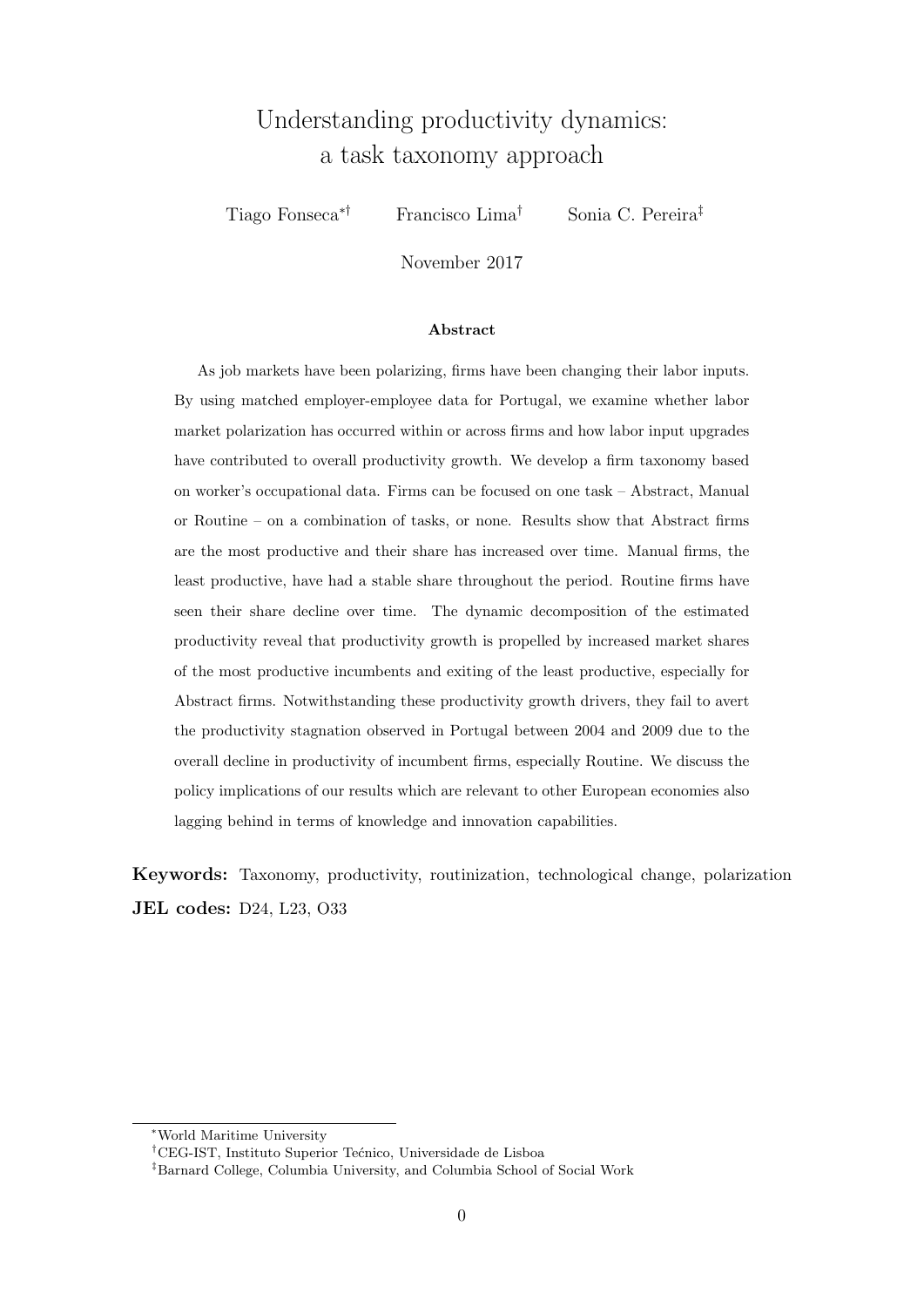#### 1 Introduction

Computers and computer-driven machines, or computer capital, are reshaping the workplace significantly as well as how firms organize production. [Brynjolfsson and Mcafee](#page-35-0) [\(2014\)](#page-35-0) calls this period a second machine age, in resemblance to the first machine age associated with the invention of the steam machine in the industrial revolution. Productivity is increasing as computers, robots and artificial intelligence change the way we work and interact. As a consequence, middle-wage jobs (routine jobs) are disappearing, as those tasks are being performed by computer capital. In addition, high-skilled workers increase their productivity because of their complementarity with computer capital. The polarization of the job market – the simultaneous decline in middle-skilled jobs and the increase in low- and high-skilled jobs – has been linked to the adoption of computers and the consequent replacement of routine tasks – the routinization hypothesis [\(Acemoglu and](#page-33-0) [Autor,](#page-33-0) [2011;](#page-33-0) [Autor, Levy and Murnane,](#page-33-1)  $2003$ .<sup>[1](#page-0-0)</sup>

Although a vast body of literature that addresses polarization from the angle of the labor market exists, few studies have looked at how job market polarization has changed the distribution of skills inside firms. To our knowledge, only a few studies, all using Finnish data, have looked at within-between firm decomposition of job polarization patterns (see Böckerman and Maliranta, [2013;](#page-35-1) [Kerr, Maczuskij and Maliranta,](#page-39-0) [2016;](#page-39-0) [Maliranta,](#page-39-1) [2013\)](#page-39-1). However these studies have not looked at firm total factor productivity dynamics nor have they used a task based firm taxonomy in their analysis. They have found a weak to moderate role for job polarization inside the firm with differences by occupation as well as a link between firm-level polarization and various international activities that the firms engage in. We approach routinization through the lens of the firm, by using matched employer-employee Portuguese data to seek answers to two main questions. First, is job market polarization mainly taking place within or across firms? And second, how do these shifts within and across firms contribute to aggregate productivity growth?

 $1$ Non-withstanding strong evidence supporting the routinization hypothesis, other factors may have also contributed to the labor market trends observed in the last few decades: shifts in international trade [\(Autor, Dorn and Hanson,](#page-33-2) [2015;](#page-33-2) [Ebenstein et al.,](#page-37-0) [2014\)](#page-37-0), changes in the supply of skills [\(Bessen,](#page-34-0) [2012;](#page-34-0) [Fodor,](#page-37-1) [2016;](#page-37-1) [Vona and Consoli,](#page-41-0) [2015\)](#page-41-0) and business cycles [\(Jaimovich and Siu,](#page-38-0) [2012\)](#page-38-0), all may have played a role in labor market polarization.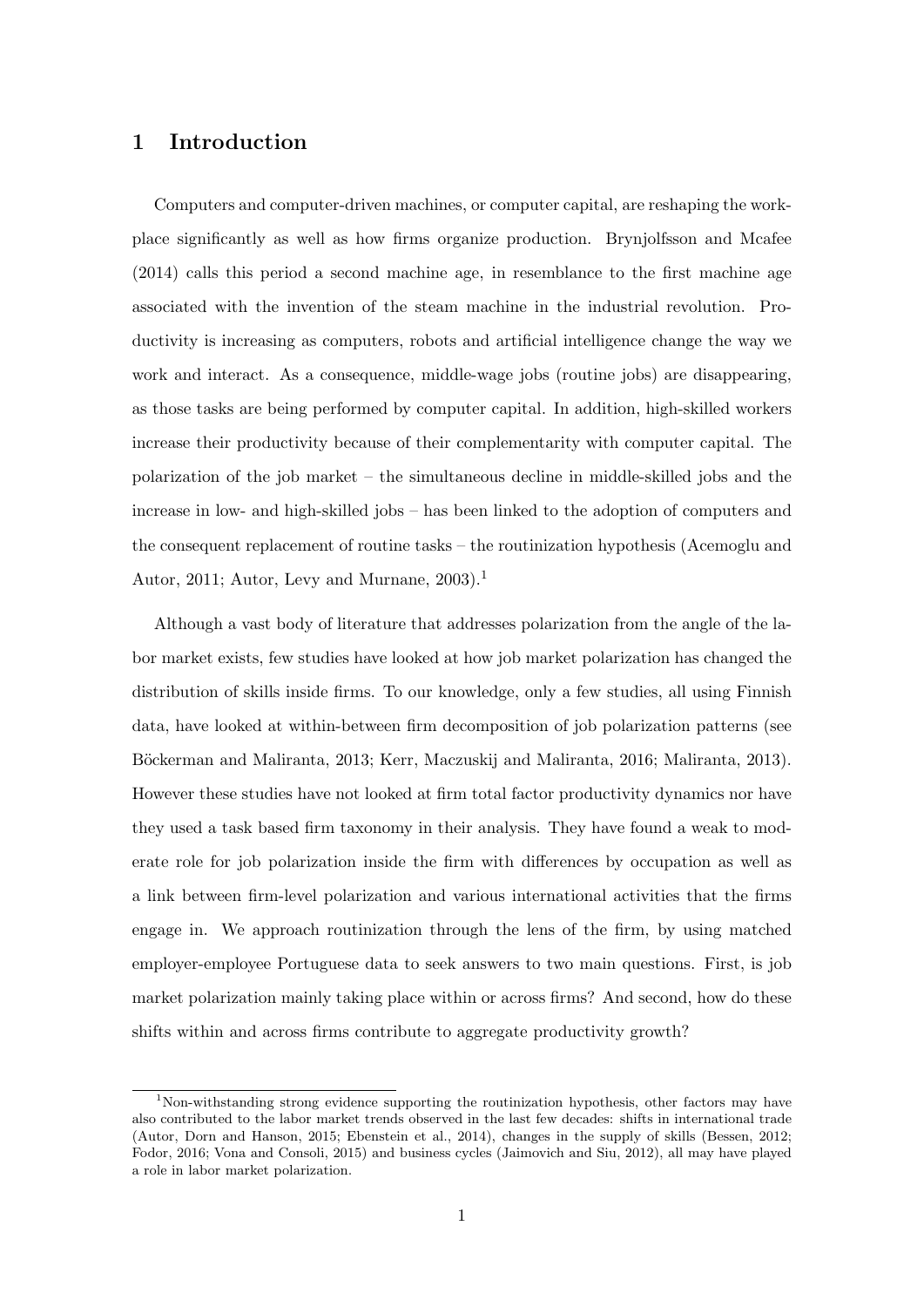In order to answer these two questions, we propose a taxonomy based on the task-approach followed by the routinization literature.<sup>[2](#page-0-0)</sup> We classify firms according to the tasks performed by their workforce identifying several categories of firms: three task-focused categories – Abstract, Routine, Manual – firms that use more intensively abstract, routine or manual tasks respectively; Polarized firms, borrowing the term from labor economics – firms highly intensive in abstract and manual tasks, but low in routine; two boundary categories, similar to Polarized, but intensive in either abstract and routine or manual and routine; and Uniform firms characterized by similar levels of intensity in abstract, routine and manual tasks. By constructing a taxonomy based on firms' labor inputs rather than idiosyncratic characteristics such as industry or size, we capture a wider range of changes in firm dynamics.

We apply this taxonomy to Portuguese firms to study the evolution in firm task intensity and its relationship with productivity and productivity growth. We show that Abstract firms are increasing their prevalence in the economy and Routine firms are declining. We further compute total factor productivity by estimating production functions using [Ackerberg, Caves and Frazer](#page-33-3) [\(2015\)](#page-33-3) methodology. Our results show that among taskfocused firms, Abstract are the most productive followed by Routine and Manual. In addition, for the overall period (2004-2009), Abstract firms show the largest productivity growth  $(22\%)$ , contrasting with the negative growth for Routine  $(-0.6\%)$  and Manual  $(-0.6\%)$ 1.5%).

We decompose the estimated productivity changes by applying a dynamic decomposition following [Olley and Pakes](#page-40-0) [\(1996\)](#page-40-0) and [Melitz and Polanec](#page-40-1) [\(2015\)](#page-40-1) and conclude that overall productivity growth is propelled by incumbents' market share reallocations, that is, increasing market shares of the most productive incumbents and exiting of the least productive firms. Despite these productivity growth drivers, which are stronger for Abstract firms, they fail to counterbalance the decline in the overall productivity of incumbents (mostly Routine and Manual) resulting in the productivity stagnation observed between

<sup>&</sup>lt;sup>2</sup>The task based approach has been criticized in recent works, in particular the focus on occupations instead of skills, and the robustness of the evidence of a polarizing labor market as well as the technological explanation for polarization (see [Beaudry, Green and Sand,](#page-34-1) [2016;](#page-34-1) [Castex and Kogan Dechter,](#page-36-0) [2014;](#page-36-0) [Hunt and Nunn,](#page-38-1) [2017;](#page-38-1) [Mishel, Shierholz and Schmitt,](#page-40-2) [2013\)](#page-40-2). Yet, most evidence still corroborates the routinization hypothesis.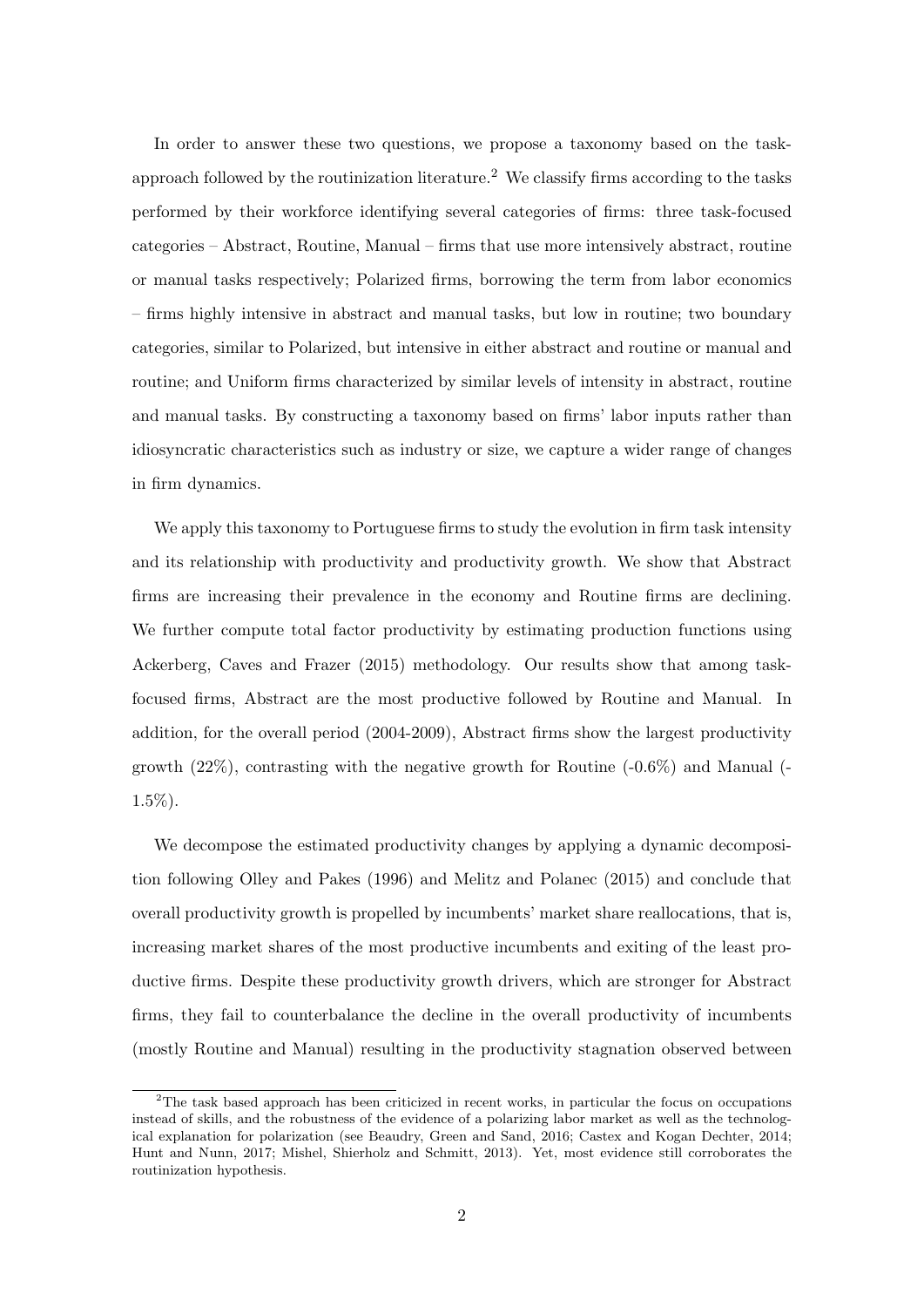2004 and 2009.[3](#page-0-0) Our results raise the question of how policy-makers should design policies to foster productivity and reduce the skill mismatch occurring in labor markets undergoing similar changes. If innovation policies should promote Abstract firms, education and training policies within a regional innovation system need to tackle the prevailing high long-term unemployment, an indicator of major structural imbalances in regions lacking innovation and knowledge capabilities.

This paper is structured as follows. Section [2](#page-3-0) reviews the foundations on which our work is based. Section [3](#page-7-0) describes de data used. Section [4](#page-8-0) develops the new taxonomy. Section 5 presents the estimation results in three parts: total factor productivity estimates (Section [5.1\)](#page-16-0), productivity dynamics analysis (Section [5.2\)](#page-18-0) and robustness checks (Section [5.3\)](#page-23-0). Section [6](#page-25-0) discusses the policy implications of our results and section [7](#page-29-0) concludes.

#### <span id="page-3-0"></span>2 Background: technology, skills, and productivity

Technology and skilled labor have been exhibiting complementarities at least since the 1910s and 1920s with the introduction of batch production and electric motors [\(Goldin](#page-37-2) [and Katz,](#page-37-2) [1998\)](#page-37-2). The idea that technology demands workers' skills traces back to seminal works by [Griliches](#page-37-3) [\(1957\)](#page-37-3), [Nelson and Phelps](#page-40-3) [\(1966\)](#page-40-3) and [Schultz](#page-41-1) [\(1975\)](#page-41-1), and empirical research corroborates this hypothesis (see, for example, [Acemoglu,](#page-33-4) [1998;](#page-33-4) [Autor, Katz and](#page-34-2) [Krueger,](#page-39-2) [1998;](#page-34-2) [Bresnahan,](#page-35-2) [1999;](#page-35-2) Krueger, [1993;](#page-39-2) [Krusell et al.,](#page-39-3) [2000\)](#page-39-3).<sup>[4](#page-0-0)</sup> New technologies can be difficult to master and thus require more skills. Usually, more educated workers are more able to learn new technologies faster, which leads to employers hiring more skilled workers. In this sense, technology has been noted to be biased towards skilled workers, the so called skilled biased technological change (SBTC hereafter).

As technology started to decrease its cost, in particular computers, firms massively

<sup>&</sup>lt;sup>3</sup>Portugal was not the only southern European country experiencing economic stagnation during this period. [Gopinath et al.](#page-37-4) [\(2017\)](#page-37-4) finds similar patterns between Portuguese, Spanish and Italian firms in terms of factors' marginal revenue and total factor productivity dynamics. Italy, in particular, has experienced total factor productivity losses due to misallocation of resources as Portugal did. [Blanchard](#page-35-3) [\(2007\)](#page-35-3) also uses the specific case of Portugal to highlight the problem of stagnant or declining productivity of several euro area countries.

<sup>4</sup>Not all technologies are complementary to high skilled labor. As [Acemoglu](#page-33-5) [\(2002\)](#page-33-5) notes, during the nineteenth and early twentieth centuries, technology advances were directed at reducing the skills required in the workplace by simplifying work and breaking it into small tasks, replacing the work of skilled artisans.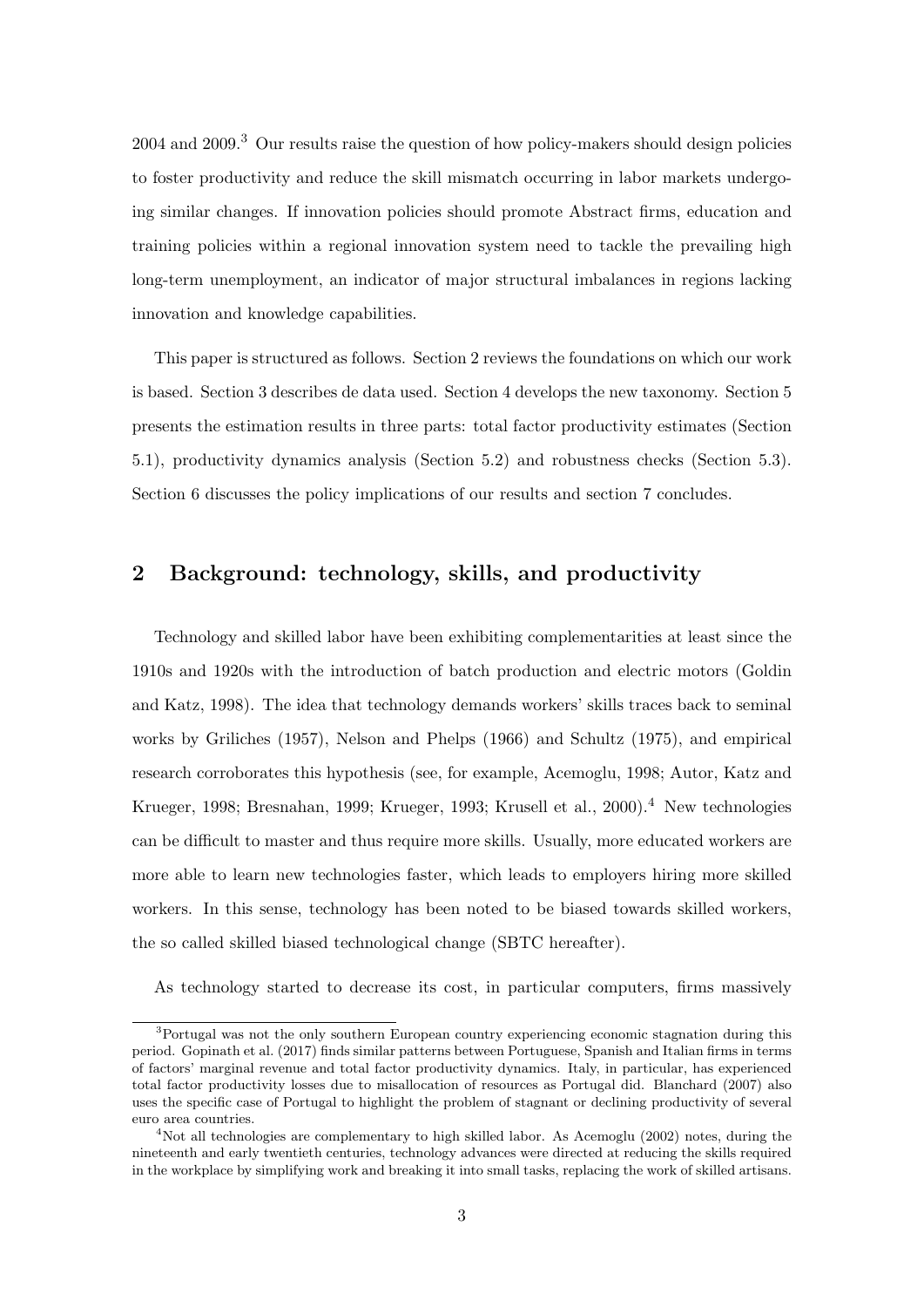adopted it in the workplace, thus leveraging productivity of the high-skilled workers due to their complementarity effect [\(Acemoglu,](#page-33-4) [1998;](#page-33-4) [Autor, Katz and Krueger,](#page-34-2) [1998;](#page-34-2) [Krueger,](#page-39-2) [1993\)](#page-39-2). When the adoption of microprocessor-based technologies occurred more intensively, in the 1980s, SBTC became more evident and pervasive throughout the developed world [\(Berman, Bound and Machin,](#page-34-3) [1998\)](#page-34-3). Thus, the expanded use of computers and computer controlled machines in the workplace have led to a rise in the employment share of highly skilled labor [\(Autor, Katz and Krueger,](#page-34-2) [1998\)](#page-34-2). Moreover, the investment in computers and R&D lead to an increase in the pace of skill upgrading [\(Autor, Katz and Krueger,](#page-34-2) [1998;](#page-34-2) [Machin and Van Reenen,](#page-39-4) [1998\)](#page-39-4). Thanks to robotics, few skilled workers can now perform more efficiently tasks that were previously performed by many unskilled workers [\(Johnson,](#page-38-2) [1997\)](#page-38-2). The use of robots therefore increased the complexity of many tasks that were previously routine. Alongside with new technologies, new organizational practices such as Total Quality Management or Just-in-Time also require skilled workers, as complementarities arise from the interdependence of skills and those practices [\(Bresnahan,](#page-35-2) [1999;](#page-35-2) [Caroli and Van Reenen,](#page-36-1) [2001;](#page-36-1) [Piva, Santarelli and Vivarelli,](#page-41-2) [2005\)](#page-41-2).

Although SBTC was a pervasive phenomenon, it does not fully explain the changes in wages and employment felt from the 1990s onwards. In the 1990s, contrary to the SBTC hypothesis, where the relative employment and wages grows monotonically with skills (or wages), low-waged jobs also increased their employment shares. In this sense, middlewaged jobs hollowed out, leading the labor market to become polarized towards low and high skilled jobs [\(Acemoglu and Autor,](#page-33-0) [2011;](#page-33-0) [Autor, Katz and Kearney,](#page-34-4) [2006;](#page-34-4) [Goos and](#page-37-5) [Manning,](#page-37-5) [2007\)](#page-37-5). Portugal was no exception, and both [Centeno and Novo](#page-36-2) [\(2014\)](#page-36-2) and [Fonseca, Lima and Pereira](#page-37-6) [\(2014\)](#page-37-6) find evidence of job market polarization, from the mid 1990s. In searching for the sources of observable polarization, most scholars have settled in a technology driven hypothesis. Routinization is mostly derived from a subtle variation of STBC based on [Autor, Levy and Murnane](#page-33-1) [\(2003\)](#page-33-1) routinization model. Contrasting with SBTC, the routinization model predicts non-linear employment changes for three skill groups – low, middle and high – that are consistent with the observable employment polarization of the labor market.

The routinization model proposed by [Autor, Levy and Murnane](#page-33-1) [\(2003\)](#page-33-1) and extended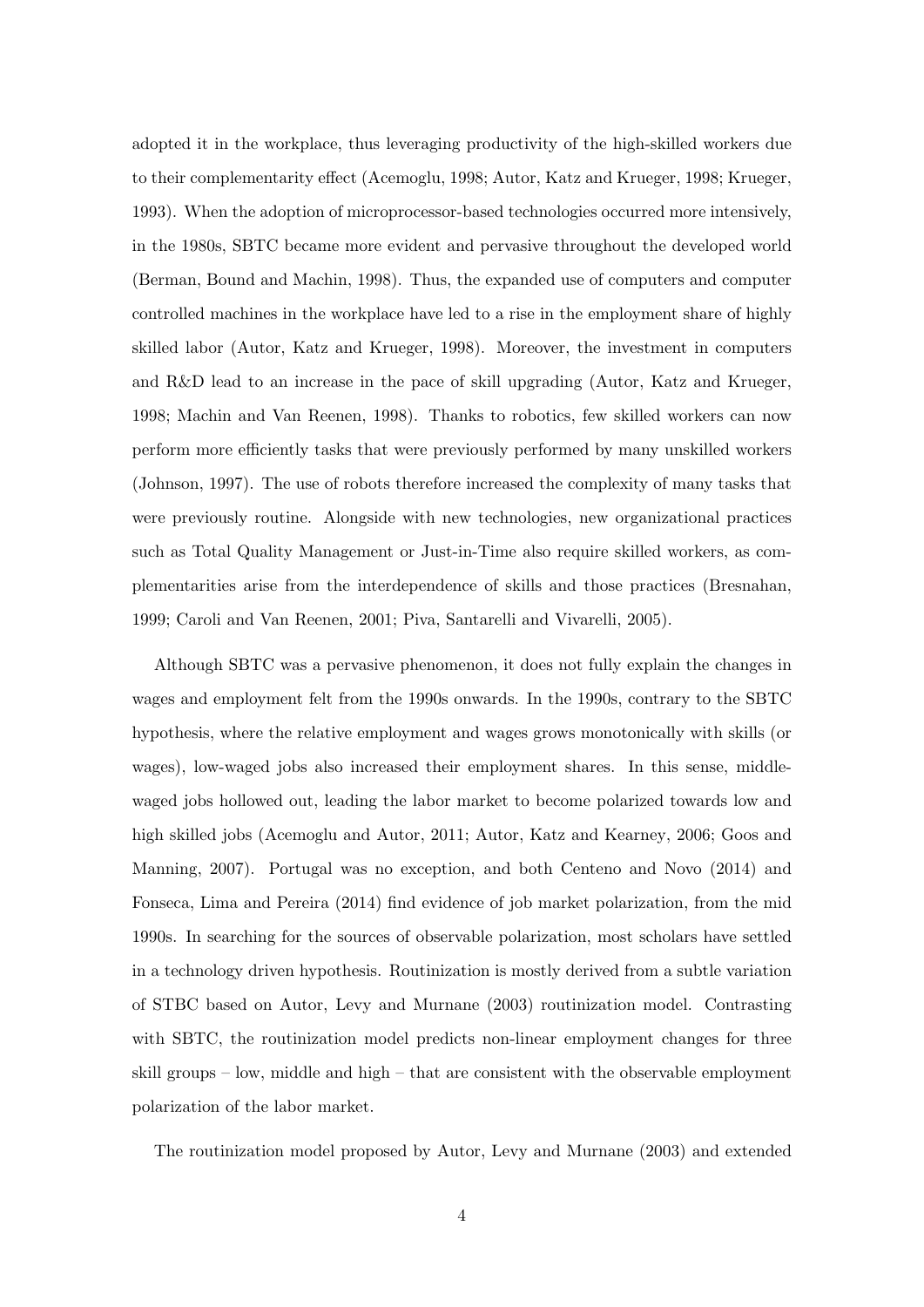by [Autor, Katz and Kearney](#page-34-4) [\(2006\)](#page-34-4) provides a task-based approach in which not only skilled labor and technology are complements, but it also assumes that technology, or more precisely computer capital, is a substitute for middle skilled labor. The model classifies tasks performed by workers into abstract, routine and manual. Routine tasks are those that can be done by following a set of well-determined rules and can therefore be programmed into a machine (e.g. bookkeeping, clerical work, repetitive assembly, and monitoring jobs). Abstract tasks are related with solving problems, managing, dealing with complex communications, designing and programming and other creative tasks that require cognitive skills (e.g. managers, physicians, engineers, economists and computer scientists). In contrast with routine workers, for whom technology is a substitute, abstract workers benefit from technology adoption as it increases the complementarity with their high skills, hence increasing their productivity. Finally, manual tasks generally require few cognitive skills, but require more flexibility than computers can offer and cannot be automated (e.g. cleaners, gardeners and plumbers).

Despite its major importance, technological change is not the sole contributing factor to the recent observed employment trends. For example, [Autor, Dorn and Hanson](#page-33-2) [\(2015\)](#page-33-2) are able to identify the employment effects of international trade and technological change separately.<sup>[5](#page-0-0)</sup> [Ebenstein et al.](#page-37-0)  $(2014)$  also shows that trade and offshoring exerted a downward pressure on wages and employment, especially for routine occupations. Furthermore, the business cycle interacts with job polarization. [Jaimovich and Siu](#page-38-0) [\(2012\)](#page-38-0) show that the decline in middle-skill occupations concentrates in the depressing phase of the economic cycle. When the recovery occurs, jobs in those occupations are not recovered contributing to jobless recoveries.

The routinization and the task-approach literature has mainly dealt with the demand side the labor market, overlooking the changes occurred in the supply side, most notably the supply of skills which should be accounted for when analyzing long term trends in

<sup>&</sup>lt;sup>5</sup>Contrary to what is commonly assumed the two effects differ along several dimensions. In the US in particular, import competition (US imports from China) depresses employment in the tradable sector – manufacturing – affecting regions subject to trade shocks and mostly abstract intensive occupations, while routinization has mainly a compositional effect on employment. The timing of the effects also differ: trade competition has been increasing, while technological change has been experiencing a declining effect on manufacturing towards the 2000s, though with an uprising effect on services, especially those knowledgeintensive.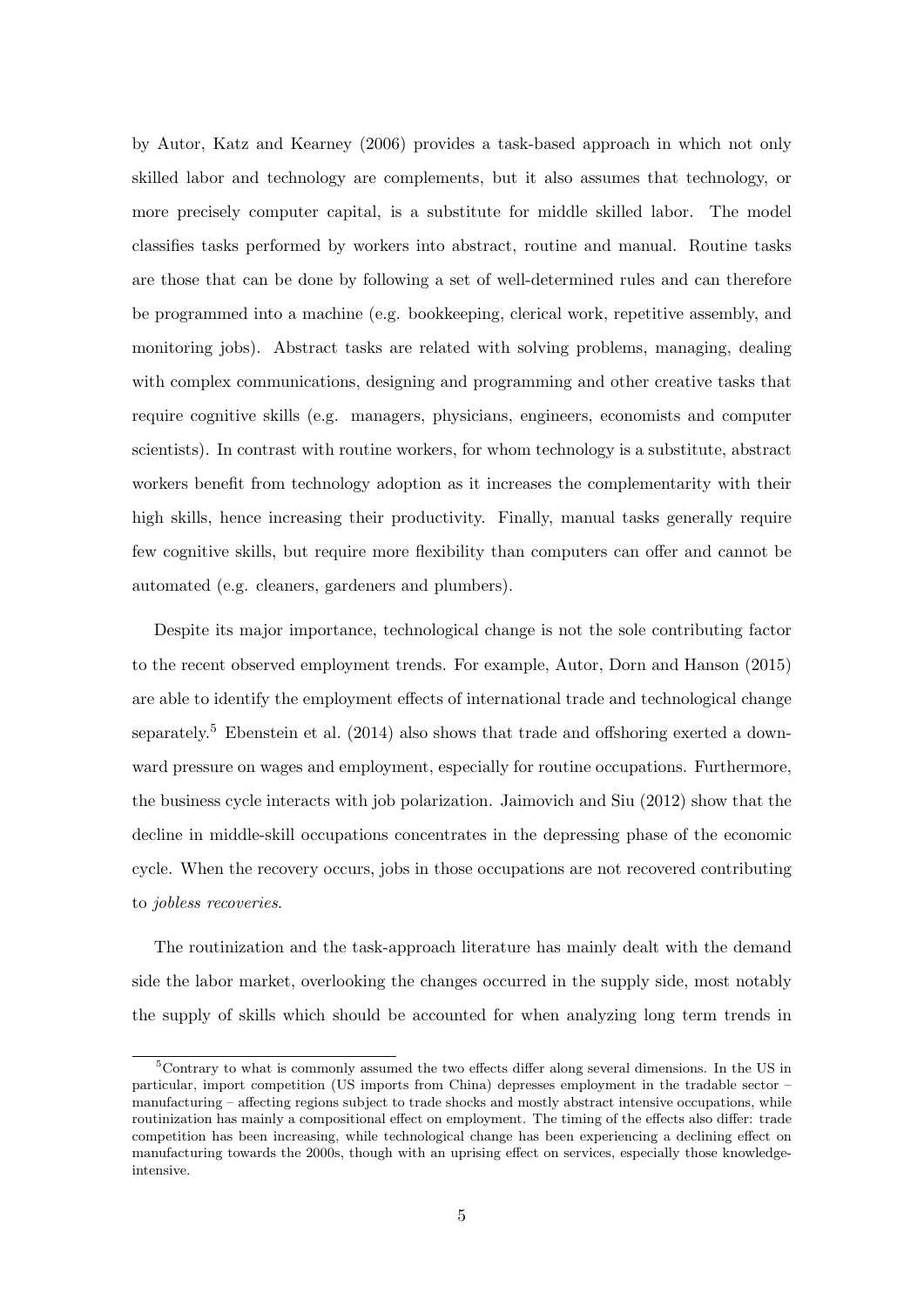employment and wages. [Vona and Consoli](#page-41-0) [\(2015\)](#page-41-0) highlight the role of knowledge systematization in changing education and training to shape the supply of skills in response to the emergence of new technologies and radical innovations. [Bessen](#page-34-0) [\(2012\)](#page-34-0) suggests that historically, the increase in labor quality – higher skills – has contributed to investment in new (laborsaving) technologies and economic growth. Along the same lines, [Fodor](#page-37-1) [\(2016\)](#page-37-1) show that firms' investment in ICT is subject to reverse causality: firms' investment decisions depend on the supply of skills. These supply side considerations should not be neglected, especially when deriving policy recommendations, which have the power to affect the supply of skills directly.[6](#page-0-0)

Given that the labor market is polarizing, the workforce is either polarizing within the firm – firms are increasing their share of abstract and manual workers; or across firms – firms are increasingly specializing in manual or abstract tasks, or a combination of the two. In any case, we should expect firms to reorganize their production in response to technological change. These organizational shifts in turn, are likely to affect firm productivity and productivity growth. In particular, considering the complementarity between abstract tasks and technology, as firms adopt new technologies and employ more abstract workers relative to routine workers, productivity should increase. Conversely, firms which lag in adopting newer technologies and thus employ a large pool of routine workers, should experience lower productivity levels and a slower growth rate.

Productivity is the efficiency with which a firm converts its inputs into outputs, and its estimation is usually done by resorting to a production function.<sup>[7](#page-0-0)</sup> Total factor productivity (TFP) is a measure of productivity that has the advantage of being invariant to the factor inputs observed by the econometrician, usually capital and labor, thus it reflects the output of production given a set of fixed inputs [\(Syverson,](#page-41-3) [2011\)](#page-41-3). The estimation of firms' TFP enables productivity comparisons, in particular to grasp the differences between the

<sup>&</sup>lt;sup>6</sup>It is also true that the routinization hypothesis is debatable. [Castex and Kogan Dechter](#page-36-0) [\(2014\)](#page-36-0) and [Beaudry, Green and Sand](#page-34-1) [\(2016\)](#page-34-1) contend that technological change decelerated after the 2000s and observe a decline in the cognitive skills wage premium. Some studies even go further and challenge the presence of polarization and argue against what they consider an excessive focus on an analysis based on occupations [\(Hunt and Nunn,](#page-38-1) [2017;](#page-38-1) [Mishel, Shierholz and Schmitt,](#page-40-2) [2013\)](#page-40-2).

<sup>7</sup>See for example [Bertschek and Kaiser](#page-34-5) [\(2004\)](#page-34-5), [Bloom and Van Reenen](#page-35-4) [\(2007\)](#page-35-4), [Chun, Kim and Lee](#page-36-3) [\(2015\)](#page-36-3), [Haskel, Pereira and Slaughter](#page-38-3) [\(2007\)](#page-38-3), [Venturini](#page-41-4) [\(2015\)](#page-41-4). Augmented production functions with ICT inputs [\(Bloom, Sadun and Reenen,](#page-35-5) [2012;](#page-35-5) [Bresnahan, Brynjolfsson and Hitt,](#page-35-6) [2002;](#page-35-6) [Brynjolfsson and Hitt,](#page-35-7) [2003;](#page-35-7) [Greenana and Mairesse,](#page-37-7) [2000\)](#page-37-7) or R&D [\(Czarnitzki and Thorwarth,](#page-36-4) [2012;](#page-36-4) [Kancs and Siliverstovs,](#page-38-4) [2016\)](#page-38-4) have also been used in the literature.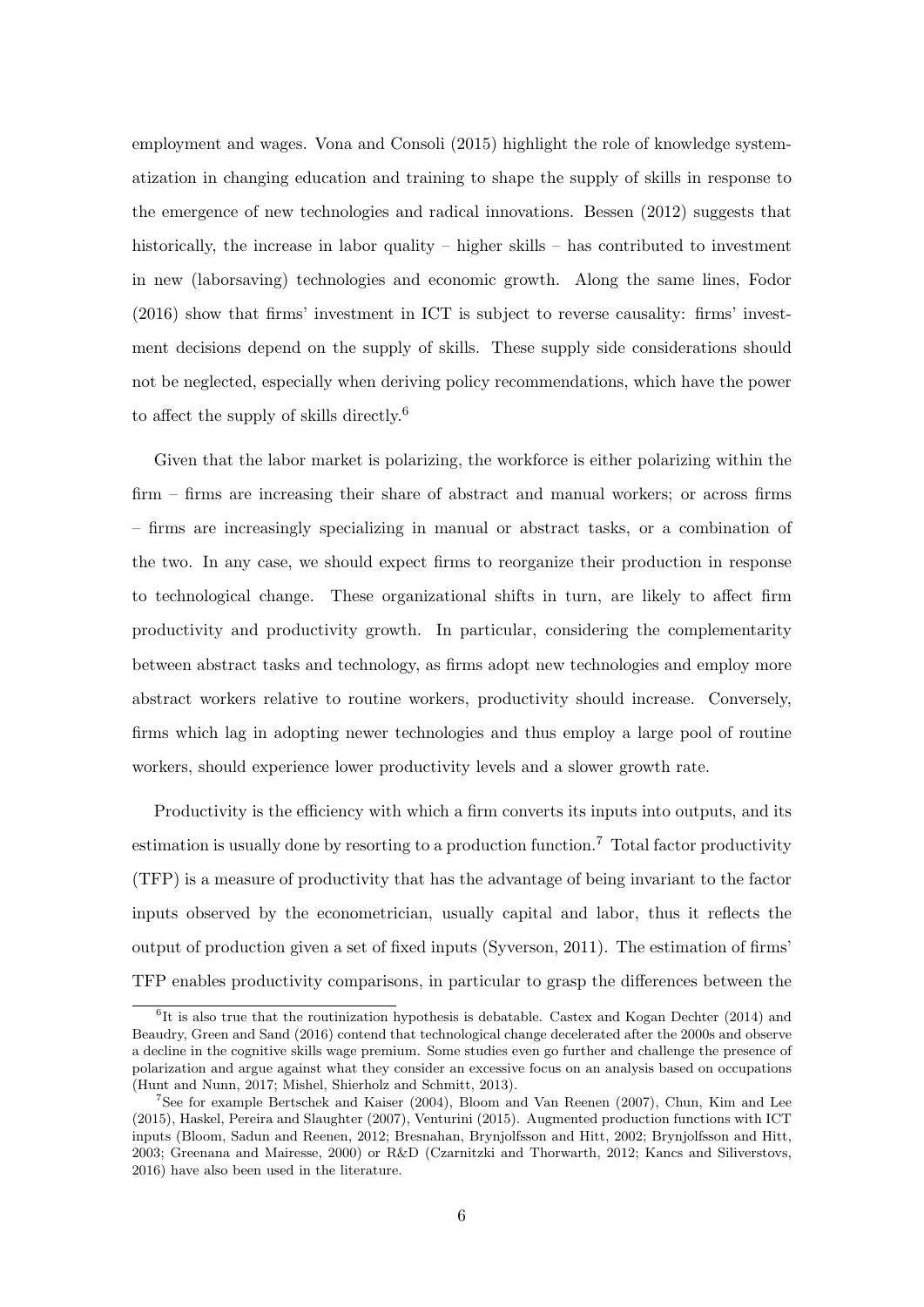aggregate productivity of groups of firms classified according to a given taxonomy.

Changes in the productivity of incumbent firms can take place through two channels: a general shift in the productivity distribution and market share reallocations [\(Olley and](#page-40-0) [Pakes,](#page-40-0) [1996\)](#page-40-0). The first channel occurs when, for example, a productivity augmenting technology leads to a general shift in productivity across firms; whereas market reallocation occurs when that technology is only adopted by a restricted group of firms that then increases their market share and pulls aggregate productivity growth upward. In addition to productivity changes among incumbents, market entry and exit may play an important role in aggregate productivity. It may be the case that young firms with a large share of abstract workers adopt new technologies and are able compete with established firms [\(Hobijn and Jovanovic,](#page-38-5) [2001\)](#page-38-5), or that smaller firms are now more viable due to the use of ICT [\(Brynjolfsson et al.,](#page-35-8) [1994\)](#page-35-8). In order to understand if this is the case, we resort to [Melitz and Polanec](#page-40-1) [\(2015\)](#page-40-1) dynamic version of [Olley and Pakes](#page-40-0) [\(1996\)](#page-40-0) productivity decomposition which takes into account both incumbents, entrants and exiting firms. Several other authors have used similar decomposition methods (e.g., [Bartelsman, Haltiwanger](#page-34-6) [and Scarpetta,](#page-34-6) [2013;](#page-34-6) [Eslava et al.,](#page-37-8) [2010\)](#page-37-8); provided extensions to account for firm dynam-ics (e.g., [Hyytinen, Ilmakunnas and Maliranta,](#page-38-6) [2016;](#page-38-6) Maliranta and Määttänen, [2015\)](#page-39-5); or developed a firm lifecycle decomposition approach [\(Hyytinen and Maliranta,](#page-38-7) [2013\)](#page-38-7).

While some studies have established the connection between productivity and skills which allow workers to master new technologies (e.g., [Boothby, Dufour and Tang,](#page-35-9) [2010\)](#page-35-9), we still know little about how firms are reshaping their labor inputs to benefit from technology and how this is affecting productivity growth at the firm level. We develop a taxonomy based on firm level task content, enabling us to characterize firms' behavior in the context of the routinization hypothesis and link two previously independent literatures: job market polarization and firm productivity.

#### <span id="page-7-0"></span>3 Data

We use the Portuguese linked employer-employee dataset *Quadros de Pessoal* (QP) created by the Portuguese Ministry of Labor in the 1980s. It contains yearly information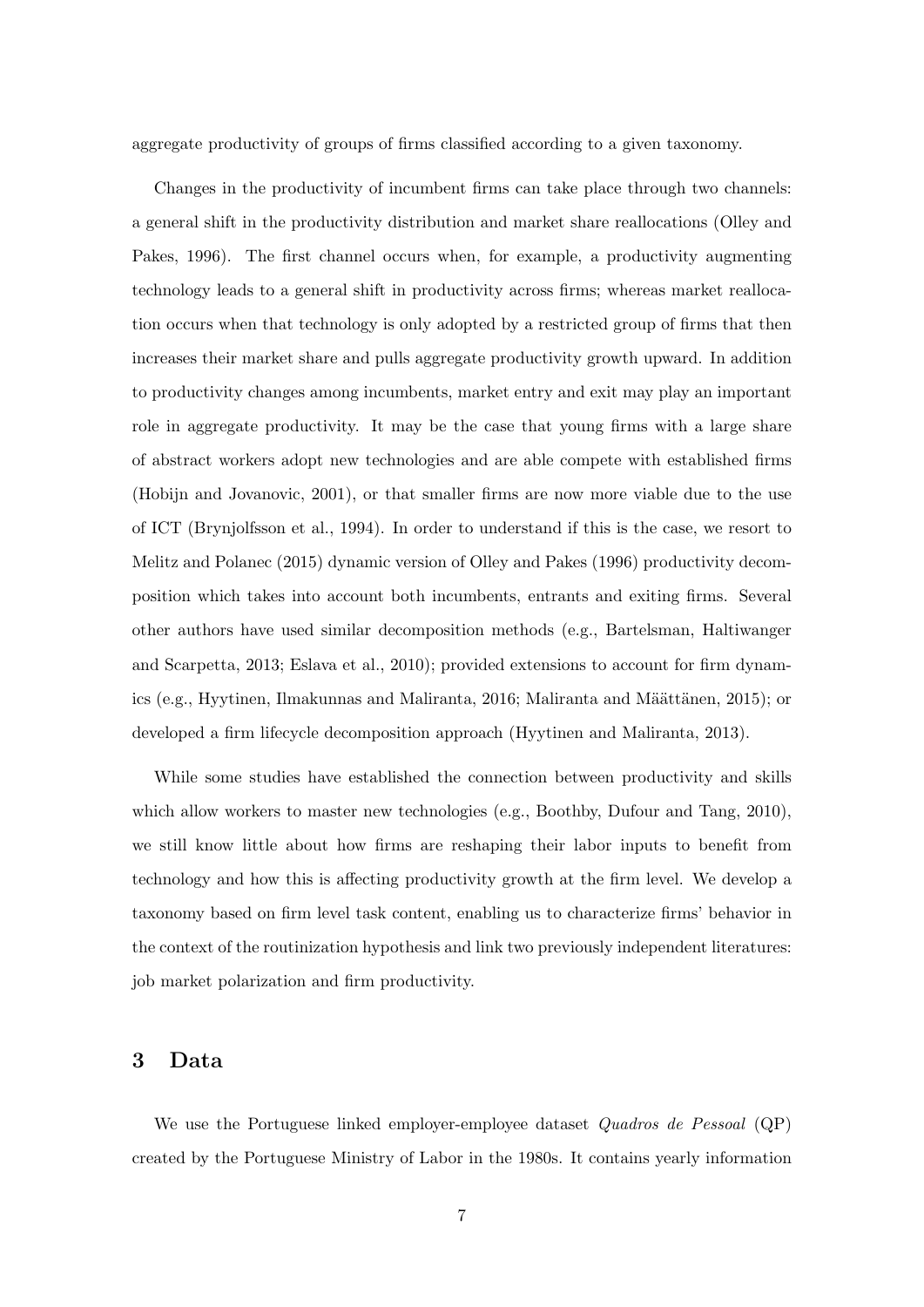of all Portuguese firms with at least one employee, excluding agriculture, military, public administration and self-employed workers. The dataset provides access to longitudinal information from 1986 to 2012 (except for 1990 and 2001 that were not released at workerlevel) containing several firm-level and worker-level characteristics as industry, firm size, workers' occupations or schooling. We match QP with the firm dataset named Sistema de Contas Integradas das Empresas (SCIE) from Statistics Portugal that contains information on firms' balance sheets and income statements. The dataset starts in 2004 and we have yearly information up to 2009. Using both datasets allows us to access accounting information, personnel records, and firms' characteristics.

We restrict our analysis to full-time workers (minimum of 30 hours per week or 130 per month) aged between 16 and 65, earning at least 90% of the minimum wage (sum of base wage plus regular and seniority related bonuses).[8](#page-0-0) After merging the two datasets we obtain more than 118 thousand firms in 2004 and 143 thousand in 2009 in manufacturing and services (Table [A4.3](#page-17-0) in the Appendix). The total workforce covered exceeds 1.8 million workers in 2009 and most firms are medium-low or low-tech manufacturing (23% in 2004 and 18% in 2009) or service based (74% in 2004 and 80% in 2009). Small firms (less than 50 employees) predominate, representing around 96% of all firms.

We focus our analysis on the years covered by the firms' dataset SCIE (2004-2009) as we need accounting information to estimate firms' productivity. However, for the application of the taxonomy, which relies on personnel information, we can observe the evolution of employment and number of firms in each firm category of the taxonomy for 1995-2012.

#### <span id="page-8-0"></span>4 A firm taxonomy based on tasks

Grouping firms according to their characteristics is common in the literature.<sup>[9](#page-0-0)</sup> Several classifications are now available based on multiple firm characteristics including regions, sectors and industries (e.g., [Asheim and Coenen,](#page-33-6) [2005;](#page-33-6) [Cooke et al.,](#page-36-5) [1997;](#page-36-5) [Malerba,](#page-39-6) [2002;](#page-39-6)

 $8$ We use 90% of minimum wage as a lower boundary, instead of the monthly minimum wage, to minimize loosing observations due to data errors and monthly wage variations.

<sup>9</sup>Examples include simple aggregations by size or sector, as well as more complex taxonomies such as in the seminal work of [Pavitt](#page-40-4) [\(1984\)](#page-40-4), which classifies firms based on their technology capabilities and has been used and extended by several authors (e.g., [Bogliacino and Pianta,](#page-35-10) [2010\)](#page-35-10).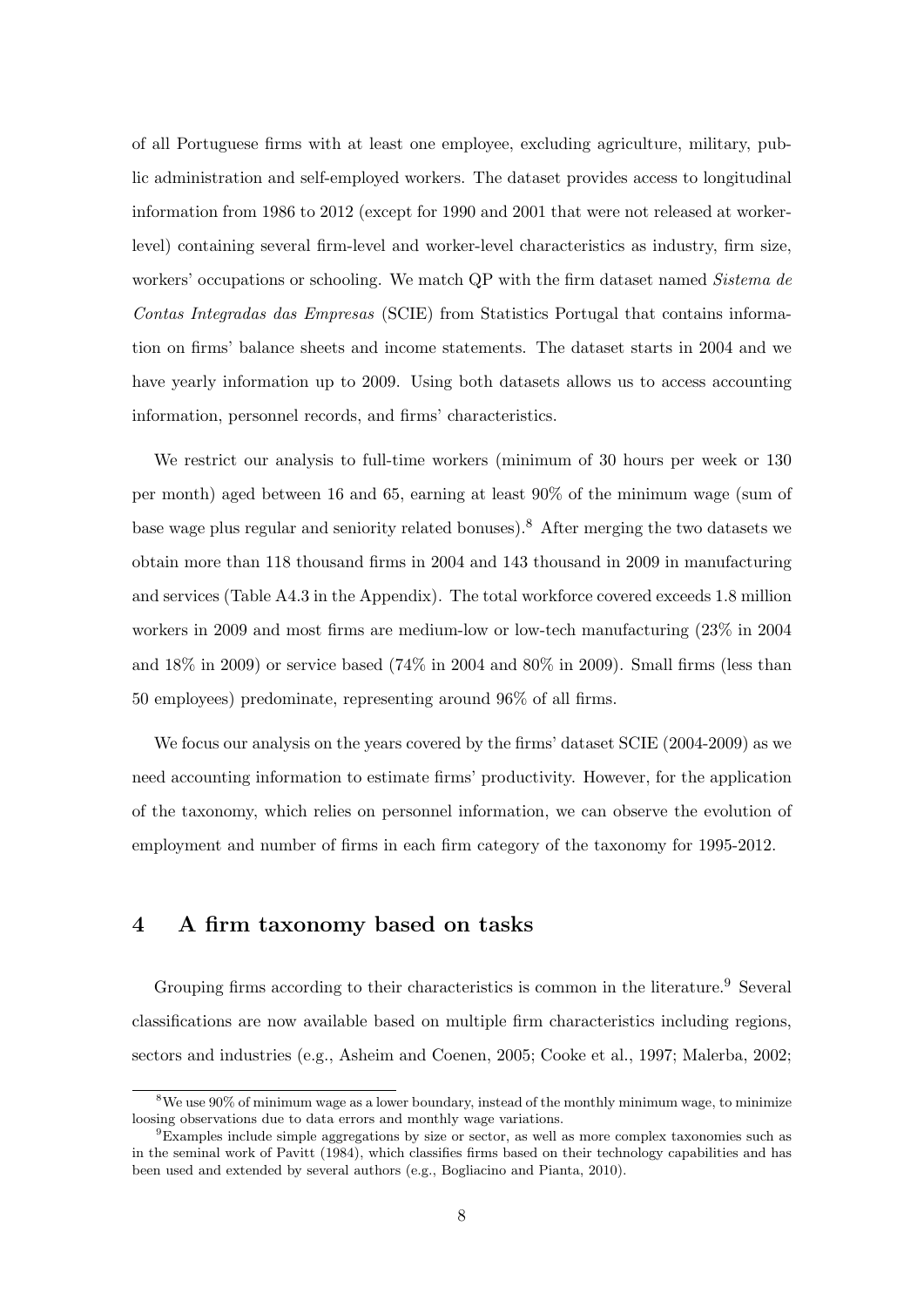[Von Nordenflycht,](#page-41-5) [2010\)](#page-41-5), but few to no taxonomies incorporate firm level labor content or capture firm level information on the type of jobs performed within firms. Recently, [Con](#page-36-6)[soli and Rentocchini](#page-36-6) [\(2015\)](#page-36-6) proposed a sector level taxonomy based on the skill content of occupations. The authors use workers' occupations, industry-level US labor productivity, number of firms and capital expenditures to construct a sector-based classification. Though the classification captures a measure of the skills used by firms, because it is sector-based, it fails to capture firm-level dynamics.

Our taxonomy assumes that the production of goods and services in the firm is accomplished by executing one or multiple tasks following [Autor, Katz and Kearney](#page-34-4) [\(2006\)](#page-34-4). While a single worker can perform several tasks, for sake of simplicity we assign each worker to the most intensive task drawn from the worker's task set: abstract, routine and manual. Tasks are determined by the workers' occupation (ISCO 88, 2-digit level) and each occupation is associated with a task (the most intensive task for that particular occupation). We follow [Fonseca, Lima and Pereira](#page-37-6) [\(2014\)](#page-37-6) methodology in assigning tasks to occupations, which is based on grouping descriptors from the  $O^*NET$  database by us-ing principal components to form task measures (scales).<sup>[10](#page-0-0)</sup> Because  $O^*NET$  is based on US SOC codes, a conversion to ISCO 2-digits codes is performed using a data crosswalk and US employment data. Appendix Table [A4.1](#page-0-0) summarizes the correspondence between tasks and the ISCO-88 occupational codes.

We next compute the share of employees performing each task within the firm: abstract, routine and manual (the sum of shares is unitary). For example, some firms will have more employees performing abstract tasks (e.g., consultancy firms), while others main focus are manual tasks (e.g., cleaning services). Moreover, different technologies lead to different task shares, even among firms that operate in the same industry. Informed by the routinization model, we define eight categories that represent how the firm's workforce is distributed across the three types of tasks. We only use task shares to determine each firm category, not including any other firm characteristics such as firm size, age or industry. We have conducted several robustness checks to our taxonomy by employing different taxonomy boundaries, which we discuss in Section [5.3.](#page-23-0)

 $10^{\circ}$ NET is the main project of the US Department of Labor's O\*NET program. The dataset contains information at occupation level regarding the work activities and tasks measured by descriptors.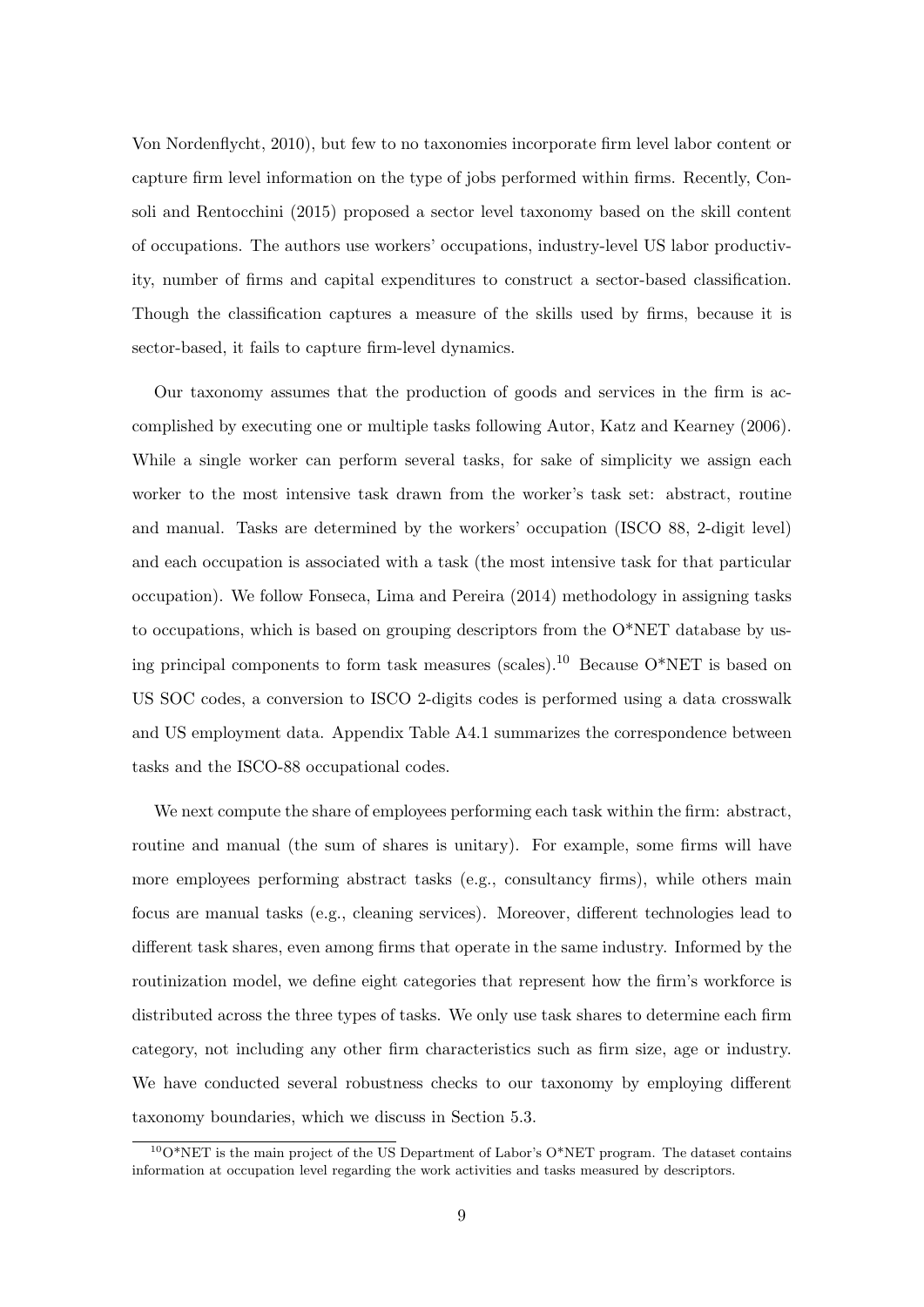Table [1](#page-10-0) presents the shares of the three tasks that define each firm category. The first three categories – Abstract, Manual and Routine – consist of firms that are focused in just one task. They include firms with at least 50% of the workers assigned to one of the three tasks and less than one-third assigned to each of the other two. Abstract firms are conceptualized as highly knowledge intensive firms, focused on cognitive tasks (e.g., solving complex problems), and intensive on technology use as a result of the complementarities between its abstract workers and technology. Conversely, Manual firms are low knowledge intensive firms, organized towards non-cognitive (physical) tasks that require flexibility (e.g., moving objects). Their technology use is low, as most of their activities do not benefit from complementarities between tasks and technology. Routine firms are mainly focused on performing repetitive tasks, which can be performed by (computer) capital.

<span id="page-10-0"></span>

| Firm Task Category |                  | Share of employees                                                 |                 |
|--------------------|------------------|--------------------------------------------------------------------|-----------------|
|                    | Abstract $(A_s)$ | Manual $(M_s)$                                                     | Routine $(R_s)$ |
| Abstract $(A)$     | $\geq1/2$        | $\langle 1/3$                                                      | ${<}1/3$        |
| Manual $(M)$       | ${<}1/3$         | $\geq1/2$                                                          | ${<}1/3$        |
| Routine $(R)$      | ${<}1/3$         | $\langle 1/3$                                                      | $\geq1/2$       |
| Polarized          | $\geq$ 1/3       | $\geq$ 1/3                                                         | $\leq 1/6$      |
| Abstract-Routine   | $\geq1/3$        | $\leq 1/6$                                                         | $\geq1/3$       |
| Routine-Manual     | $\leq$ 1/6       | $\geq$ 1/3                                                         | $\geq$ 1/3      |
| Uniform            |                  | $A_s - R_s \leq 1/6$ , $A_s - M_s \leq 1/6$ , $R_s - M_s \leq 1/6$ |                 |
| Other              |                  | Not classified in the remaining categories                         |                 |

Table 1: Taxonomy categories and boundaries

The fact that our taxonomy distinguishes between Routine firms – technological laggards – and Abstract firms – technological adopters – raises the question: why are not all managers adopting technologies simultaneously as they become available? In some industries it can be the case that there is no superior technology to that currently in use, even in Routine firms. It can also be that managers have a financial restriction to invest in new technologies and the capital markets do not offer a viable solution. In addition, the decision process Routine firms' managers face when considering to adopt a new technology is complex and subject to uncertainty and error.<sup>[11](#page-0-0)</sup> Furthermore, the decision

 $11$ Managers face uncertainty about the profitability of an innovative technology [\(Jensen,](#page-38-8) [1982\)](#page-38-8), need to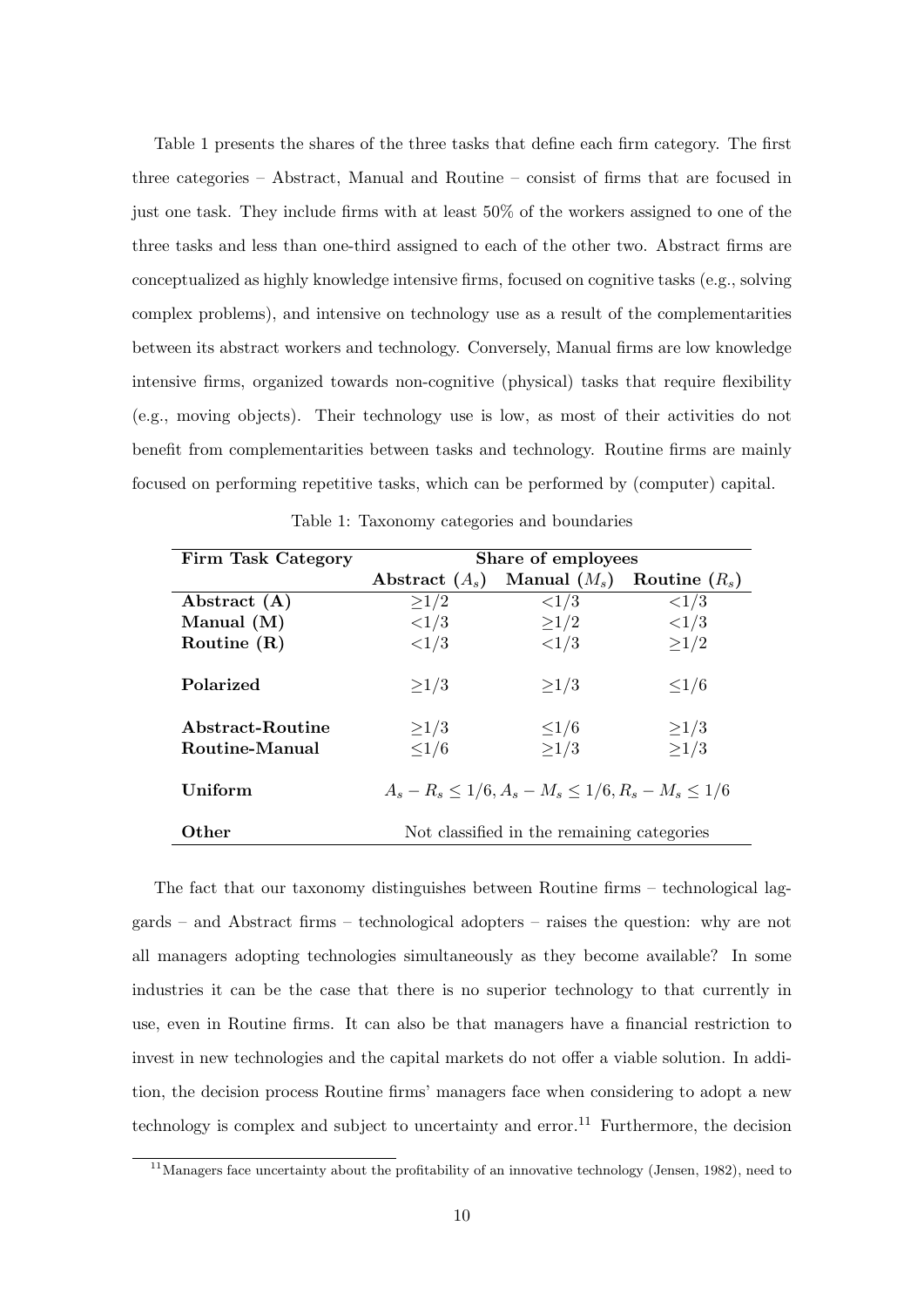process is prone to failure and subject to imperfections of learning, myopia of learning in the words of [Levinthal and March](#page-39-7) [\(1993\)](#page-39-7). In particular, managers can focus on the short-term (*temporal myopia*) and be uninformed of existing technologies (*spatial myopia*) which may result in technology investment errors [\(Miller,](#page-40-5) [2002\)](#page-40-5).

Firms are also subject to technological discontinuities where a new technological regime replaces the prevailing one, generating uncertain environments. Firms with superior organizational capabilities and more able to take managerial action to cope with this technological uncertainty, strive and survive whereas others are pushed out of the market [\(Anderson and Tushman,](#page-33-7) [2001\)](#page-33-7). Routine firms that adopt a new technology, intensive in abstract tasks, may transit to the Abstract category, with a rise in productivity. Firms that could adopt the new technology but do not do so for any of the above mentioned reasons, will have lower productivity and, eventually, may exit from the market if competitors become more productive after adoption. The technology adoption decision process therefore impacts the firm's productivity growth as well as firm exit and firm transitions between categories. As such, in our empirical evaluation of productivity dynamics we consider both firm entry and exit and transition between firm categories.

The fourth firm category comprises Polarized firms, a term which we borrow from the job polarization literature. Polarized firms use a small ratio of routine intensive labor – less than one-sixth – and most of their employees perform abstract and manual tasks – more than one-third each. Routine tasks are either not performed at all or are mostly likely to be performed by machines (computers or computer-driven machines). We consider two additional categories focusing on two tasks: Abstract-Routine and Routine-Manual – which correspond to firms with a task composition on the boundaries of each pair of the task focused categories, and no clear focus on one single task. Their definition is similar to the Polarized: more than one-third assigned to two tasks and less than one-sixth assigned to the third task.

Uniform firms are firms that do not focus on neither of the three tasks – they have

gather information to estimate profitability [\(McCardle,](#page-40-6) [1985\)](#page-40-6) and form expectations about future technology improvements [\(Weiss,](#page-41-6) [1994\)](#page-41-6). Thus, the adoption is not immediate once the new technology proves to be technically feasible, as managers engage in a complex decision process towards the adoption of innovations and its timing [\(Jensen,](#page-38-9) [1988\)](#page-38-9).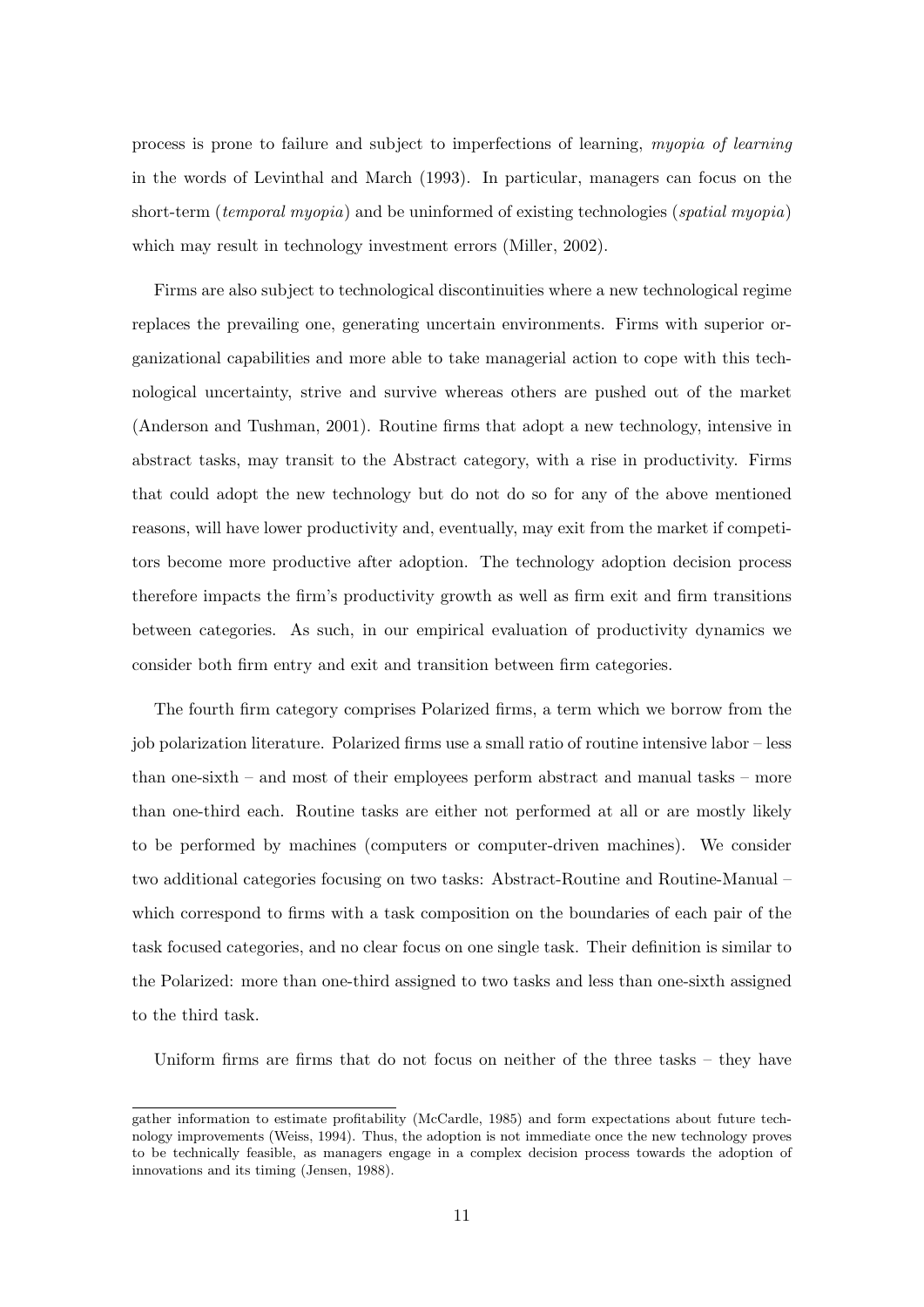similar shares of employees in abstract, manual and routine tasks. In practice, the distance between the shares of employees in each task does not exceed one-sixth and each share can vary between a minimum of 22.2% (when the two other tasks equal 38.9% each) and a maximum of 44.4% (when the two other tasks equal 27.8% each). In both cases, the distance between tasks does not surpass  $16.7\%$  (or  $1/6$ ). The final category – Other – includes firms with combinations of tasks difficult to categorize: they are neither focused on one or two tasks, neither they are uniform. Instead, they are at the frontier between Uniform and the remaining categories, and they ensure that small variations in the share of workers in one task does not lead to a reallocation from Uniform to another category.

In sum, we have three types of categories (apart from the category Other): (i) the firm is task-focused, i.e., focuses in one task – Abstract, Routine or Manual; (ii) the firm is intensive in two tasks (Polarized, Abstract-Routine or Routine-Manual) – at the boundary of the focused categories; (iii) the firm balances the three tasks  $(Uniform)$  – the center of the task-space.

A two-dimensional representation of our classification can be found in Figure [1,](#page-13-0) where routine share is implicitly defined by abstract and manual shares (recall that the total sum of the shares is unitary). The figure provides a visual description of how the taxonomy categories are allocated in the labor mix space as each point in the graph is a firm in 2009. A more dense area reflects a higher number of firms in that particular area. Depending on the task organization of the firm, firms are allocated differently in the triangle. Focused firms are closer to the vertices, while more balanced firms are located towards the middle, with Uniform firms in the center, surrounded by firms in the category Other.

Table [2](#page-14-0) shows the percentage of firms in each category for a larger range of years than the merged data and the theoretical uniform distribution that would result if firms were distributed equally across the space of the eight categories as defined by the three tasks. The Routine and Manual categories represent around 76% of all firms and surpass what would be expected if one assumed a uniform distribution  $(19\% + 19\%)$ . As a consequence, the boundary region Routine-Manual is also more dense than if firms were distributed equally in the taxonomy space, though it becomes less dense in 2012. Approximately 14% of the total number of firms fall within the Abstract-Routine and Routine-Manual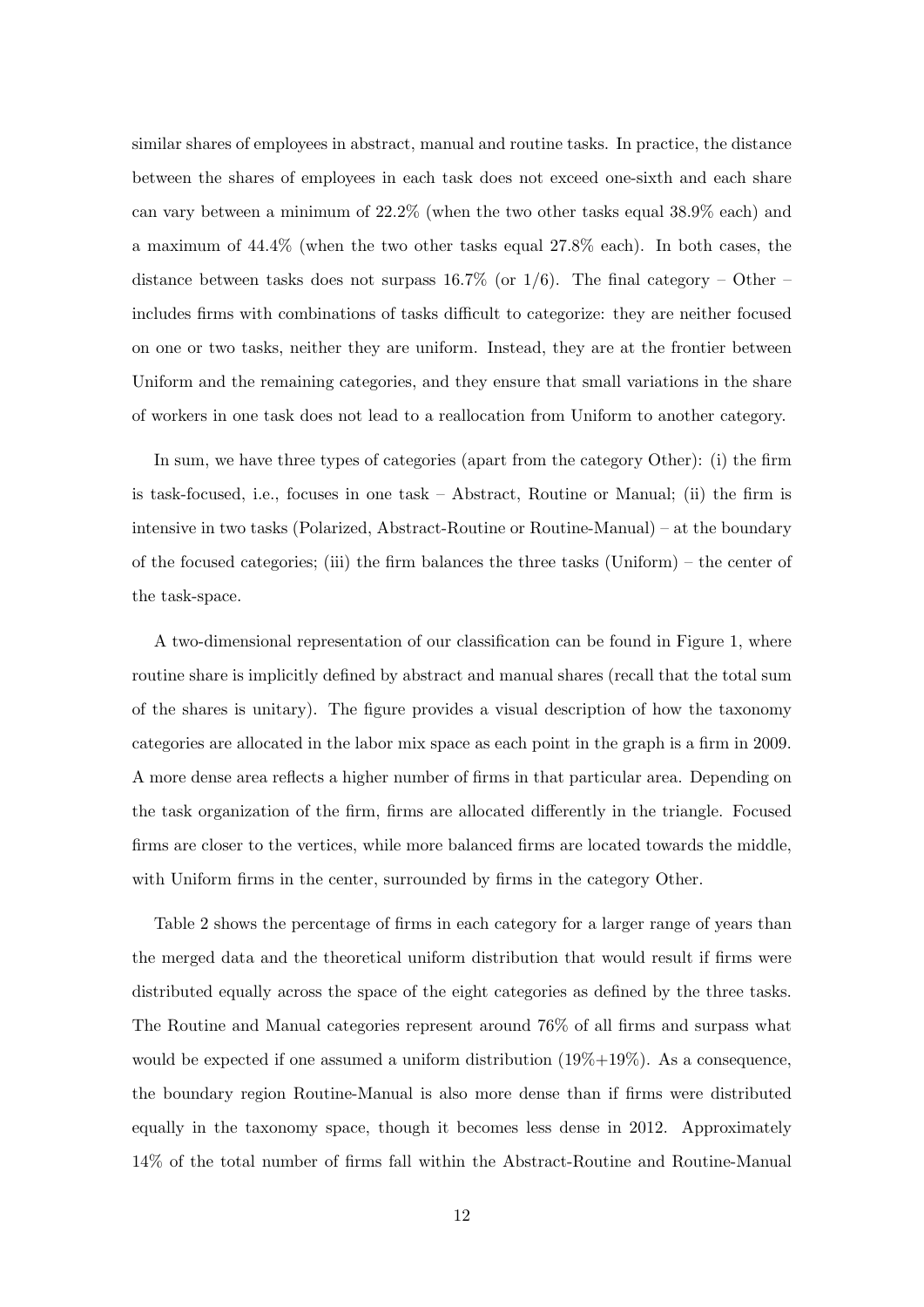<span id="page-13-0"></span>

Figure 1: Taxonomy applied to 2009 Portuguese firms Notes: Data from Quadros de Pessoal. Firms' density in 2009. Unlabeled grey squares around the Uniform category correspond to category Other. The region A-R stands for Abstract-Routine and R-M for Routine-Manual.

categories (the boundary categories). However, this guarantees that firms do not change category with small changes in their task content and also ensures that there are substantial differences between each focused category of firms. The other boundary region – the Polarized category – between the Abstract and Manual categories accounts for a small fraction of firms, though increasing from  $1\%$  in 1995 to almost  $3\%$  in 2012 (1.6% on average). The Uniform category is marginal, accounting for less than 0.7% of all firms and, at least for the Portuguese reality, can be ignored. The same happens with the category Other. The robustness of our taxonomy comes at the small cost of creating regions or gaps where firms do not fall within any of the remaining categories. This category, which we denominate Other, represents less than 1% of all firms on any given year (the grey squares in the graph around Uniform firms from Figure [1\)](#page-13-0).

Time trends of the share of firms in each category allow for a dynamic view of firms based on their labor input. Figure [2](#page-15-0) plots the trends for the share of firms in each task category for the period 1995 to 2012. During this period, Routine focused firms decrease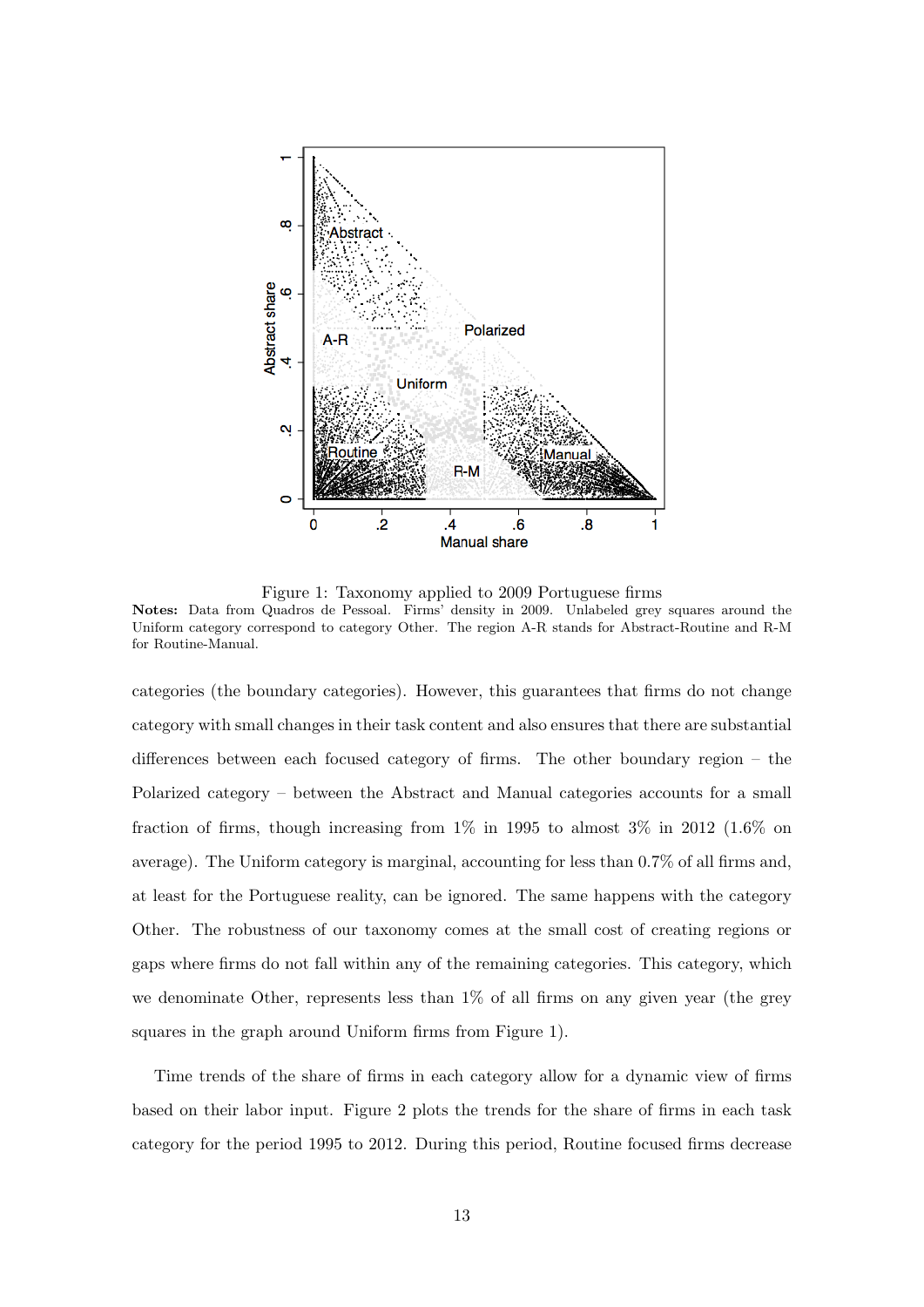<span id="page-14-0"></span>

|                                                                                                                  |           |       | Share of firms $(\%)$ |       |       |              |
|------------------------------------------------------------------------------------------------------------------|-----------|-------|-----------------------|-------|-------|--------------|
|                                                                                                                  |           |       |                       |       |       | Uniform      |
| Firm category                                                                                                    | 1995-2012 | 1995  | 2004                  | 2009  | 2012  | distribution |
| Abstract                                                                                                         | 6.44      | 3.25  | 4.32                  | 7.99  | 13.54 | 19.44        |
| Manual                                                                                                           | 34.74     | 35.17 | 35.61                 | 33.89 | 31.55 | 19.44        |
| Routine                                                                                                          | 41.98     | 45.48 | 42.20                 | 40.39 | 37.37 | 19.44        |
|                                                                                                                  |           |       |                       |       |       |              |
| Polarized                                                                                                        | 1.61      | 1.15  | 1.25                  | 1.86  | 2.67  | 8.33         |
|                                                                                                                  |           |       |                       |       |       |              |
| Abstract-Routine                                                                                                 | 3.99      | 3.13  | 2.81                  | 4.05  | 6.29  | 8.33         |
| Routine-Manual                                                                                                   | 10.08     | 10.74 | 12.81                 | 10.66 | 6.97  | 8.33         |
|                                                                                                                  |           |       |                       |       |       |              |
| Uniform                                                                                                          | 0.48      | 0.42  | 0.38                  | 0.48  | 0.67  | 5.56         |
|                                                                                                                  |           |       |                       |       |       |              |
| Other<br>stor The theoretical uniform distribution anique from accumular fines acually distributed across the sp | 0.69      | 0.66  | 0.62                  | 0.69  | 0.95  | 11.11        |

Table 2: Observed and theoretical uniform share of firms by firm category

Note: The theoretical uniform distribution arises from assuming firms equally distributed across the space defined by the three tasks. The years 2004-2009 correspond to the two datasets merged.

their share both in terms of employment (from 51% to 40%) and in number of firms (from 45% to 38%). In contrast, Abstract focused firms – the firm category that benefits the most from complementarities between abstract workers and technology – show an increase in their employment share (from  $2\%$  to  $10\%$ ) and number of firms (from  $3\%$  to  $13\%$ ). Manual firms increase slightly their employment share (27% to 30%) accompanied by a modest decrease in the number of firms (35% to 32%).

Polarized firms show a modest rise in importance, but their share in both employment and number is much smaller (less than 2.8% in both dimensions at any given year) than firms focused in one task. For that reason, in subsequent analyses we just consider the focused group: Abstract, Routine and Manual. We have also omitted Uniform firms from the rest of the paper as their share is very small throughout (less than 1%). Boundary regions (Abstract-Routine and Routine-Manual) are also omitted from the remainder of our analysis, for simplicity. Since their combined share is constant throughout the period (around 14%), we do not expect this simplification to bias our results. Though there is a slight increase in the share of Abstract-Routine firms, this is offset by a decrease in the share of Routine-Manual, which mirrors the increasing trend in Abstract and decline in Routine and Manual firms.

Table [3](#page-17-0) presents summary statistics by firm category. Abstract firms are slightly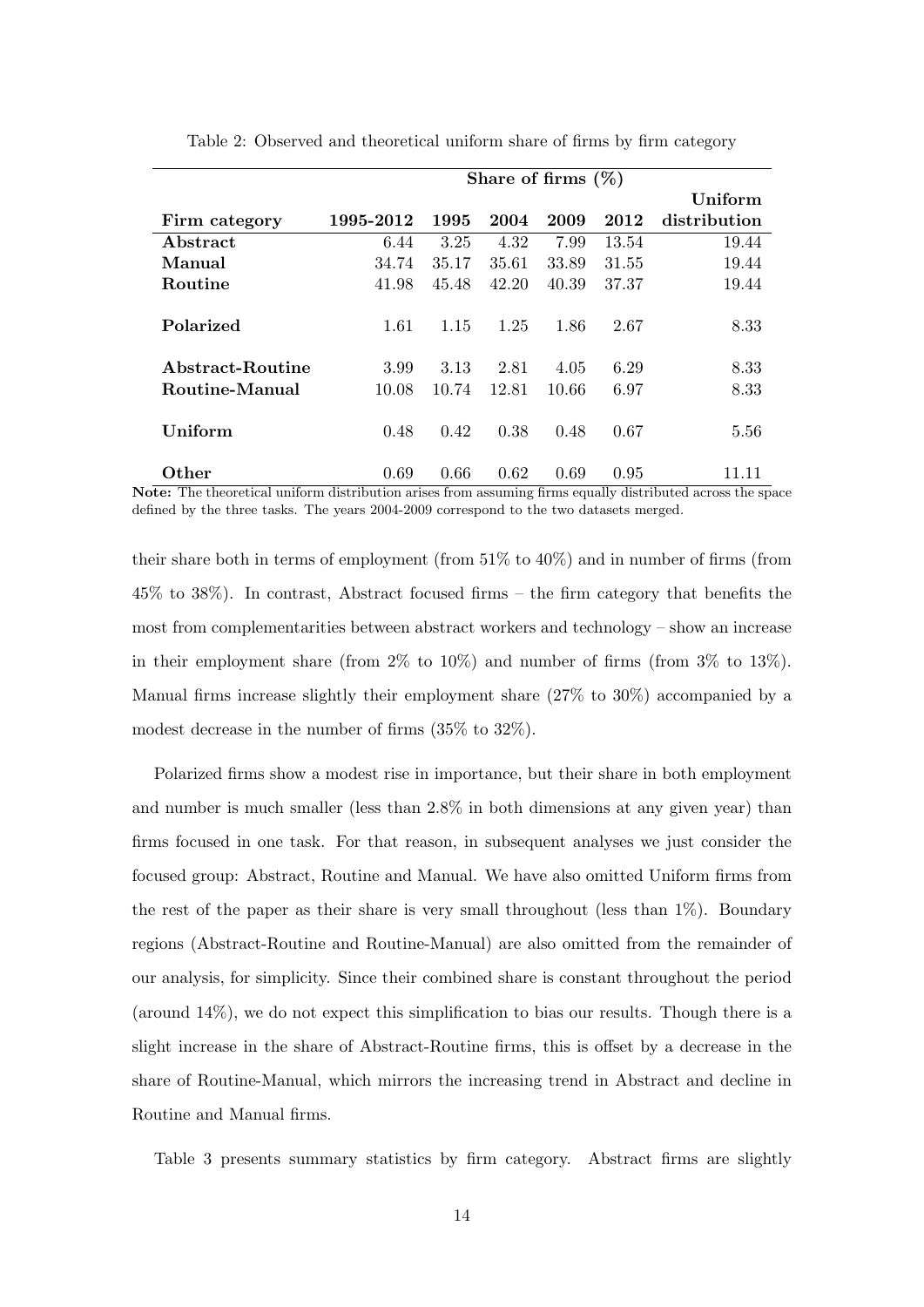<span id="page-15-0"></span>

Figure 2: Share of firms and employment by firm category Notes: Vertical lines represent the time window (2004-2009) when the two datasets are merged.

smaller, followed by Manual and Routine that are the largest. However, Abstract firms experience the largest growth in size over the period from an average of 10.5 to 13 workers. In any case, the Portuguese entrepreneurial landscape is dominated by small and medium enterprises (SMEs), with more than 70% of firms having less than 10 employees for any firm type in any given year. The three categories of firms are clearly distinct in terms of their employees' education. Abstract firms' share of college educated employees is 28.2% in 2004 and rises to 43.5% in 2009, while this share does not exceed 9.7% for Routine and 4% for Manual firms in 2009. Abstract firms are mostly concentrated in knowledge-intensive services, whereas Routine and Manual are mostly prevalent in less knowledge-intensive services. In manufacturing and by 2009, Abstract firms are spread across medium high-tech to low-tech, while Routine firms tend to be low-tech and Manual firms medium low-tech. Abstract firms are more capital intensive, followed by Routine and Manual. Value added and R&D investments follow the same pattern. It is impressive that in 2009 R&D investment in Abstract firms is almost four times higher than in Routine and ten times higher than in Manual firms. Abstract firms are apparently more productive and make more intensive use of technology and knowledge and they tend to be more concentrated in service industries than others. It is also worth of note that Abstract firms are younger than Routine and Manual.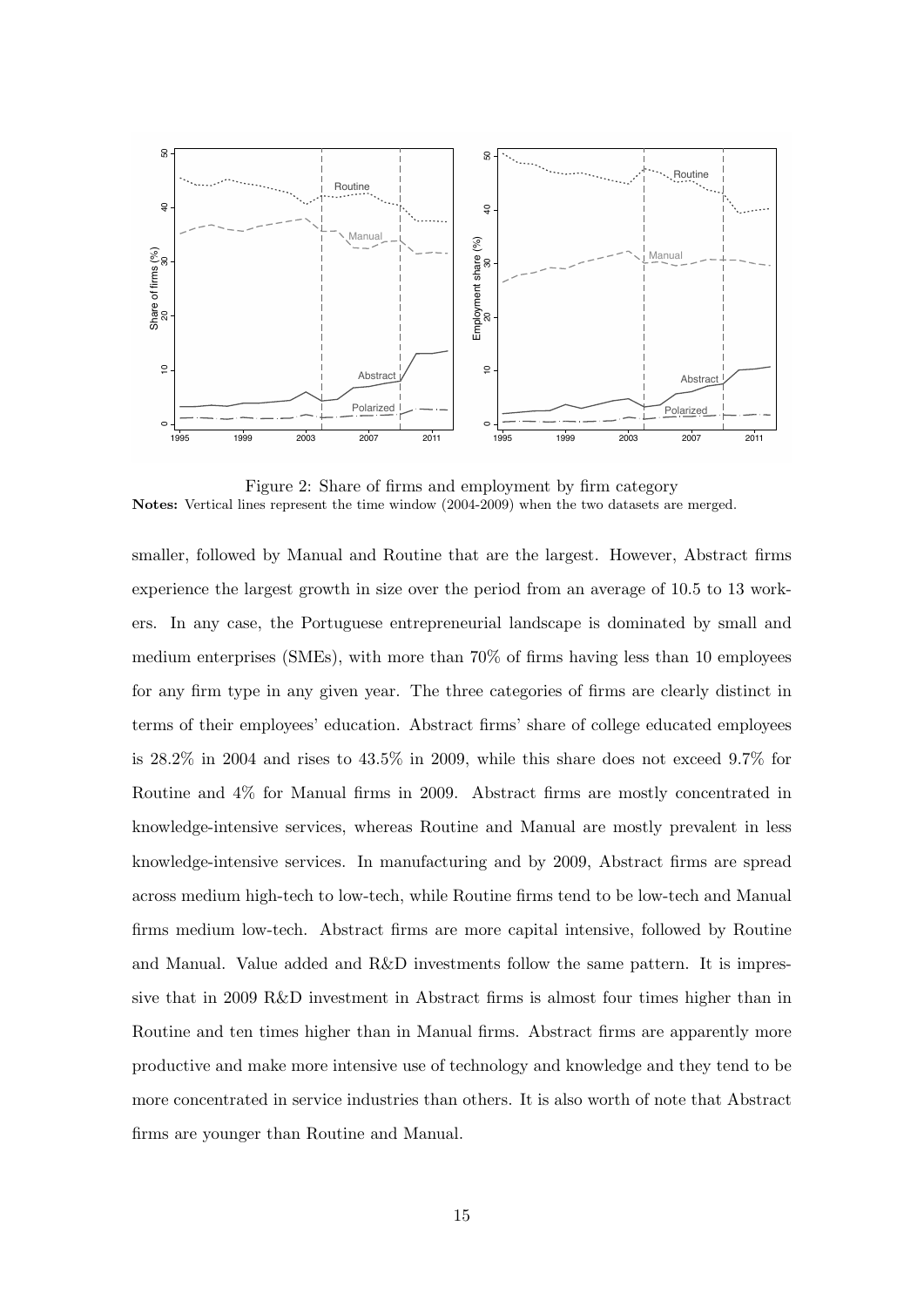The industry-level representation of the various categories of firms shows the advantage of our taxonomy classification over a simpler industry classification, as firms of different categories can belong to the same industry. Using 2009 Portuguese data we observe that Abstract firms have a large share in hospital activities, computer programming, consultancy, education and engineering industries, while Manual firms are concentrated in construction, restaurants, cleaning and transportation of goods. Routine firms are mostly concentrated in retail sale of cloths, monetary intermediation, wholesales of household goods and footwear manufacturing. There are also industries that cluster in more than one task. For example, accounting, bookkeeping and auditing activities is a top 15 employing industry in both Abstract and Routine categories. This suggests that some accounting and auditing firms are specialized in routine tasks, while others are focused on abstract activities. Table [A4.2](#page-47-0) (in the Appendix) shows how employment by firm category is distributed for the top 15 employing industries. Our taxonomy captures more variation than a standard NACE 3-digits industry codification can. For several industries, the share of Abstract, Manual and Routine firms is very similar, suggesting that the taxonomy reveals nuances among industries that were not addressed so far in the literature.

#### <span id="page-16-0"></span>5 Estimation Results

#### 5.1 Productivity

Several methodologies can be used to estimate the production function but, as [Syver](#page-41-3)[son](#page-41-3) [\(2011\)](#page-41-3) argues, a high-productivity firm will tend to be measured as high-productivity despite the method used. The most conventional methodology is to estimate the production function parameters using Least Squares, which raises the issues of simultaneity and selection biases. Simultaneity occurs because firms set their inputs conditional on their expected productivity, in essence presenting an endogeneity problem. The problem of selection is particularly important in panel data, as less efficient firms (lower TFP) are more likely to exit the sample (shutdown) than high efficiency firms. We apply the estimation method proposed by [Ackerberg, Caves and Frazer](#page-33-3) [\(2015\)](#page-33-3) (ACF hereafter). This method builds on [Olley and Pakes](#page-40-0) [\(1996\)](#page-40-0) (hereafter OP) and [Levinsohn and Petrin](#page-39-8) [\(2003\)](#page-39-8) (here-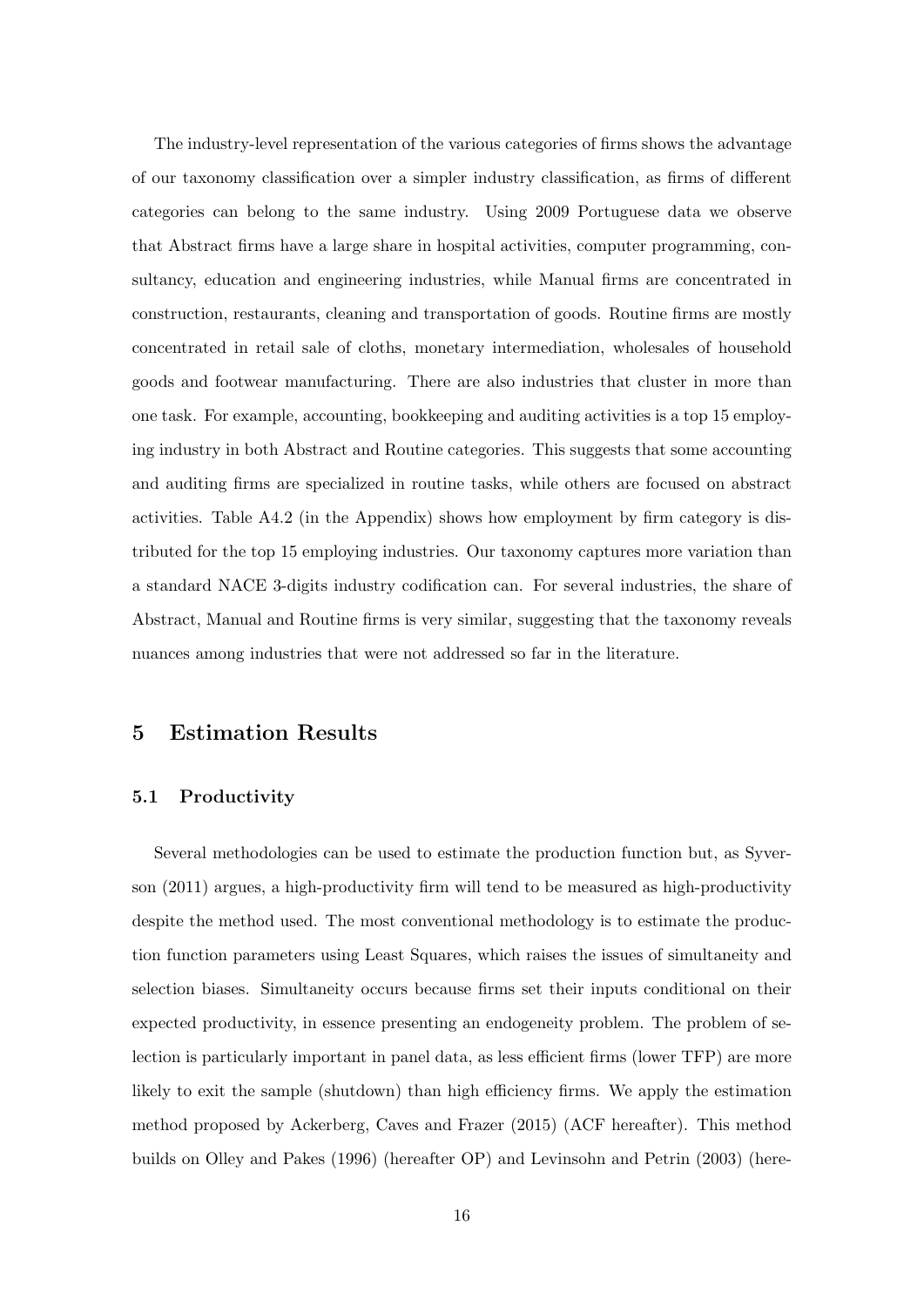<span id="page-17-0"></span>

|                      |           | 2004                           |           |          |           | 2009                           |           |          |
|----------------------|-----------|--------------------------------|-----------|----------|-----------|--------------------------------|-----------|----------|
|                      | All       | <b>Abstract Routine Manual</b> |           |          | All       | <b>Abstract Routine Manual</b> |           |          |
| Firm size            |           |                                |           |          |           |                                |           |          |
| $\vert 1,10 \vert$   | 75.66     | 80.4                           | 72.3      | 79.0     | 77.46     | 79.5                           | 76.0      | 78.7     |
| [10,50]              | 20.52     | 16.4                           | 22.7      | 18.4     | 18.99     | 17.2                           | 19.8      | 18.4     |
| [50, 100]            | 2.22      | 1.9                            | 2.8       | 1.5      | 2.03      | 1.9                            | 2.3       | 1.7      |
| [100, 250]           | 1.12      | 0.9                            | 1.5       | 0.7      | 1.04      | 0.9                            | 1.3       | $0.8\,$  |
| $>=250$              | 0.49      | 0.3                            | 0.6       | 0.4      | 0.48      | $0.6\,$                        | 0.5       | $0.4\,$  |
| Mean (no. employees) | 13.72     | 10.5                           | 15.7      | 11.7     | 13.61     | 13.0                           | 14.7      | 12.5     |
|                      | (97.86)   | (45.81)                        | (117)     | (74.84)  | (124.58)  | (92.89)                        | (150.62)  | (92.76)  |
| Mean firm age        | 15.92     | 10.96                          | 15.98     | 16.45    | 14.89     | 12.19                          | 15.28     | 15.06    |
|                      | (13.09)   | (10.26)                        | (13.52)   | (12.83)  | (13.18)   | (9.8)                          | (13.6)    | (13.28)  |
| Manufacturing        |           |                                |           |          |           |                                |           |          |
| High-Tech            | 0.4       | 2.9                            | 0.3       | 0.2      | 0.1       | 0.3                            | 0.2       | 0.1      |
| Medium-High-Tech     | 2.4       | 2.0                            | 1.4       | 3.6      | 1.6       | 2.0                            | 1.1       | 2.1      |
| Medium-Low-Tech      | 10.7      | 1.3                            | 10.7      | 11.9     | 6.1       | 1.4                            | 2.9       | 11.0     |
| Low-Tech             | 12.7      | 3.4                            | 19.6      | 5.7      | 12.2      | 1.1                            | 20.6      | 4.9      |
| <b>Services</b>      |           |                                |           |          |           |                                |           |          |
| Knowl.-Intens.       | 10.7      | 60.3                           | 8.5       | 7.4      | 17.3      | 69.8                           | 15.4      | 7.1      |
| Less Knowl.-Int.     | 63.1      | 30.1                           | 59.6      | 71.2     | 62.7      | 25.5                           | 59.9      | 74.9     |
| College              | 5.29      | 28.2                           | 5.2       | 3.0      | 10.14     | 43.5                           | 9.7       | 4.0      |
|                      | (0.17)    | (0.36)                         | (0.16)    | (0.12)   | (0.24)    | (0.39)                         | (0.22)    | (0.14)   |
| Capital per employee | 44.77     | 59.83                          | 48.22     | 38.85    | 58.49     | 77.82                          | 61.08     | 50.86    |
|                      | (292.4)   | (211.1)                        | (390.4)   | (105.4)  | (317.5)   | (211.1)                        | (347.3)   | (181.2)  |
| VA per employee      | 19.09     | 31.22                          | 21.05     | 15.28    | 20.82     | 32.50                          | 22.61     | 15.94    |
|                      | (51.00)   | (76.2)                         | (64.3)    | (18.8)   | (60.5)    | (76.2)                         | (61.2)    | (20.1)   |
| R&D expend. p.emp.*  | 40.82     | 114.81                         | 41.97     | 20.02    | 40.73     | 144.42                         | 38.51     | 15.36    |
|                      | (1012.41) | (1951.90)                      | (1045.94) | (587.94) | (1155.61) | (1982.00)                      | (1187.75) | (467.46) |
| No. Observations     | 118,223   | 5,108                          | 49,894    | 42,099   | 143,689   | 11,478                         | 58,037    | 48,690   |

Table 3: Summary statistics by firm category for 2004 and 2009

Notes: All values are expressed as a share in percentage, unless otherwise stated. Standard deviation for non-percentage values between parenthesis. Firm size categories are measured by the number of employees. College refers to the share of college graduates in the firms' workforce. VA is the value added. VA and capital are in thousands of 2009 euros (GDP deflator). \*R&D expenditures per employee are in 2009 euros (GDP deflator) and are only available from 2006 onwards, hence the statistics presented in the 2004 column correspond to 2006 values.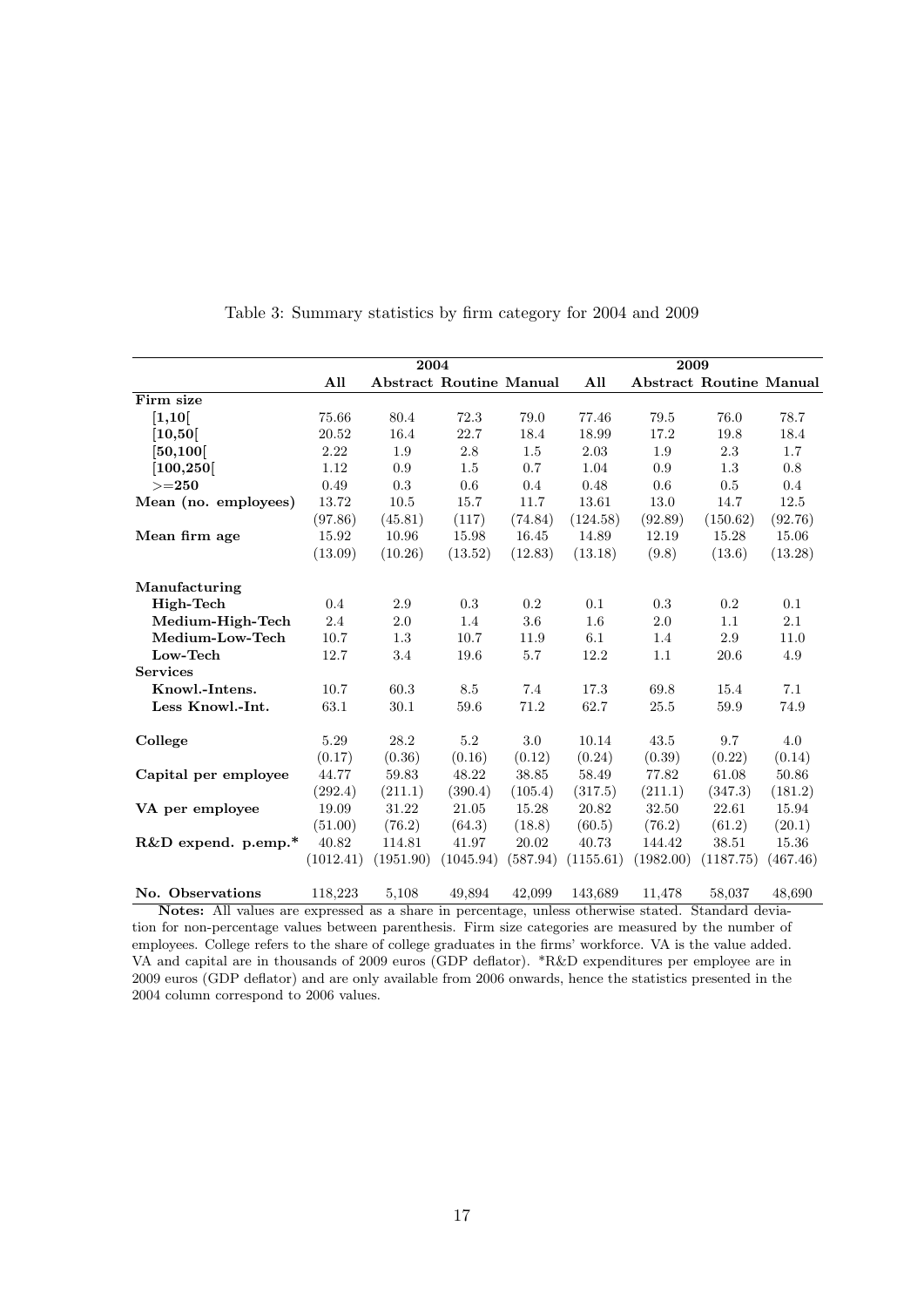after LP) to obtain consistent estimates even when unobserved labor shocks are present (e.g., firm-specific shocks to price of labor). $^{12}$  $^{12}$  $^{12}$ 

Following ACF, we consider a production function with Cobb-Douglas technology with capital and labor as inputs and value added as the output variable, estimated as proposed by Manjón and Mañez  $(2016)$  (see Section [5.3](#page-23-0) for results with the LP and OP methods). TFP is what cannot be explained by the observable inputs and is given by the residual of the production function. The full estimable sample consists of more than 800 thousand firms for the 2004-2009 period, mostly from services (78%), followed by low-tech and medium-low-tech manufacturing (20% combined). Appendix Table [A4.4](#page-21-0) presents the descriptive statistics for output and inputs of the production function by industry and Appendix Table [A4.5](#page-23-1) shows the estimation results.

Figure [3](#page-19-0) plots the aggregate log productivity (log TFP aggregated using value added shares as weights) for the ACF method by firm category for 2005-2009 (the lag used in the ACF method implies that the estimation starts in 2005). Abstract firms are the most productive, followed by Routine, with Manual firms being the least productive. The distance between Abstract, Routine and Manual productivity estimates is relatively high (between Manual and Abstract the distance grows from 0.88 log points in 2005 to 1.07 log points in 2009). The results show that aggregate productivity has stagnated between 2005 and 2009 in line with the slow GDP growth observed during the decade (less than 1% yearly) and the 2008 financial crisis. Overall, the stagnation in aggregate productivity is present across all firm categories, except Abstract which exhibits growth.

#### <span id="page-18-0"></span>5.2 Productivity dynamics

Although we are able to characterize productivity change by firm category, the sources of these dynamics are unknown. Productivity growth can be due to a general shift in the productivity distribution that affects all firms equally or at least each firm category equally. Alternatively, it can be due to changes due to incumbents (or survivors) market reallocation, firm entry and exit, or firms transitioning from one category to another. To analyze productivity dynamics, we develop an extended version of [Olley and Pakes](#page-40-0) [\(1996\)](#page-40-0)

 $12$ See [Ackerberg, Caves and Frazer](#page-33-3) [\(2015\)](#page-33-3) and Manjón and Mañez [\(2016\)](#page-40-7) for a discussion.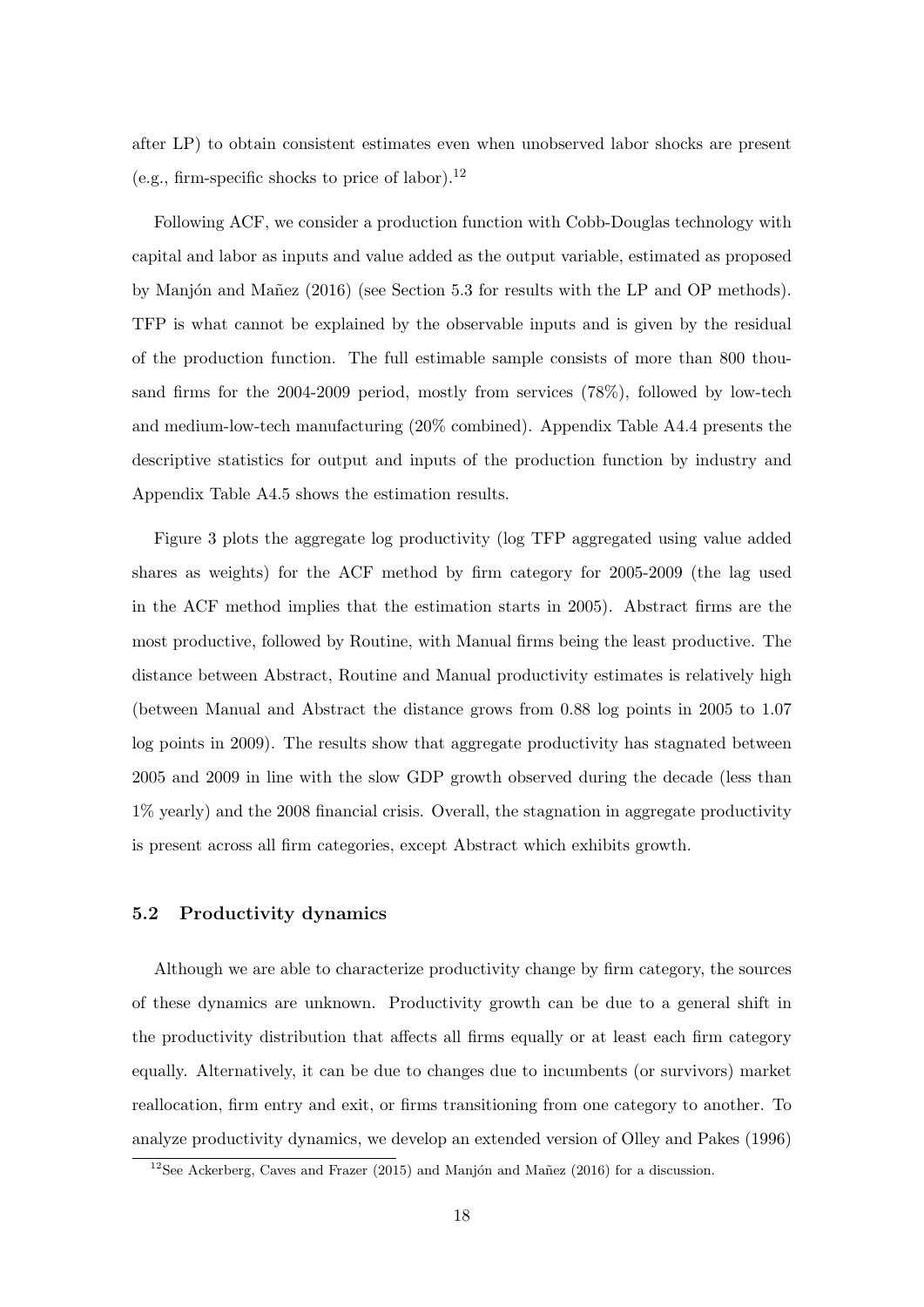<span id="page-19-0"></span>

Figure 3: Total factor productivity by firm category

Notes: Total factor productivity computed by averaging productivity  $\hat{\Omega}_{it}$ , with value added share as weights. The estimates of  $\hat{\Omega}_{it}$  are obtained from estimating production function using [Ackerberg, Caves](#page-33-3) [and Frazer](#page-33-3) [\(2015\)](#page-33-3) (ACF) method. Estimation results from Table [A4.5.](#page-23-1)

and [Melitz and Polanec](#page-40-1) [\(2015\)](#page-40-1) dynamics decomposition method.

Following [Melitz and Polanec](#page-40-1) [\(2015\)](#page-40-1), we consider that aggregate productivity  $\Phi_t$  is the sum of survivors and exitors (period 1) or entrants (period 2) productivity weighted by their market shares (s). The index  $S$  represent the survivors,  $X$  the exitors and  $E$ the entrants. The aggregate productivity of a group  $G$  in time  $t$  is computed by the weighted average of firms' productivity  $(\phi)$  using market share (s) as weights, that is  $\Phi_{Gt} = \sum_{i \in G} (s_{it}/s_{Gt})\phi_{it}$ . We extend [Melitz and Polanec](#page-40-1) [\(2015\)](#page-40-1) by including the transitions terms denoted by  $X_{tr}$  for exit through transition and  $E_{tr}$  for entrance through transition as stated in Equation [1.](#page-19-1) [13](#page-0-0)

$$
\Delta \Phi = \Delta \bar{\phi}_S + \Delta \cos s + s_{E2} (\Phi_{E2} - \Phi_{S2}) + s_{X1} (\Phi_{S1} - \Phi_{X1}) + s_{E_{tr}2} (\Phi_{E_{tr}2} - \Phi_{S2}) + s_{X_{tr}1} (\Phi_{S1} - \Phi_{X_{tr}1})
$$
 (1)

<span id="page-19-1"></span>Where the first two components are the same as in [Olley and Pakes](#page-40-0) [\(1996\)](#page-40-0) decomposi-

 $^{13}$  For further details on the decomposition equations see Appendix [A1.](#page-42-0)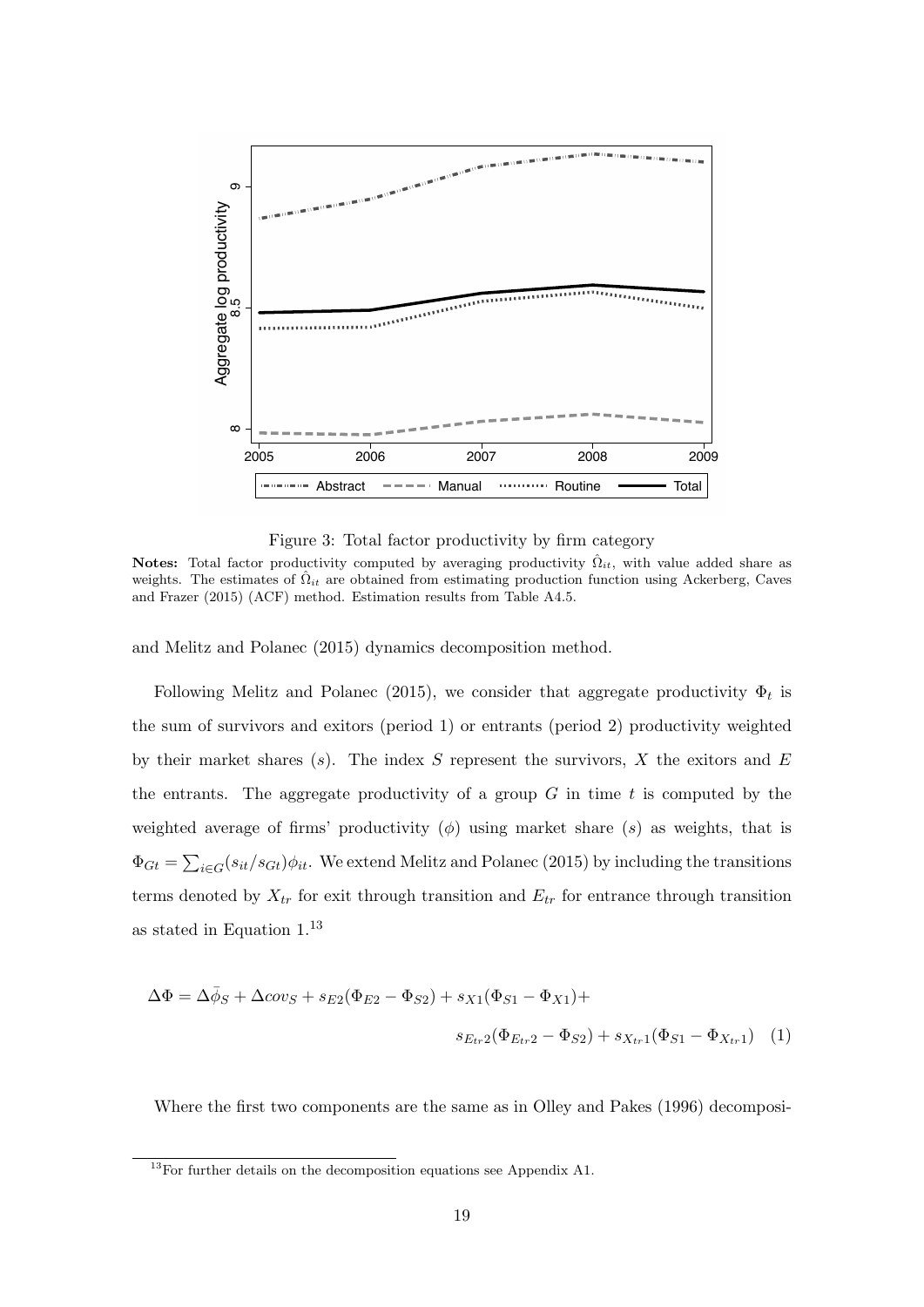tion:  $\Delta\bar{\phi}_S$ , the change in the unweighted average productivity component, measures the change in survivors' productivity distribution, and  $\Delta cov_s$ , the reallocation component, captures the productivity change due to market share reallocations of surviving firms.<sup>[14](#page-0-0)</sup> As [Melitz and Polanec](#page-40-1) [\(2015\)](#page-40-1) propose, the measure of change due to firms' entry into the market is captured by  $s_{E2}(\Phi_{E2} - \Phi_{S2})$  and the change attributable to firms' exit by  $s_{X1}(\Phi_{S1} - \Phi_{X1}).$ 

We introduce the new term  $s_{E_{tr}2}(\Phi_{E_{tr}2} - \Phi_{S2})$ , which measures entries through transition by comparing these firms' productivity with the surviving firms that maintain their task focus. Similarly, exit through transition is computed by  $s_{X_{tr}1}(\Phi_{S1} - \Phi_{X_{tr}1})$ , in which we compare firms that exit through change in task focus with the surviving firms group that do not change their task focus.

Table [4](#page-21-0) presents the results from applying this decomposition to the productivity results from the ACF estimation.<sup>[15](#page-0-0)</sup> We test the significance of the changes from the base year (2005) using the methodology proposed by [Hyytinen, Ilmakunnas and Maliranta](#page-38-6) [\(2016\)](#page-38-6). A complete description of the method used can be found in Appendix [A2.](#page-43-0) Entry and exit due to transitions between categories can only be computed by firm category, and therefore are not included in this table. The firm market shares s are computed based on value added. We present the results setting 2005 as the base year (period 1) and then varying the end year (period 2) from 2005 to 2009. The total productivity change is almost nil for the whole period (-0.001 log points). The main source of productivity growth is market reallocations (0.08 log points in 2009 – changes in market shares of incumbent firms, the reallocation component), though this driver of growth is hampered by a sharp decrease in the productivity distribution of incumbent firms (-0.113 log points in 2009 – the average productivity component). The relative contribution of the various components does not change much over time, with the incumbents' contribution (the average productivity component) becoming progressively more negative, along with the increasing relative contributions from the reallocation and exitors components.<sup>[16](#page-0-0)</sup> The

 $14$ Market share reallocation are measured similarly to a covariance, but excluding the number of observations term:  $cov_S = \sum_i (s_{it} - \bar{s}_t)(\phi_{it} - \bar{\phi}_t)$ 

 $15$  For operational reasons, we had to exclude from the decompositions firms less than two years old and firms with gaps in the dataset.

<sup>&</sup>lt;sup>16</sup>Note that the exitors term is constructed so that when the coefficient is positive firms that are leaving the market are least productive than survivors.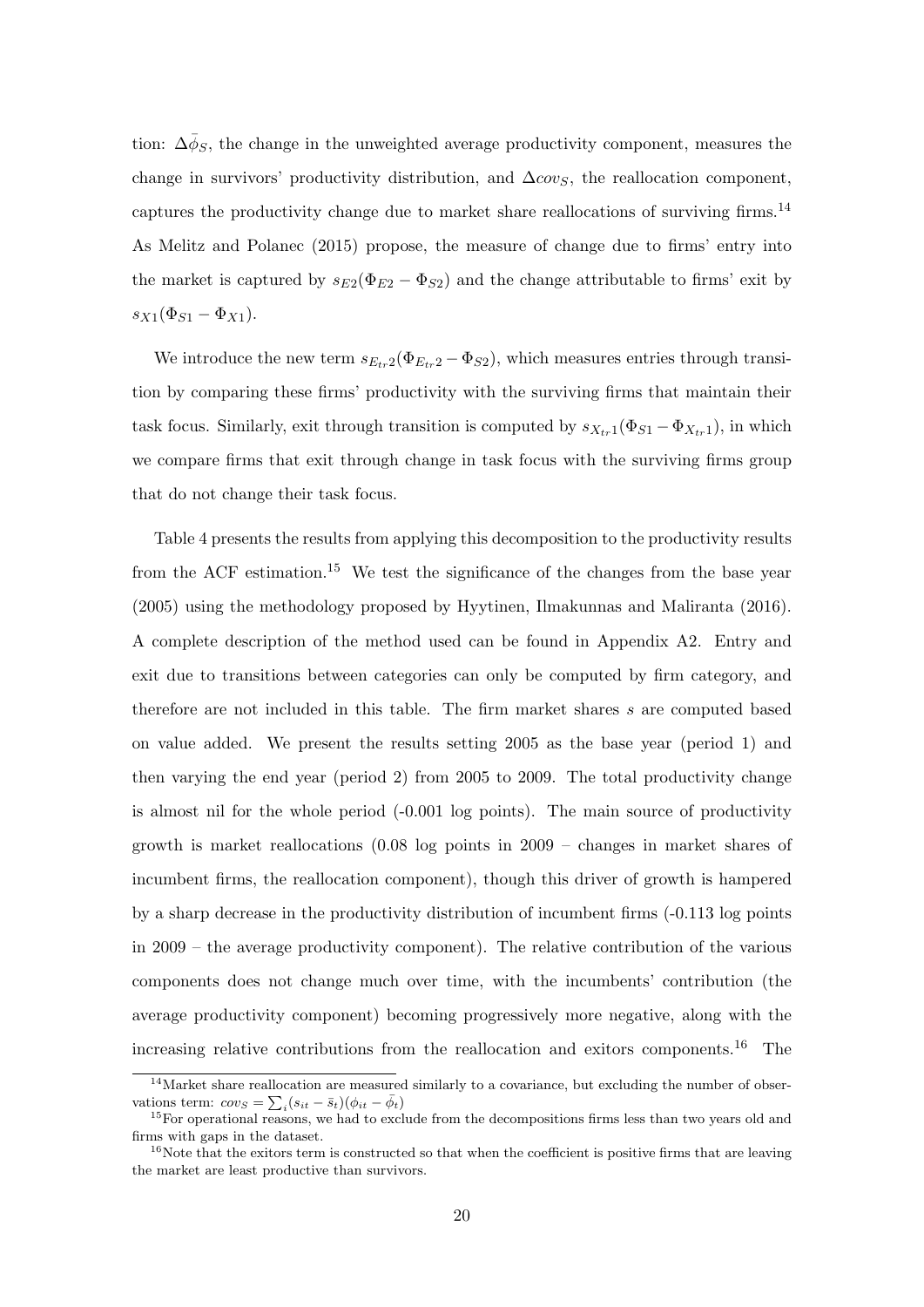<span id="page-21-0"></span>entrants' contribution remained constant until 2008, increasing only modestly between 2008 and 2009, when the negative contribution of incumbent firms on productivity growth became larger.

|      | Total       |             | <b>Survivors</b> | Entrants   | Exitors    |
|------|-------------|-------------|------------------|------------|------------|
|      | Change      | Avg prod    | Reallocation     |            |            |
| 2006 | 0.006       | $-0.035***$ | $0.042***$       | $-0.002**$ | $0.001**$  |
| 2007 | $0.011***$  | $-0.044***$ | $0.059**$        | $-0.002**$ | $-0.001**$ |
| 2008 | $0.001***$  | $-0.082***$ | $0.07***$        | $-0.002**$ | $0.016**$  |
| 2009 | $-0.001***$ | $-0.113***$ | $0.08***$        | $0.002**$  | 0.03       |

Table 4: Productivity growth decomposition

Notes: Decomposition performed using TFP results for all firms (estimation results from Table [A4.5](#page-23-1) (ACF)). The base year is 2005. Average productivity (Avg prod) component refers to  $\Delta \bar{\phi}_S$  (change in the unweighted average productivity) and the reallocation component is  $\Delta cov_s$ , where  $cov_s = \sum_i (s_{it} - \bar{s}_t)(\phi_{it} - \bar{s}_t)$  $\bar{\phi}_t$ ) (market share reallocations). Entry is computed by  $s_{E2}(\Phi_{E2}-\Phi_{S2})$  and exit by  $s_{X1}(\Phi_{S1}-\Phi_{X1})$ . \* 10% significant, \*\* 5% significant and \*\*\* 1% significant. For details on the significance tests see Appendix [A2.](#page-43-0)

Table [5](#page-23-1) breaks down the productivity decomposition for the three main firm categories (Abstract, Manual and Routine), including transitions between tasks.[17](#page-0-0) Together, focused firms represent more than 82% of the pooled sample. Total productivity growth from 2005 to 2009 is positive and large for Abstract firms (0.221 log points), and negative for Routine and Manual (-0.006 and -0.015 log points respectively).

The market share reallocations effect is the larger main driver of productivity growth between 2005 and 2009 for all firm categories, along with firm exit from the Abstract category, both through transition to another category and through market exit. However, this growth is dampened by a negative average productivity component, i.e., the average productivity of surviving firms (especially Routine firms) contributes negatively to the aggregate productivity growth. In the case of Routine and Manual firms, the average productivity component is almost sufficiently large to cancel out all the remaining components. The productivity differences for entry and exit from Routine and Manual are generally not significant or of small magnitude, though the signs of these terms show a tendency for entrants and exitors to be associated with lower productivity, which we would expect: new firms are still catching up to the incumbents and exiting firms are underperformers. For Abstract firms, the negative change in the average productivity component

 $17$  For simplicity we present the decomposition for focused firms, though the numbers are computed using the full sample firms.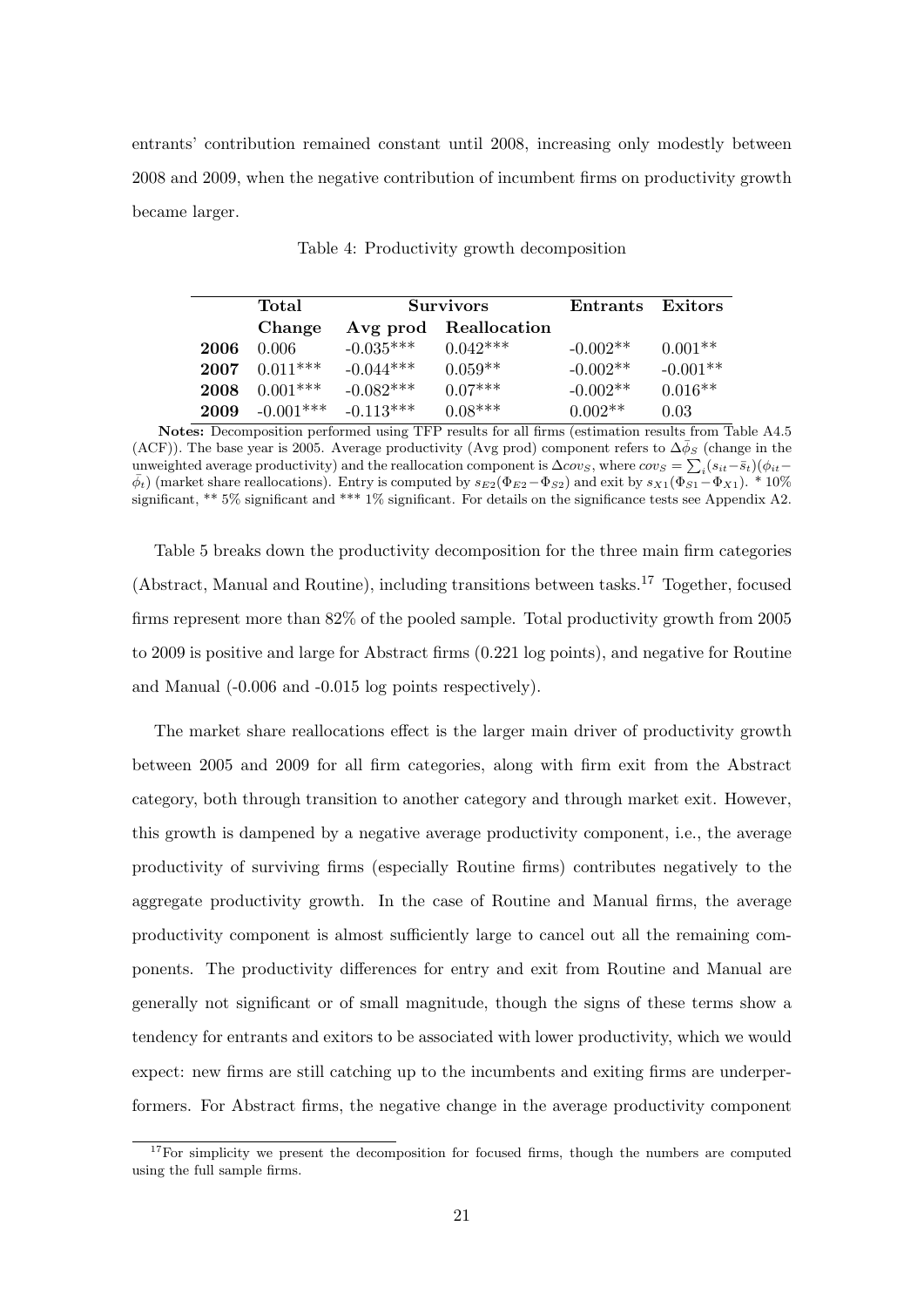does not dominate the overall effect, and growth is first propelled by market reallocation and second, by less productive firms either leaving the Abstract category or the market (positive variations mean that firms leaving the category are less productive than those remaining).

In sum, the aggregate productivity growth in the Portuguese economy has two main drivers: market reallocations for all firm categories, that is, the most productive Abstract, Routine and Manual firms expanding more than the least productive, with the effect being strongest for the Abstract group; and the least productive firms exiting the market (especially from the Abstract category). Our decomposition also shows that firms transitioning out of the Abstract category, i.e. firms that somehow do not sustain their large share of abstract tasks contribute positively to the productivity growth of this category – their productivity is lower than stayers, while firms transitioning into Routine also contribute negatively to the Routine category productivity growth – their productivity is lower than incumbents. It could be that low performing abstract firms that slip into the routine category, either because they reduce abstract tasks or because they expand routine tasks drive these effects, a phenomenon that deserves further research. On the overall, however, productivity growth from the above mentioned growth drivers is canceled out by a sharp decrease in incumbents' productivity over time for both Routine and Manual categories, but not for the Abstract, which drive productivity growth.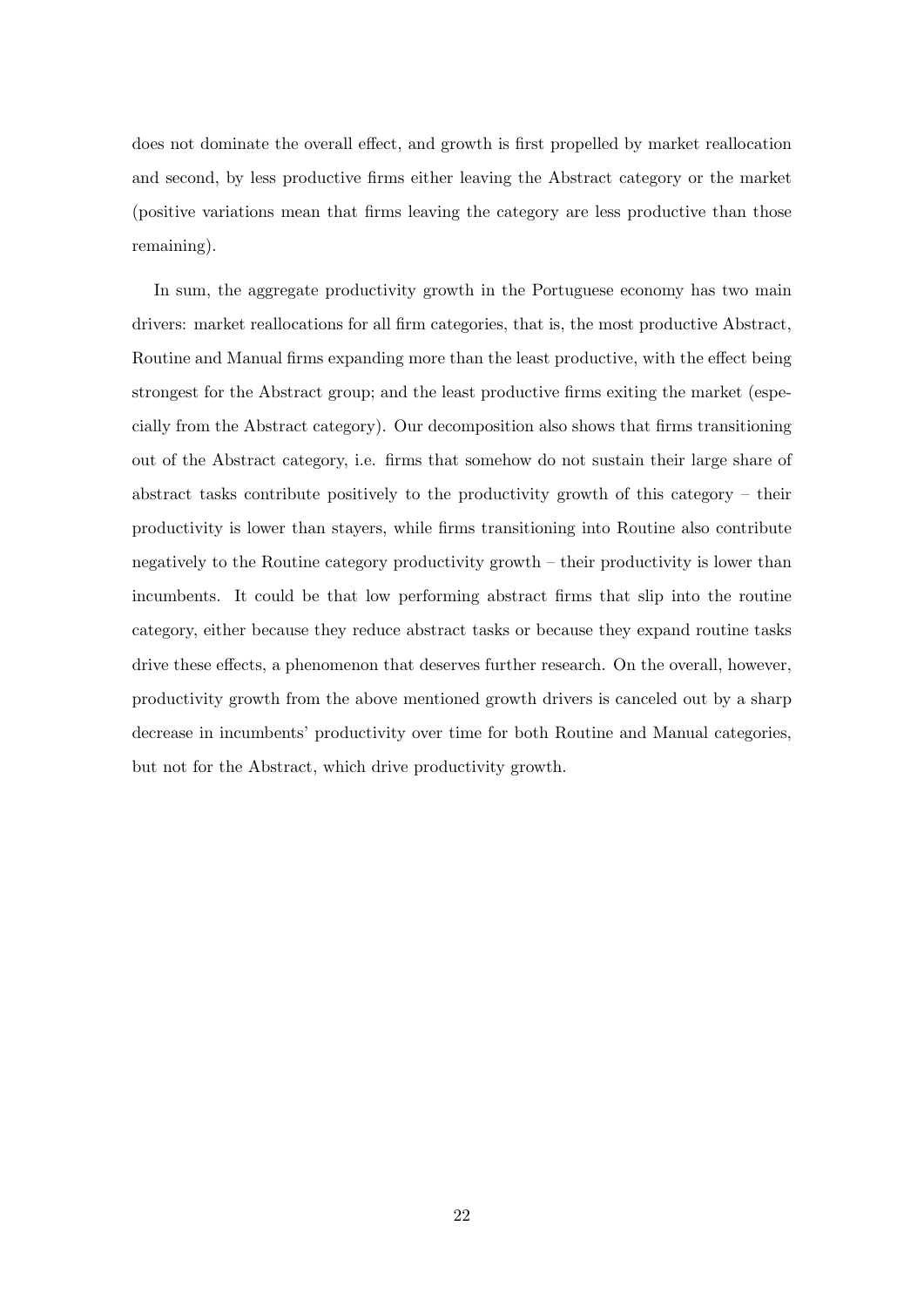<span id="page-23-1"></span>

|          | Total       |             | <b>Survivors</b>       |             |                | Transitions |                 |
|----------|-------------|-------------|------------------------|-------------|----------------|-------------|-----------------|
|          | Change      | Avg prod    | Reallocation           | Entrants    | <b>Exitors</b> | Entrants    | Exitors         |
| Abstract |             |             |                        |             |                |             |                 |
| 2006     | $0.036***$  | $-0.04***$  | $0.009**$              | $-0.005$    | $0.003***$     | 0.03        | $0.039**$       |
| 2007     | $0.183***$  | $-0.033***$ | $0.013***$             | $-0.007$    | $0.019***$     | 0.139       | $0.052^{***}\,$ |
| 2008     | $0.244***$  | $-0.047***$ | $0.112**$              | $-0.013$    | $0.034***$     | 0.103       | $0.055^{***}\,$ |
| 2009     | $0.221***$  | $-0.056***$ | $0.161***$             | 0.013       | $0.053***$     | $-0.025$    | $0.075***$      |
| Routine  |             |             |                        |             |                |             |                 |
| 2006     | 0.005       | $-0.036***$ | $0.053***$             | $-0.003***$ | $-0.002***$    | $-0.01***$  | $0.003**$       |
| 2007     | $0.025***$  | $-0.05***$  | $0.097***$             | $-0.006***$ | $-0.008***$    | $-0.01***$  | $0.003***$      |
| 2008     | $0.003***$  | $-0.101***$ | $0.101**$              | $-0.005**$  | $0.008***$     | $-0.003***$ | $0.004***$      |
| 2009     | $-0.006***$ | $-0.129***$ | $0.112***$             | $-0.014***$ | $0.031***$     | $-0.007***$ | $0.001***$      |
| Manual   |             |             |                        |             |                |             |                 |
| 2006     | $-0.013$    | $-0.032***$ | $0.038***$             | $-0.005***$ | $-0.006***$    | $-0.009$    | 0.001           |
| 2007     | $0.014***$  | $-0.035***$ | $0.065^{***}\,$        | $-0.004***$ | $-0.013***$    | $-0.001$    | 0.002           |
| 2008     | $0.018***$  | $-0.07***$  | $0.098^{\ast\ast\ast}$ | $-0.008***$ | $-0.004***$    | 0.001       | 0.001           |
| 2009     | $-0.015***$ | $-0.098***$ | $0.09***$<br>$-$       | $-0.011***$ | $0.006***$     | $-0.004$    | $0.001*$        |

Table 5: Productivity growth decomposition by firm category

Notes: Decomposition performed using TFP results by firm category (estimation results from Table [A4.5](#page-23-1) (ACF)). The base year is 2005. Average productivity (Avg prod) component refers to  $\Delta\bar{\phi}_S$  (change in the unweighted average productivity) and reallocation component is  $\Delta cov_S$ , where  $\cos S = \sum_i (s_{it} - \bar{s}_t)(\phi_{it} - \bar{\phi}_t)$  (market share reallocations). Entry is computed by  $s_{E2}(\Phi_{E2} - \Phi_{S2})$  and exit by  $s_{X1}(\Phi_{S1} - \Phi_{X1})$ . Transitions entrants corresponds to  $s_{E_{tr}2}(\Phi_{E_{tr}2} - \Phi_{S2})$  and transitions exitors to  $s_{X_{tr}1}(\Phi_{S1} - \Phi_{X_{tr}1})$ . \* 10% significant, \*\* 5% significant and \*\*\* 1% significant. For details on the significance tests see Appendix [A2.](#page-43-0)

#### <span id="page-23-0"></span>5.3 Robustness checks

As explained in section 5.1, the ACF method builds on OP and LP methods. For comparability, we also estimate the production function using LP and OP methods as proposed by [Petrin, Poi and Levinsohn](#page-40-8) [\(2004\)](#page-40-8) and [Yasar, Raciborski and Poi](#page-41-7) [\(2008\)](#page-41-7) respectively (appendix Table [A4.5](#page-23-1) presents the results). The estimated coefficients increase in comparison with the ACF method, which we would expect, especially for labor, given that the ACF method deals with the possible labor endogeneity. The ranking across the firms categories and evolution of the aggregate log productivity of both alternative methods is similar to that of ACF (results in Appendix Figures [A3.1](#page-0-0) and [A3.2.](#page-45-0))

We also perform a sensitivity analysis where we change the boundaries of our taxonomy to check the robustness of our productivity results to the definition of firm categories. The boundaries chosen for our classification were fine-tuned by looking extensively at examples of different types of companies that we were able to track. Furthermore, we ran different clustering techniques for aid in the construction of the category boundaries, yet since the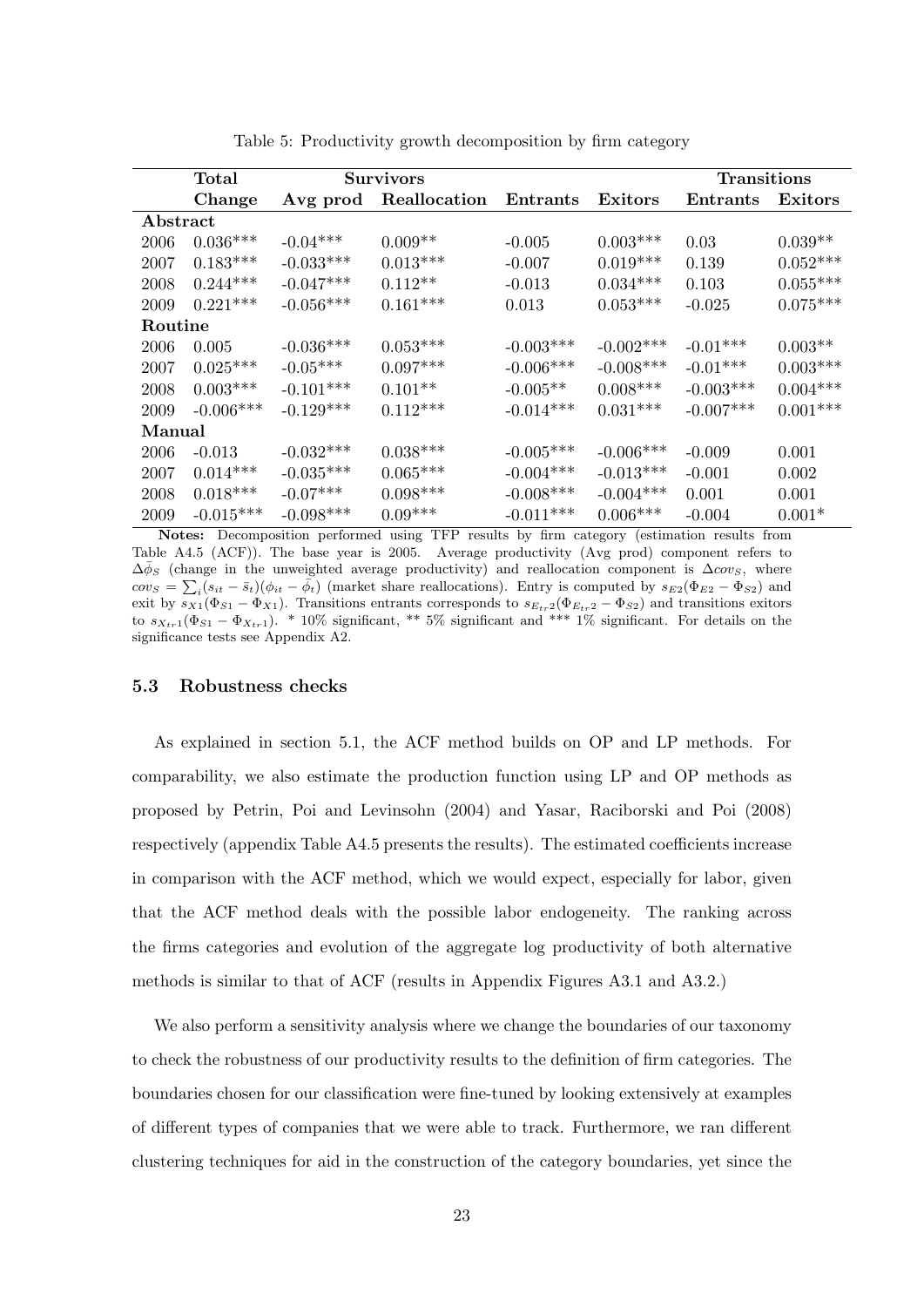taxonomy conceptualization is informed by the routinization model, we opt not to include possible explanatory variables in its definition (e.g., capital, size, age). Consequently, methodologies based solely on clusters would generate a purely geometric division of the space, failing to provide a connection with the theory.

The boundary areas Abstract-Routine and Routine-Manual were created to provide a clear separation between main categories, so that small changes in the firm task organization would not translate into large shifts in the classification of firms, minimizing discontinuities in our data. By doing so, approximately 14% of the firms are not classified as task focused and are therefore not the focus of our analysis. We next examine what changes in our results when those firms are allocated to the three main categories (Abstract, Manual, and Routine). We reduce the boundary areas by assigning Abstract-Routine and Routine-Manual firms to adjacent categories. Abstract-Routine firms are assigned to Abstract if their abstract share is greater or equal to 50% and to Routine otherwise. Similarly, to the Routine-Manual firms. This new partition of space reduces the categories out of the analysis to less than 2.8%.

When we use the modified taxonomy, the results for the aggregate productivity estimates do not change much (see Appendix Figure [A3.3\)](#page-45-1). In particular, the productivity ranking remains. Regarding productivity growth trends, they mimic the previous results. The results for the productivity decomposition are very similar with the ones from our original taxonomy (Appendix Table [A4.6\)](#page-50-0), with one exception. While before exitors acted as a positive driver for growth in productivity in the Abstract category, they are now a source of decline in the aggregate productivity growth of Abstract firms. This implies that firms that are more productive than the average Abstract firms are the ones leaving the market. Since we showed before that productivity growth through exit was much more pronounced for Abstract firms than for the remaining categories, it is not surprising that when the Abstract category is broadened to encompass firms with a lower percentage of abstract workers, this productivity driver becomes diluted or even reversed. Also, the magnitude of this coefficient is relatively small when compared with the main driver of productivity growth, market reallocations. This gives support to the robustness of our taxonomy definitions to small changes. It also confirms that the removal of firms in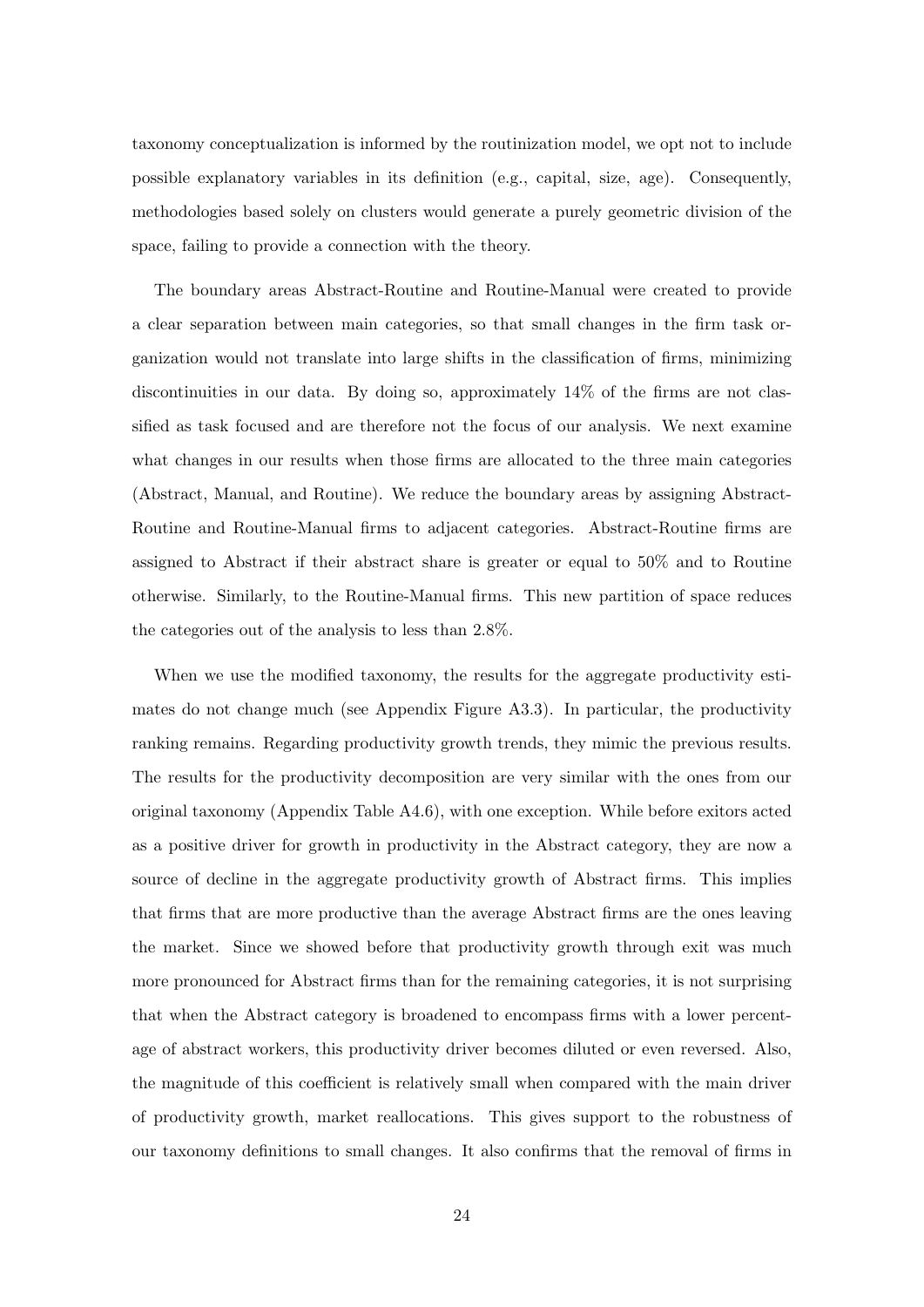the boundaries around task focused firms is warranted, since using sharper distinctions between categories produces sharper results.

#### <span id="page-25-0"></span>6 Discussion and policy implications

Our study has found that the main driver of productivity growth has been the market share expansion of the most productive firms, followed by the exiting of the least productive.[18](#page-0-0) Moreover, we have established a link between productivity growth and the organization of activities inside firms. The results from our productivity decomposition show that firms focusing in Abstract tasks are driving productivity growth. The reallocation of market shares to the most productive firms and the exiting of the least productive has a stronger impact on productivity growth among Abstract firms, pointing to a stronger process of creative destruction among this group. In addition, the trends in employment and number of firms provide descriptive evidence that polarization in the Portuguese labor market is mostly being driven by firms following different specialization paths as opposed to an increasing polarization of activities within each firm.[19](#page-0-0)

How relevant are our results for other economies, namely European ones? Portugal is a country with similar R&D investment (as a percentage of GDP in 2014) to Spain, Italy and Luxemburg  $(1\% - 1.5\%)$ , though smaller than Finland, Sweden and Denmark ( $>3\%$ ), the European countries with the highest investment. The European Union (28 countries, EU-28 thereafter) average is  $2\%$  which is similar to China  $(2\%$  in 2013), but lower than the U.S. (2.8% in 2012) and Japan (3.5% in 2013) [\(Eurostat,](#page-37-9) [2016\)](#page-37-9). In addition, 21% of those aged between 15 and 34 years old in Portugal have completed tertiary education (EU-28:  $24.5\%$ , an increase from  $12\%$  in 2007, to values similar to Finland (22.4%), Greece (24.3%) and higher than Italy (14.9%) and Germany (16.9%), though smaller than Spain (29.7%)

<sup>&</sup>lt;sup>18</sup>This result is in line with previous productivity decompositions. For example, [Baily, Hulten and](#page-34-7) [Campbell](#page-34-7) [\(1992\)](#page-34-7) found that for US data that increasing output shares among high-productivity plants and decreasing output shares among low-productivity plants are a major drive in industry productivity growth. They also found that the relative role of entry and exit depends on the business cycle with the role of exit of the least productive firms becoming more important for productivity growth during recessions. We do not have a period long enough to test this second finding, which is an interesting subject for further research.

<sup>&</sup>lt;sup>19</sup>The assessment that polarization is observed across firms and not within firms does not preclude the rise of wage inequality within firms (e.g., see [Barth et al.](#page-34-8) [\(2016\)](#page-34-8).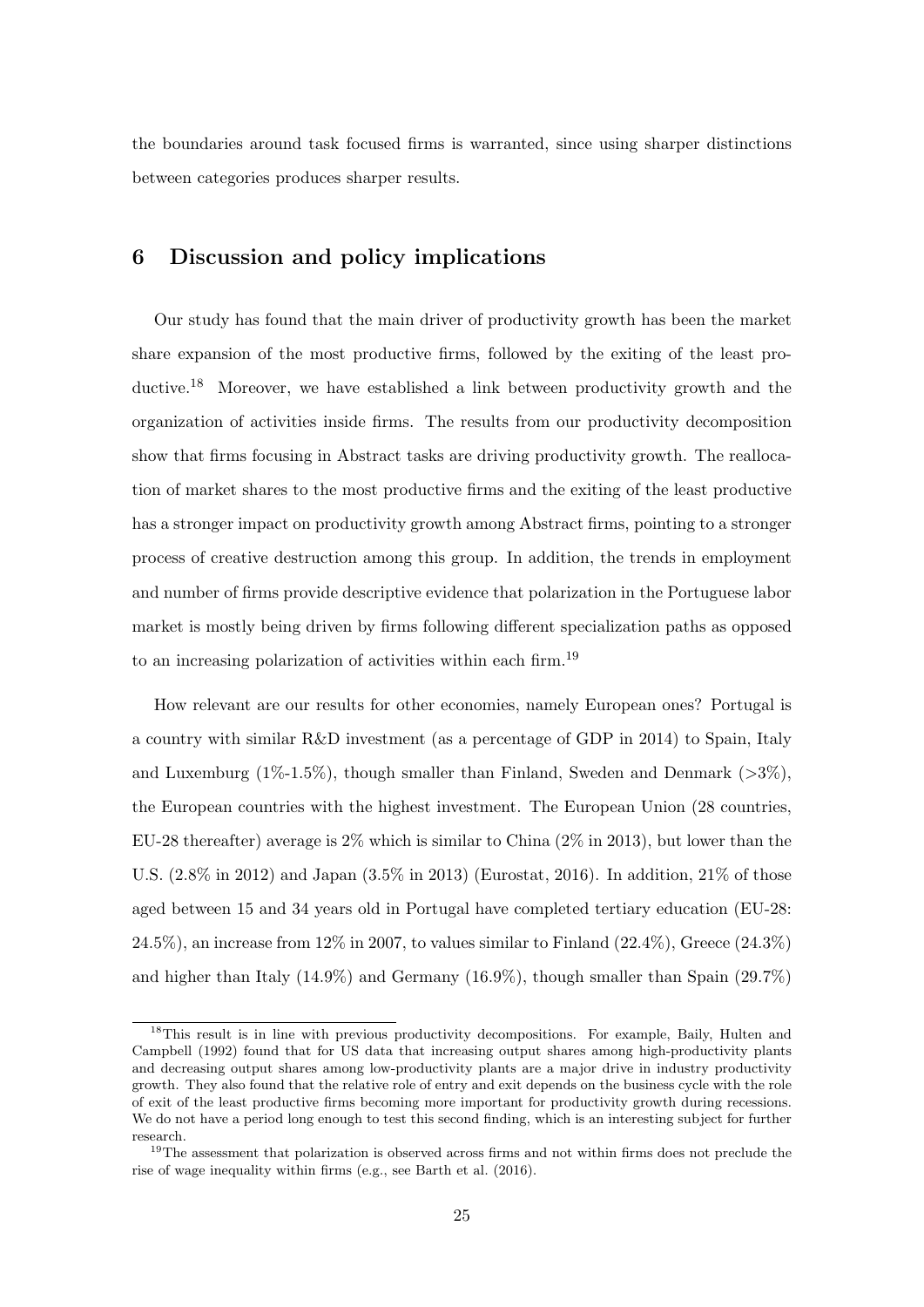and Ireland (33.5%). Also, employment in high-technology manufacturing is close to the levels found in the Netherlands, Spain or Sweden (in the 0.5-0.6% range), but employment in knowledge intensive services  $(1.6\%)$  is lower than in Ireland  $(4.2\%)$  or Sweden  $(4.3\%)$ , for example [\(Eurostat,](#page-37-10) [2013\)](#page-37-10). While Portugal shows some impressive figures, it still falls short in some economic indicators and experiences low labor productivity (78% of the EU-28, average 2005-2015), placing it clearly below the technological frontier.

The economic characteristics of Portugal are shared with other European regions, making it an interesting case to draw evidence from. Portuguese regions are typically grouped together with regions located in Southern and Eastern European countries, but depending on the methodology applied, also with some regions from France, Ireland, UK and Northern European countries. Several classifications identify patterns of innovation at the regional level using mainly innovation and knowledge indicators (such as R&D and patents). For example, Moreno and Miguélez [\(2012\)](#page-40-9) classifies all seven Portuguese regions (NUTS2) as Noninteractive Regions, with short access to external knowledge along with other regions of southern Europe (Greece, parts of Spain and Italy) and eastern European countries but also some regions in France, UK, Ireland and northern Europe representing 113 out of 287 regions. [Capello and Lenzi](#page-36-7) [\(2012\)](#page-36-7) include most Portuguese regions as having the (potential to be) a smart and creative diversification area again along with regions mostly from southern and eastern European countries but also some from Finland and the U.K., for example. These areas are characterized by low innovation and knowledge vari-ables, but high in capabilities and innovation potential.<sup>[20](#page-0-0)</sup> [Navarro et al.](#page-40-10)  $(2009)$  place most Portuguese regions in the group of peripheral agricultural regions with a strong economic and technological lag. [21](#page-0-0)

The creation of regional innovation policies that combine innovation with other policies, namely those directed at education, training and the creation of networks to enlarge knowledge and innovation capabilities of the region is prevalent in the (regional) innovation policy literature (e.g., [Asheim, Boschma and Cooke,](#page-33-8) [2011;](#page-33-8) [Camagni and Capello,](#page-36-8) [2013;](#page-36-8)

 $20$ Northern Portugal is included in a *smart technological application area* and Lisbon in an *applied* science area along with other regions from central and northern Europe.

 $^{21}$ Lisbon is the exception belonging to the cluster of *central regions with an intermediate economic and* technological capacity. See also Marsan and Maguire (2011) for categorization of regions at the OECD level.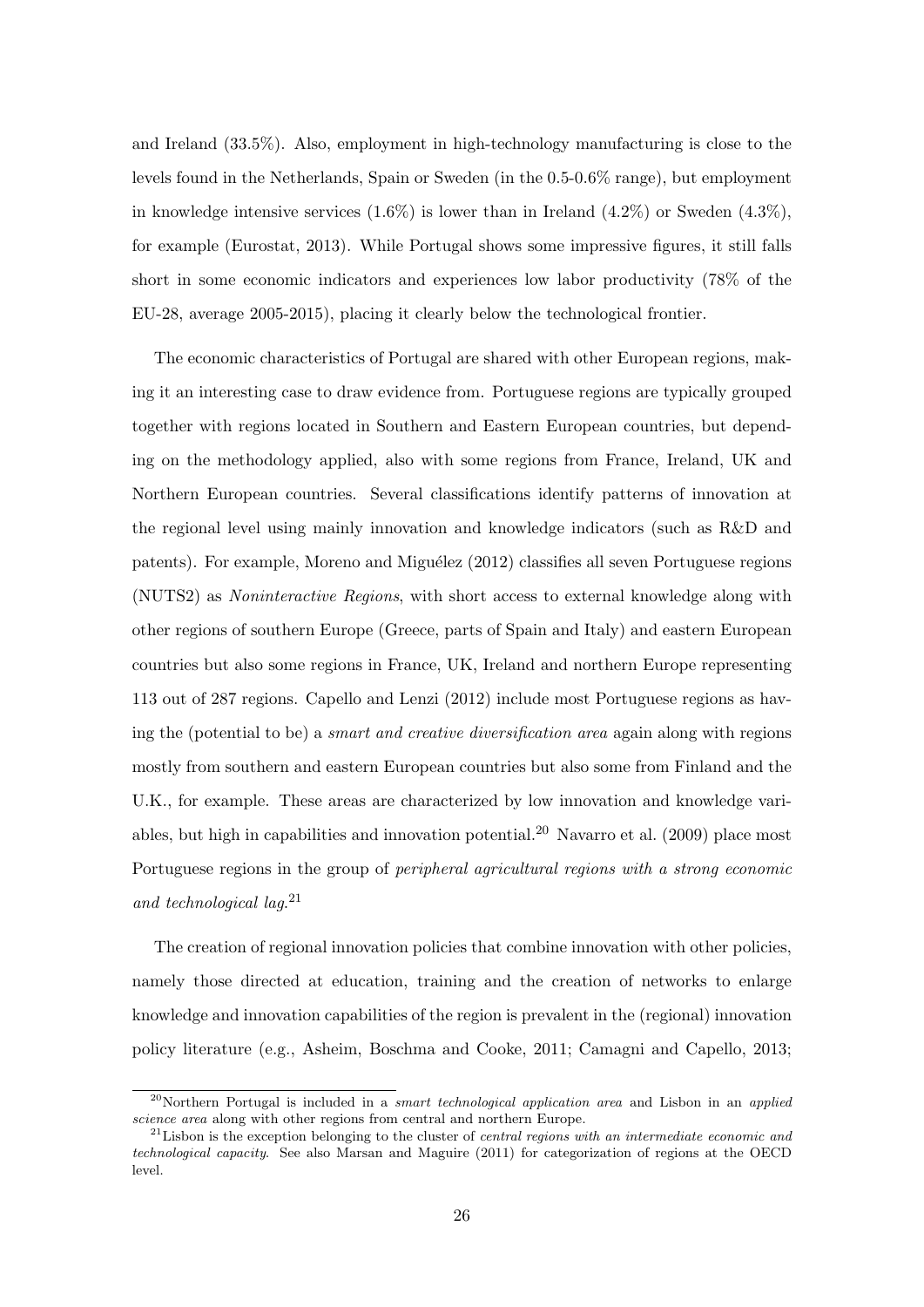[Laranja, Uyarra and Flanagan,](#page-39-9) [2008;](#page-39-9) [Magro and Wilson,](#page-39-10) [2013](#page-39-10)). Tödtling and Trippl [\(2005\)](#page-41-8) in particular argue that innovation policy should be defined at the regional level to respond to differences in activities performed in each region. The authors make two claims: innovation is not exclusive of the best performing and innovative regions; and competitiveness is not achieved with the same innovation activities across all regions. Therefore, when it comes to innovation, a one size fits all policy will not fit the diverse needs of different regions. Moreover, innovation policies directed only at investment in R&D and technology do not guarantee that all innovation barriers will be overcome. The authors identify three main regional innovation systems characterized by low innovation and knowledge capabilities: old industrial regions, locked in the specialization of traditional and mature industries; *fragmented metropolitan regions* lacking the capacity to benefit from knowledge externalities and agglomeration economies and characterized by low levels of interaction between universities and firms and firms among themselves; and peripheral regions characterized by low absorptive capacity, predominance of SMEs, lacking dynamic clusters and focusing on incremental and process innovation. Portuguese regions share many characteristics of Tödtling and Trippl [\(2005\)](#page-41-8)'s *peripheral regions*, as suggested by their categorization according to the classifications mentioned earlier as well as by the prevalence of SMEs (SMEs prevail even among Abstract firms, as seen in our data).

Given its regional characteristics, innovation policy for Portugal should aim at lowering start up costs to attract new firms, mainly Abstract (whose investments in R&D are higher), improve the innovation capabilities of SMEs, foster the creation of clusters of interconnected enterprises, and provide opportunities for market share expansion, perhaps by facilitating expansion into foreign markets. Concerning knowledge capabilities, education and training policies are needed to provide medium and high level skills. Lisbon and the north of Portugal also share some characteristics of the Tödtling and Trippl  $(2005)$ 's fragmented metropolitan regions, where knowledge providers such as high quality universities and research organizations should be expanded, investing in specialized but flexible skills and creating stronger ties with local industries.

Education and training policies are particularly important for Portuguese regions. Portugal is an example of an economy with a severe skill mismatch, revealed by the high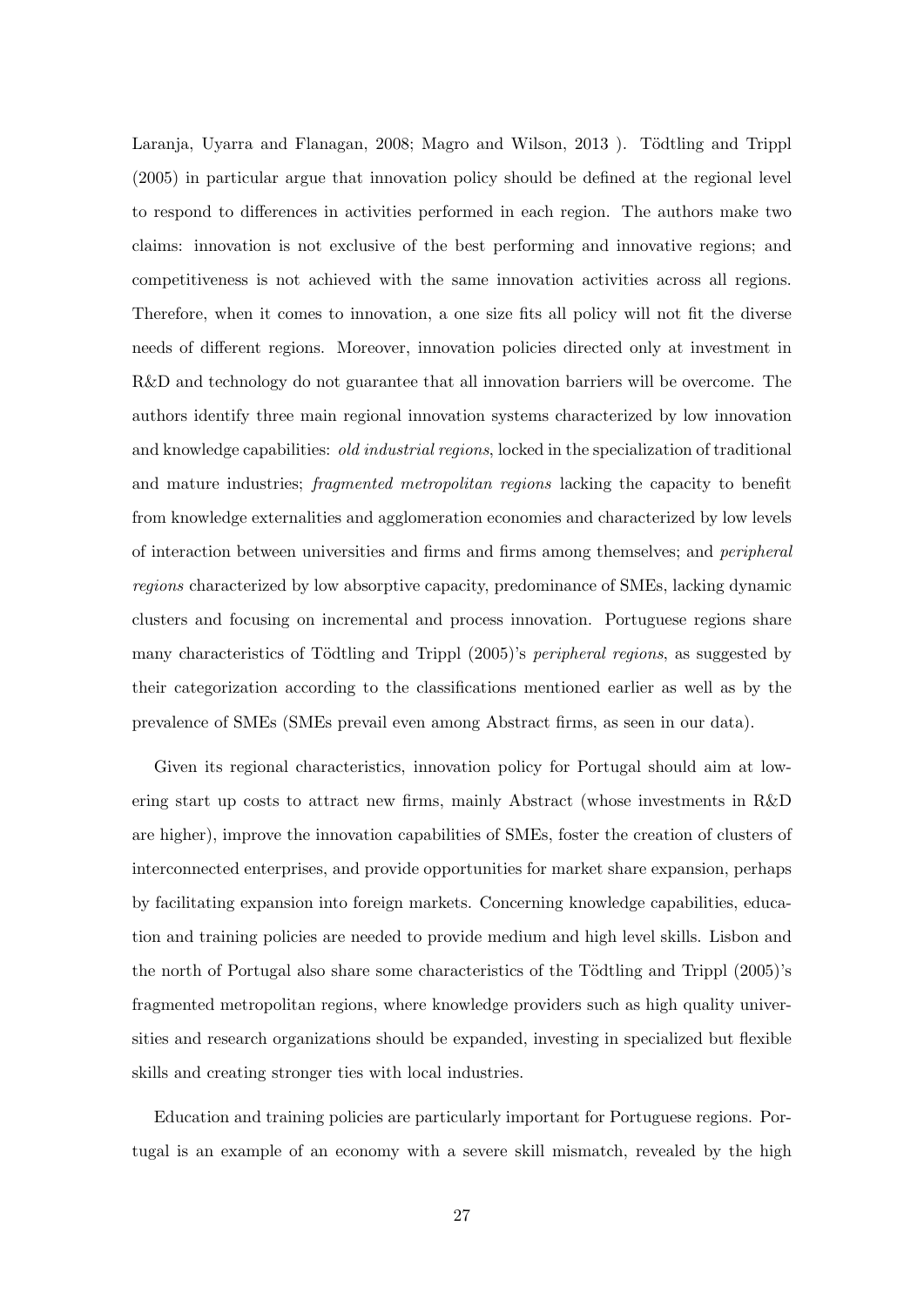incidence of long-term unemployment: averaging more than 40% of total unemployment since 2000, reaching  $55.4\%$  in 2016.<sup>[22](#page-0-0)</sup> The supply of skills is determinant for technology deployment, an issue frequently neglected in the routinization literature as we have mentioned in section [2.](#page-3-0) [Acemoglu](#page-33-9) [\(1997\)](#page-33-9) showed that the adoption of new technologies by firms is contingent on the skills available in the labor market. Our results support this, as high skills seem to have a major role in the expansion and growth of Abstract firms which employ increasingly larger shares of college graduates than any other firm type (from 28.25 to 43.5% in a five years span). Consequently, policies that foster education and training are essential for innovation and productivity growth, an issue also emphasized by [McCann](#page-40-11) and Ortega-Argilés [\(2015\)](#page-40-11).

While the process innovation behind the creation and growth of Abstract firms may increase the demand for high-skill workers resulting from the complementarity between abstract activities and computer capital, the overall employment may decrease, leading to technological unemployment (see [Vivarelli,](#page-41-9) [2014](#page-41-9) for a review). Low skilled workers may look for jobs in Routine or Manual firms mostly concentrated in less technology and knowledge intensive sectors. However, our results show that Routine firms have seen their share decline over time, together with a slight decline in their average number of employees. Low skilled workers may therefore experience higher hazards of job termination [\(Castro Silva and Lima,](#page-36-9) [2017\)](#page-36-9), receive lower wages [\(Clark and Kanellopoulos,](#page-36-10) [2013\)](#page-36-10), may be caught in a low-pay no-pay cycle [\(Stewart,](#page-41-10) [2007\)](#page-41-10) or fall into long-term unemployment [\(Baumol and Wolff,](#page-34-9) [1998\)](#page-34-9). If policies aiming at increasing knowledge capabilities are an important part of an innovation policy system, it is also true that education and training policies are needed to ameliorate the possible undesired consequences of the Abstract firms rise on the country's skill mismatch.

<sup>&</sup>lt;sup>22</sup>Only four of the EU-28 countries have higher incidence in 2016: Greece (72%), Slovakia (60.3%), Bulgaria (59.1%), and Italy (57%.4%). Nonetheless, almost half of the EU-28 unemployed search for a job for 12 months or more  $(46.4\%).$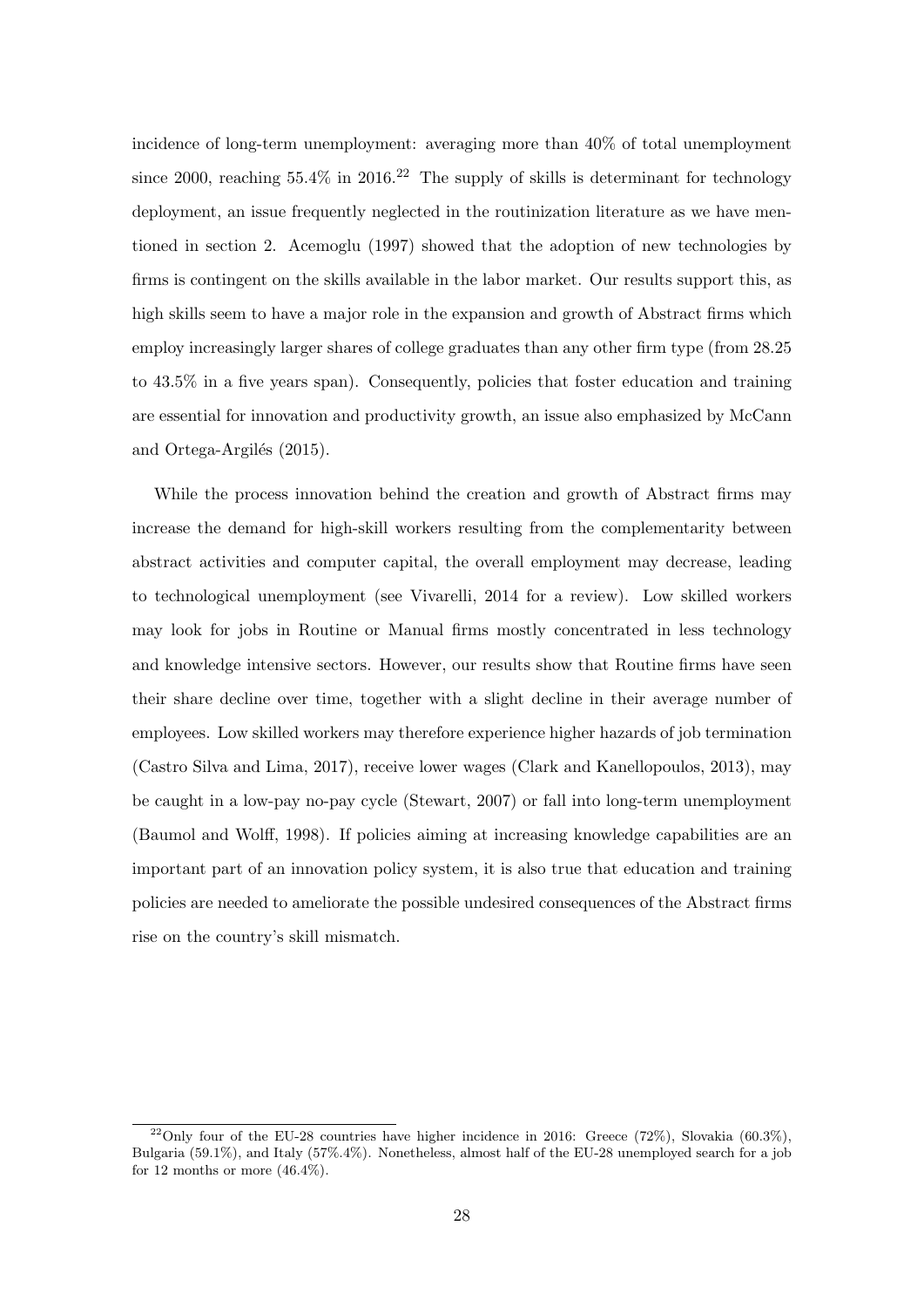#### <span id="page-29-0"></span>7 Conclusion

In this paper we use Portuguese matched employer-employee data to seek answers to two main questions. First, is job market polarization and the disappearing of routine jobs which have been documented in many developed economies taking place mainly within firms or across firms? And second, how does the make up of tasks performed by firms contribute to aggregate productivity growth? In order to answer these questions, we propose a new firm taxonomy based on the shares of three types of tasks performed by the firm's workforce. According to this taxonomy, firms can be Abstract, Routine or Manual focused, or they can focus on a combination of two or three tasks. This taxonomy aims to capture the recent trends in technological change, which are visibly substituting certain tasks performed by human labor for computer capital – the so-called routinization hypothesis.

Our descriptive statistics show that Abstract firms are rising in importance both in terms of employment and number of firms, though they are still relatively less prevalent than both Routine or Manual firms. Abstract firms are appearing in sectors associated with high value added, mainly knowledge intensive services and, to a lesser extent, high and medium-tech manufacturing. They tend to be SMEs, though increasing in dimension, and they absorb most of the growth in college educated workers. The rise of Abstract, decline of Routine and the stable share of Manual firms, suggests that labor market polarization is not due to job polarization within firms (polarized firms are less than 2%), but rather to the increased predominance of firms specializing in abstract tasks and the decline of firms specializing in routine tasks.

Furthermore, we conclude that productivity growth is mostly driven by two main factors: first, increased market shares of the most productive incumbents; and second, exiting of the least productive firms, especially Abstract firms. However, the overall decline in productivity of incumbent firms (especially Routine) has resulted in stagnation of the Portuguese aggregate productivity between 2004 and 2009, a phenomenon not unique to Portugal, but common to other regions of southern Europe, rendering our conclusions relevant to a wider set of economies.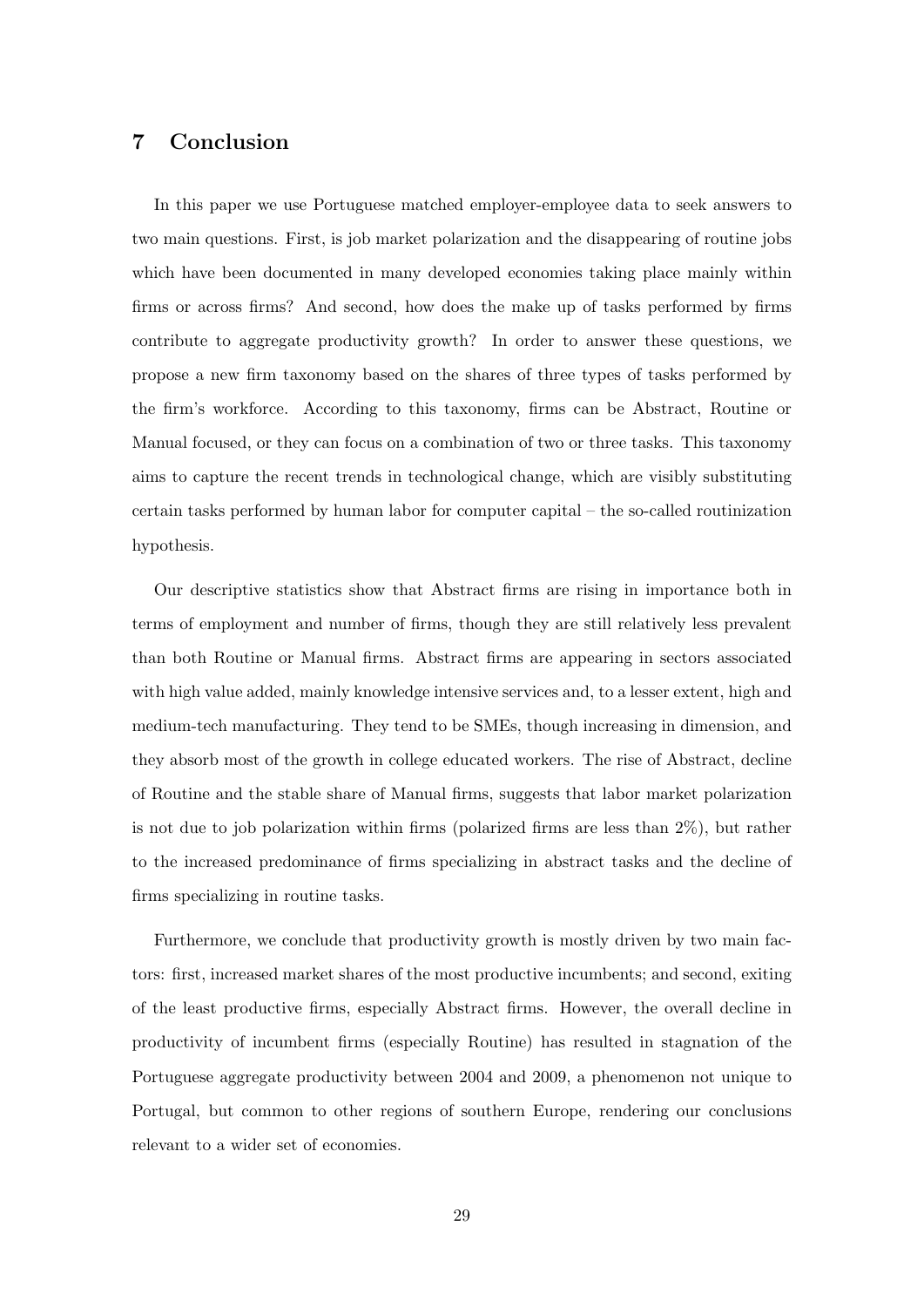Our taxonomy enables us to understand that focused Abstract firms lead the productivity growth, though because of their yet small share, this did not translate into overall productivity growth. Because productivity has a large stake in a country's competitiveness and by extension economic growth, policy makers should design policies targeted at fostering the development of new technological firms, which also require high-skilled workers. Also, promoting enterprises to re-organize their labor inputs so they can focus on Abstract tasks can lead to increases in aggregate productivity.

It is not surprising that Portugal is associated with low productivity, as its levels of physical and human capital are still well below the European average, comparable to similarly lagging European regions. Innovation policies directed at these regions require the development of innovation and knowledge capabilities to promote the growth and creation of competitive firms, and in turn productivity growth. To accomplish that, policy-makers need to consider innovation policies together with education and training policies as well as policies supporting SMEs. Moreover, the high prevalence of long-term unemployment and the existence of large segments of the labor market where short duration and low-wage jobs prevail will probably persist or be aggravated with the deepening of the routinization process. The reverse is also true: the lack of the supply of skills will hamper the innovation capabilities of firms and regions. These structural imbalances reinforce the need do design policies that can form a coherent regional policy system to promote productivity growth and cohesion.

The increased complexity of processes and specialization in innovation activities are leading firms to re-organize their internal structure towards more abstract tasks in order to cope with new technologies and leverage their innovative performance. The firm events identified in our productivity decomposition – surviving, entry, exit or transitioning between taxonomy categories – should also reflect differences in firms' characteristics and capabilities. Investments in human capital or changes in the firm size can reflect task re-configurations and adaptation due to technological change, as it is the case of the mean share of college graduates in Abstract firms increasing a staggering 15 percentage points in our five years of analysis. Further research within and across firm categories is needed to understand what additional firm characteristics and firm events can drive productivity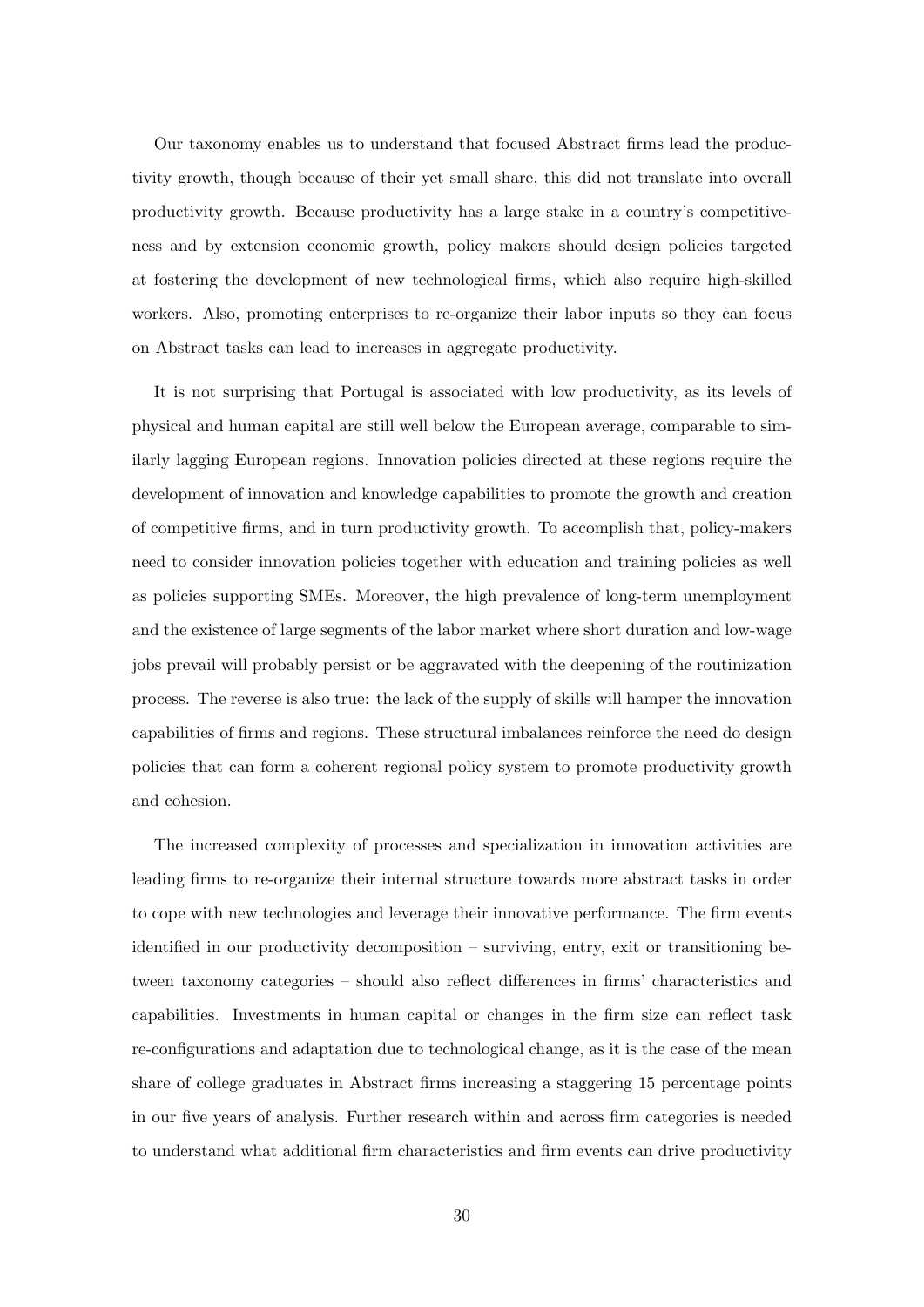growth, such as capital use, R&D intensity and exporting and innovation strategies, along with the optimal combination of abstract, manual and routine workers.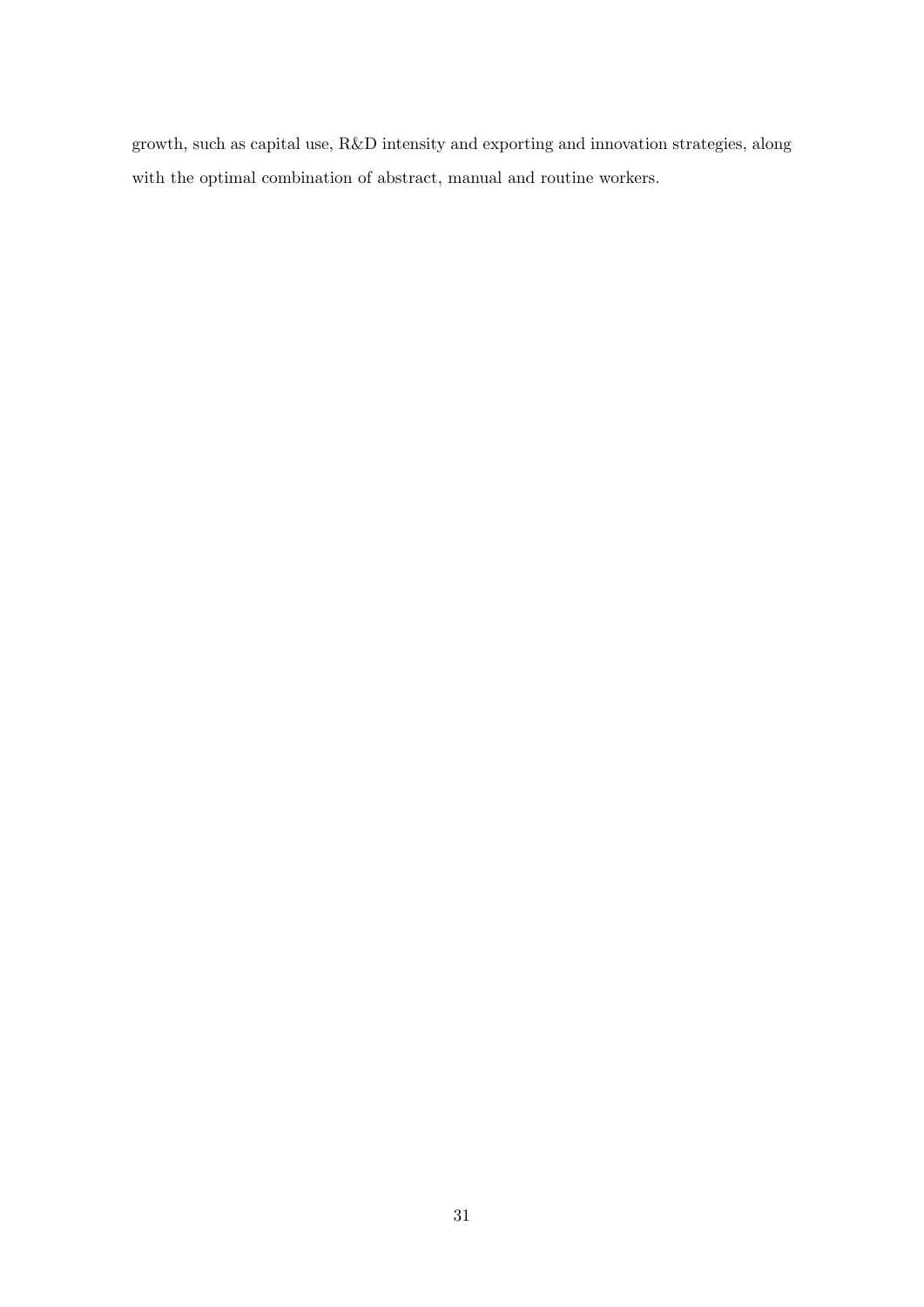#### Acknowledgements

Tiago Fonseca acknowledges the financial support from the Portuguese science foundation (FCT) under Doctoral Grant SFRH/BD/93390/2013. The authors acknowledge the financial support from the Portuguese science foundation (FCT) under Grant PTDC/IIM-ECO/5123/2012 and PTDC/IIM-ECO/4929/2014. We are also indebted to the Portuguese Ministry of Employment and Social Security, Gabinete de Estratégia e Planeamento (GEP), and Statistics Portugal (INE) for giving us access to the datasets. We would like also to thank the suggestions and comments from Fabiano Schivardi, Mika Maliranta and the participants at DRUID 2016 and PEJ 2016 conferences. The views expressed in the paper are those of the authors and do not necessarily represent the views of WMU or the IMO.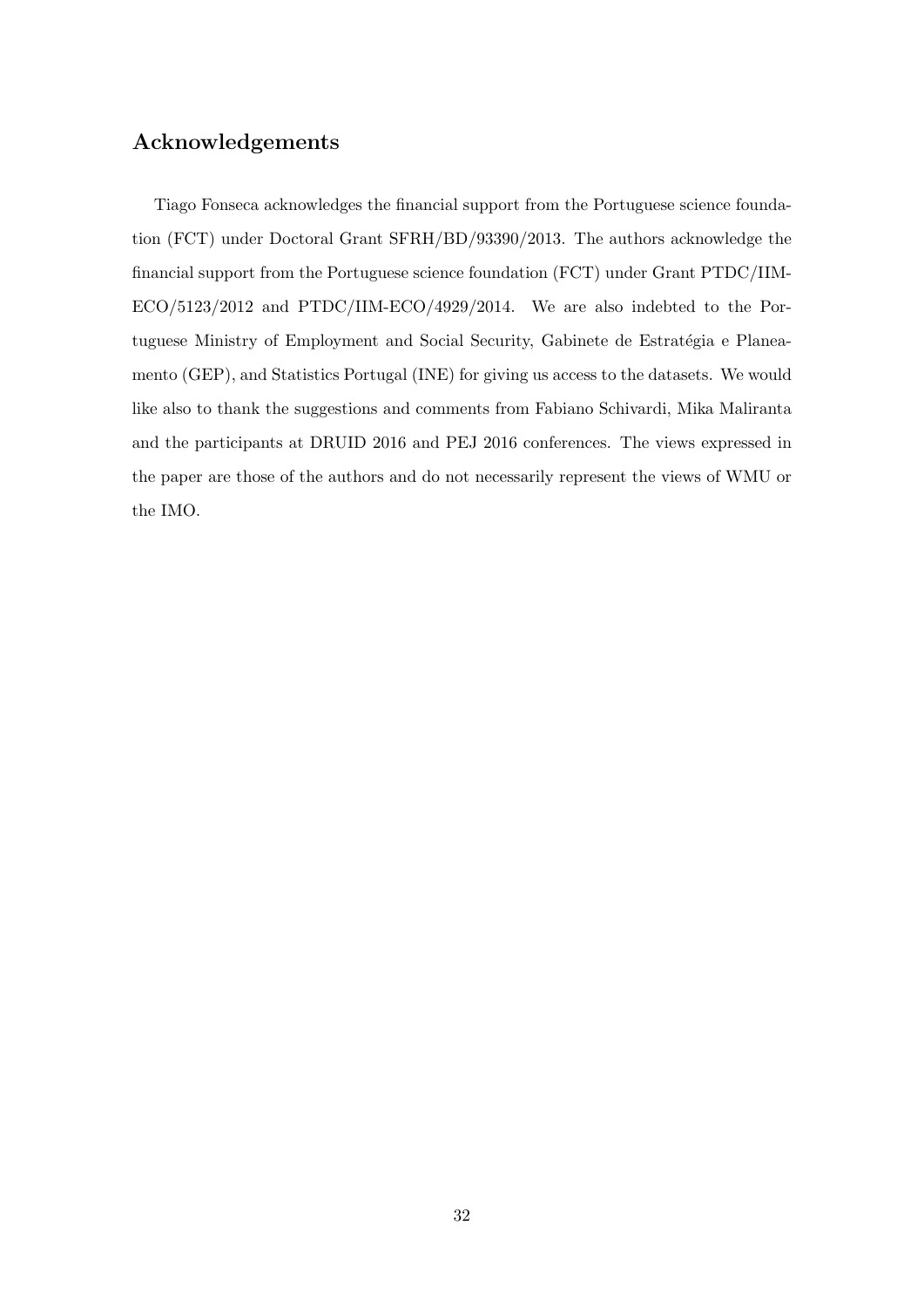#### References

- <span id="page-33-9"></span>Acemoglu, Daron. 1997. "Training and Innovation in an Imperfect Labour Market." Review of Economic Studies, 64(3): 445–464.
- <span id="page-33-4"></span>Acemoglu, Daron. 1998. "Why do new technologies complement skills? Directed technical change and wage inequality." Quarterly Journal of Economics, 113(4): 1055–1089.
- <span id="page-33-5"></span>Acemoglu, Daron. 2002. "Technical Change, Inequality, and the Labor Market." Journal of Economic Literature, 40(1): 7–72.
- <span id="page-33-0"></span>Acemoglu, Daron, and David H Autor. 2011. "Skills, Tasks and Technologies: Implications for Employment and Earnings." Handbook of Labor Economics, ed. Orley Ashenfelter and David E Card Vol. 4, Part B, 1043–1171. Amsterdam:Elsevier Inc.
- <span id="page-33-3"></span>Ackerberg, Daniel A, Kevin Caves, and Garth Frazer. 2015. "Identification Properties of Recent Production Function Estimators." Econometrica, 83(6): 2411–2451.
- <span id="page-33-7"></span>Anderson, Philip, and Michael L Tushman. 2001. "Organizational environments and industry exit: The effects of uncertainty, munificence and complexity." Industrial and Corporate Change, 10(3): 675–710.
- <span id="page-33-6"></span>Asheim, Bjørn T, and Lars Coenen. 2005. "Knowledge bases and regional innovation systems: Comparing Nordic clusters." Research Policy, 34(8): 1173–1190.
- <span id="page-33-8"></span>Asheim, Bjørn T, Ron Boschma, and Philip Cooke. 2011. "Constructing Regional Advantage: Platform Policies Based on Related Variety and Differentiated Knowledge Bases." Regional Studies, 45(7): 893–904.
- <span id="page-33-2"></span>Autor, David H, David Dorn, and Gordon H Hanson. 2015. "Untangling Trade and Technology: Evidence from Local Labour Markets." Economic Journal, 125(584): 621–646.
- <span id="page-33-1"></span>Autor, David H, Frank Levy, and Richard J Murnane. 2003. "The Skill Content of Recent Technological Change: An Empirical Exploration." Quarterly Journal of Economics, 118(4): 1279–1333.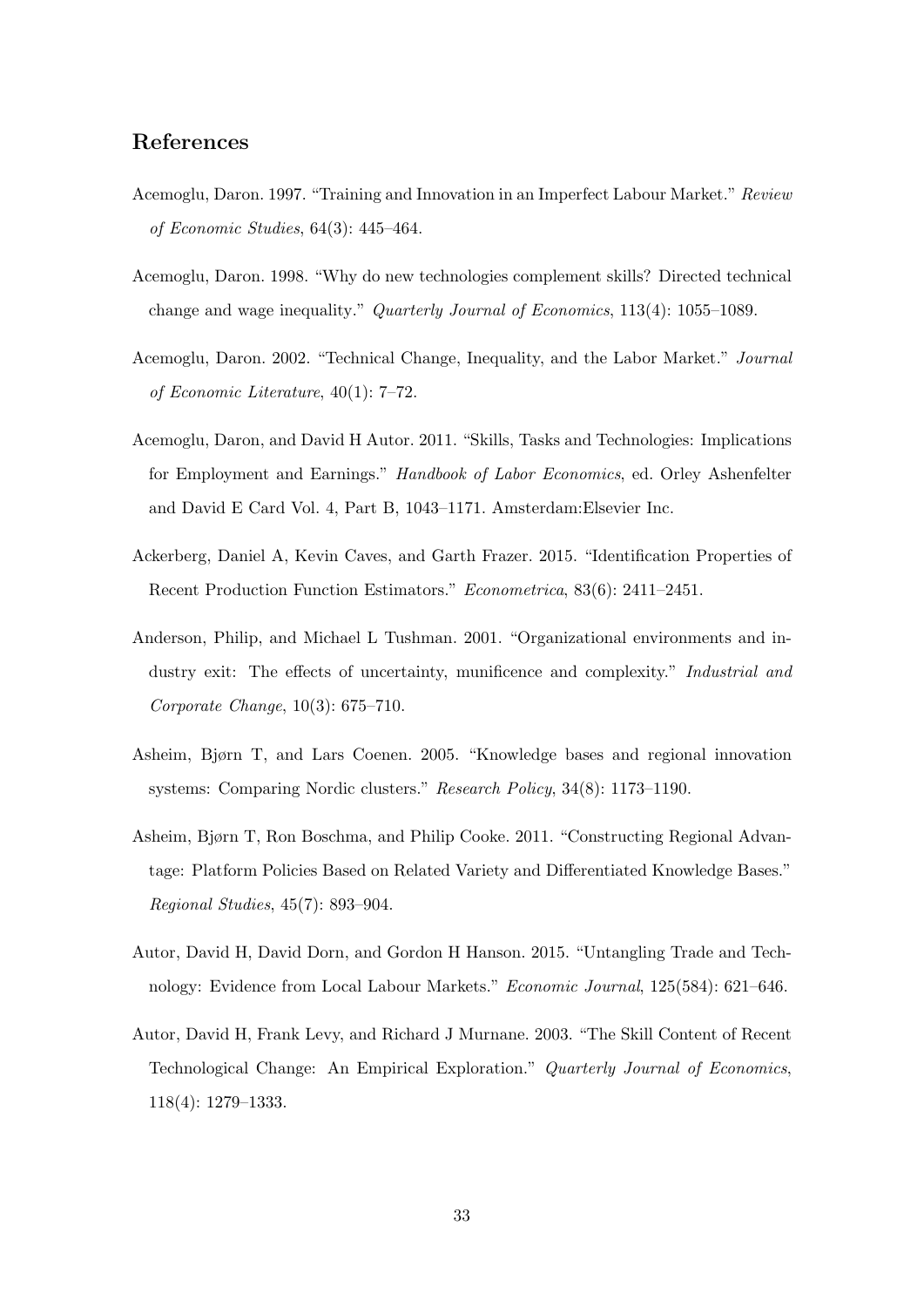- <span id="page-34-2"></span>Autor, David H, Lawrence F Katz, and Alan B Krueger. 1998. "Computing Inequality: Have Computers Changed the Labor Market?" Quarterly Journal of Economics, 113(4): 1169–1213.
- <span id="page-34-4"></span>Autor, David H, Lawrence F Katz, and Melissa S Kearney. 2006. "The Polarization of the U.S. Labor Market." American Economic Review, 96(2): 189–194.
- <span id="page-34-7"></span>Baily, Martin N, Charles Hulten, and David Campbell. 1992. "Productivity dynamics in manufacturing plants." Brookings Papers on Economic Activity. Microeconomics, 187– 267.
- <span id="page-34-6"></span>Bartelsman, Eric, John Haltiwanger, and Stefano Scarpetta. 2013. "Cross-Country Differences in Productivity: The Role of Allocation and Selection." American Economic Review, 103(1): 305–334.
- <span id="page-34-8"></span>Barth, Erling, Alex Bryson, James C Davis, and Richard Freeman. 2016. "It's Where You Work: Increases in the Dispersion of Earnings across Establishments and Individuals in the United States." Journal of Labor Economics, 34(S2): S67–S97.
- <span id="page-34-9"></span>Baumol, William J, and Edward N Wolff. 1998. "Side effects of progress: How technological change increases the duration of unemployment." Public Policy Brief, Jerome Levy Economics Institute of Bard College.
- <span id="page-34-1"></span>Beaudry, Paul, David A Green, and Benjamin M Sand. 2016. "The great reversal in the demand for skill and cognitive tasks." Journal of Labor Economics, 34(S1): S199–S247.
- <span id="page-34-3"></span>Berman, Eli, John Bound, and Steve Machin. 1998. "Implications of Skill-Biased Technological Change: International Evidence." Quarterly Journal of Economics, 113(4): 1245– 1279.
- <span id="page-34-5"></span>Bertschek, Irene, and Ulrich Kaiser. 2004. "Productivity Effects of Organizational Change: Microeconometric Evidence." Management Science, 50(3): 394–404.
- <span id="page-34-0"></span>Bessen, James. 2012. "More machines, better machines... or better workers?" Journal of Economic History, 72(1): 44–74.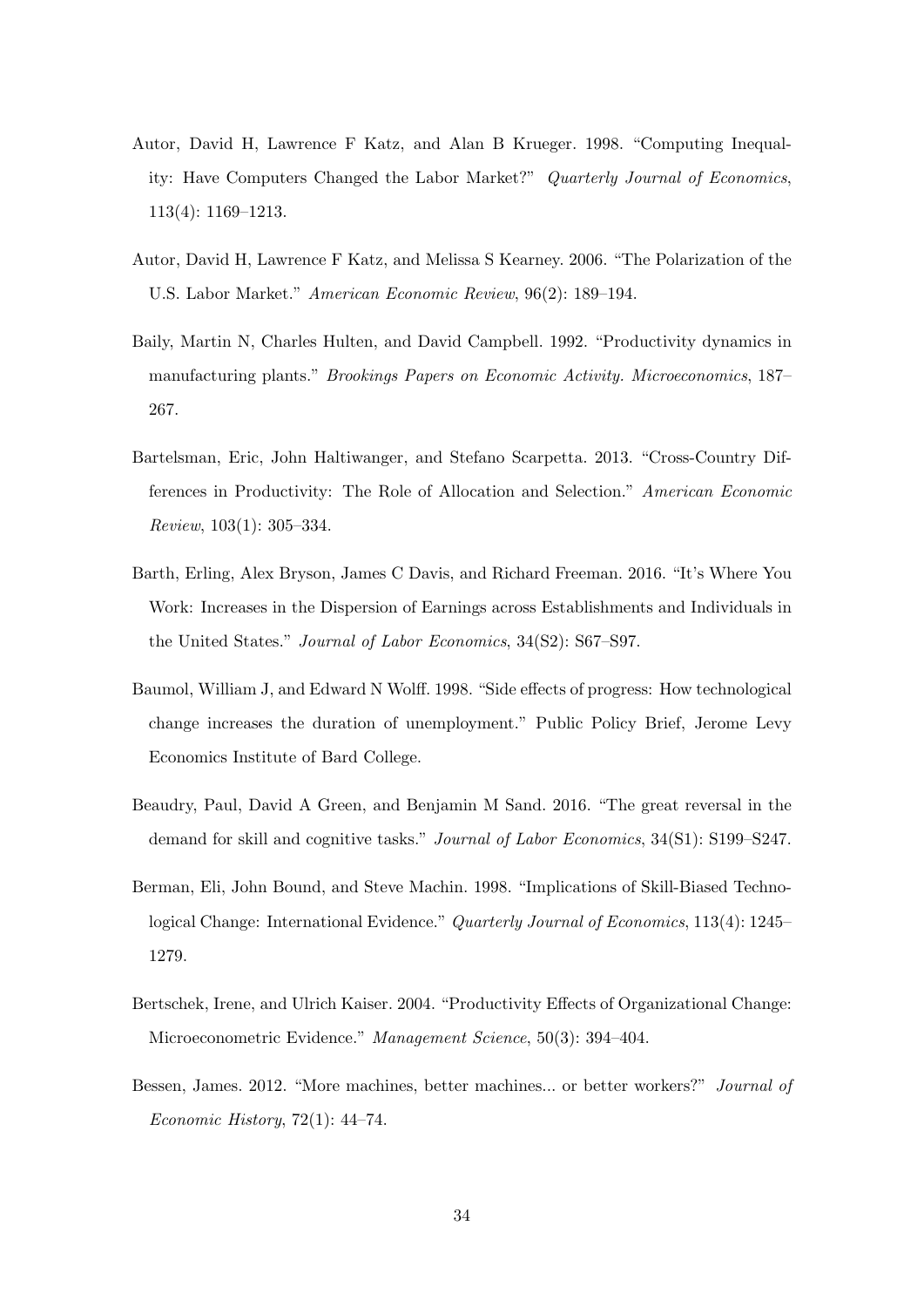- <span id="page-35-3"></span>Blanchard, Olivier. 2007. "Adjustment within the euro. The difficult case of Portugal." Portuguese Economic Journal, 6(1): 1–21.
- <span id="page-35-4"></span>Bloom, Nicholas, and John Van Reenen. 2007. "Measuring and Explaining Management Practices Across Firms and Countries." Quarterly Journal of Economics, 122(4): 1351– 1408.
- <span id="page-35-5"></span>Bloom, Nicholas, Raffaella Sadun, and John Van Reenen. 2012. "Americans Do IT Better: US Multinationals and the Productivity Miracle." American Economic Review, 102(1): 167–201.
- <span id="page-35-1"></span>Böckerman, Petri, and Mika Maliranta. 2013. "Outsourcing, Occupational Restructuring, and Employee Well-Being: Is There a Silver Lining?" Industrial Relations, 52(4): 878– 914.
- <span id="page-35-10"></span>Bogliacino, Francesco, and Mario Pianta. 2010. "Innovation and Employment: a Reinvestigation using Revised Pavitt classes." Research Policy, 39(6): 799–809.
- <span id="page-35-9"></span>Boothby, Daniel, Anik Dufour, and Jianmin Tang. 2010. "Technology adoption, training and productivity performance." Research Policy, 39(5): 650–661.
- <span id="page-35-2"></span>Bresnahan, Timothy F. 1999. "Computerisation and Wage Dispersion: An Analytical Reinterpretation." Economic Journal, 109(456): 390–415.
- <span id="page-35-6"></span>Bresnahan, Timothy F, Erik Brynjolfsson, and Lorin M Hitt. 2002. "Information Technology, Workplace Organization, and the Demand for Skilled Labor: Firm-Level Evidence." Quarterly Journal of Economics, 117(1): 339–376.
- <span id="page-35-0"></span>Brynjolfsson, Erik, and Andrew Mcafee. 2014. The second machine age: work, progress, and prosperity in a time of brilliant technologies. New York:WW Norton & Company.
- <span id="page-35-7"></span>Brynjolfsson, Erik, and Lorin M Hitt. 2003. "Computing productivity: Firm-level evidence." Review of Economics and Statistics, 85(4): 793–808.
- <span id="page-35-8"></span>Brynjolfsson, Erik, Thomas W Malone, Vijay Gurbaxani, and Ajit Kambil. 1994. "Does Information Technology Lead to Smaller Firms?" Management Science, 40(12): 1628– 1644.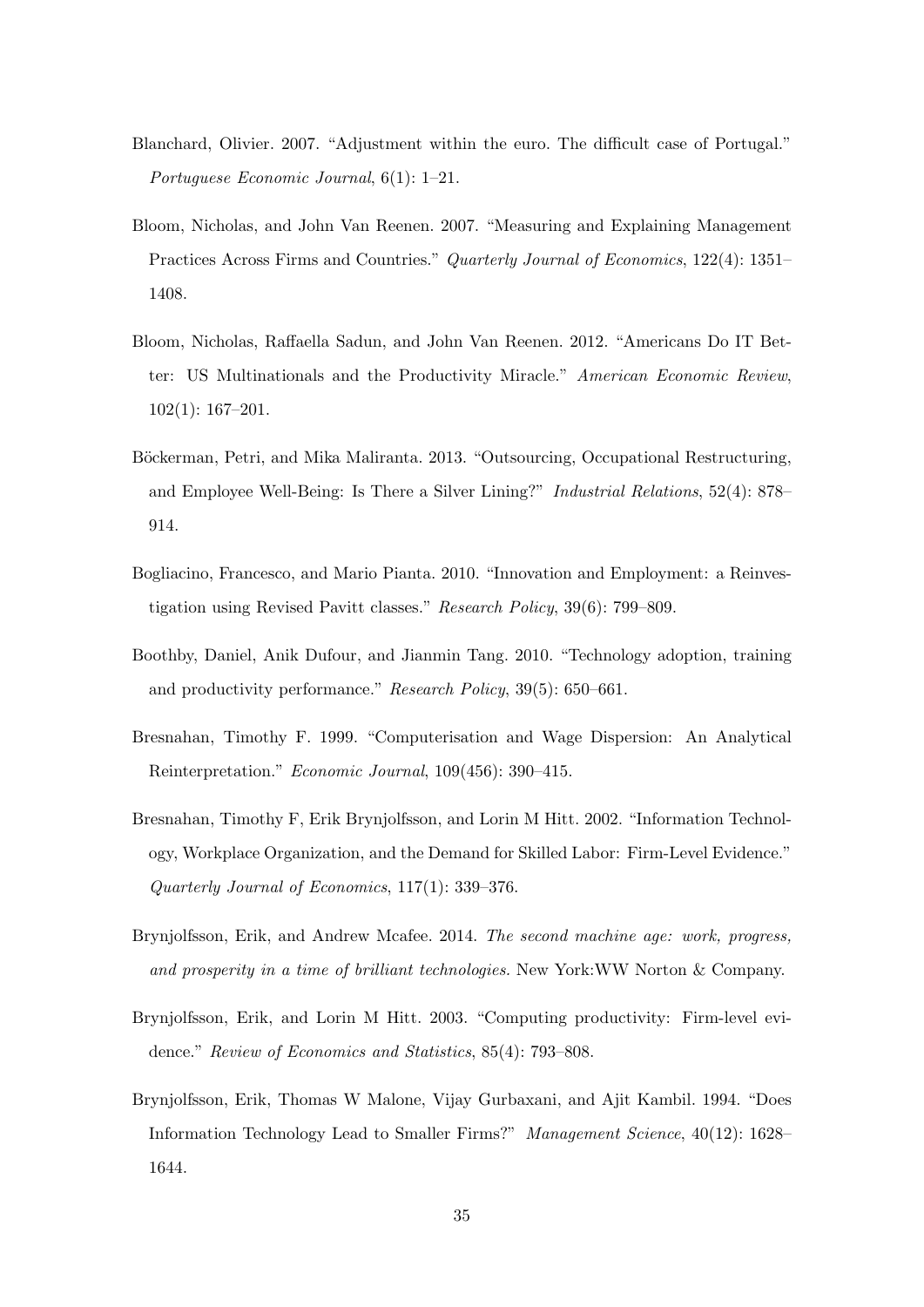- <span id="page-36-8"></span>Camagni, Roberto, and Roberta Capello. 2013. "Regional innovation patterns and the eu regional policy reform: Toward smart innovation policies." Growth and Change,  $44(2): 355 - 389.$
- <span id="page-36-7"></span>Capello, Roberta, and Camilla Lenzi. 2012. "Territorial patterns of innovation: a taxonomy of innovative regions in Europe." Annals of Regional Science, 51(1): 119–154.
- <span id="page-36-1"></span>Caroli, Eve, and John Van Reenen. 2001. "Skill-Biased Organizational Change? Evidence from A Panel of British and French Establishments." Quarterly Journal of Economics, 116(4): 1449–1492.
- <span id="page-36-0"></span>Castex, Gonzalo, and Evgenia Kogan Dechter. 2014. "The changing roles of education and ability in wage determination." Journal of Labor Economics, 32(4): 685–710.
- <span id="page-36-9"></span>Castro Silva, Hugo, and Francisco Lima. 2017. "Technology, employment and skills: A look into job duration." Research Policy, 46(8): 1519–1530.
- <span id="page-36-2"></span>Centeno, Mário, and Álvaro A Novo. 2014. "When supply meets demand: wage inequality in Portugal." IZA Journal of European Labor Studies, 3(1): 1–23.
- <span id="page-36-3"></span>Chun, Hyunbae, Jung-Wook Kim, and Jason Lee. 2015. "How does information technology improve aggregate productivity? A new channel of productivity dispersion and reallocation." Research Policy, 44(5): 999–1016.
- <span id="page-36-10"></span>Clark, Ken, and Nikolaos C Kanellopoulos. 2013. "Low pay persistence in Europe." Labour Economics, 23: 122–134.
- <span id="page-36-6"></span>Consoli, Davide, and Francesco Rentocchini. 2015. "A taxonomy of multi-industry labour force skills." Research Policy, 44(5): 1116–1132.
- <span id="page-36-5"></span>Cooke, Philip, Mikel Gomez Uranga, Mikel Gomez Uranga, and Goio Etxebarria. 1997. "Regional innovation systems: Institutional and organisational dimensions." Research Policy, 26(4-5): 475–491.
- <span id="page-36-4"></span>Czarnitzki, Dirk, and Susanne Thorwarth. 2012. "Productivity effects of basic research in low-tech and high-tech industries." Research Policy, 41(9): 1555–1564.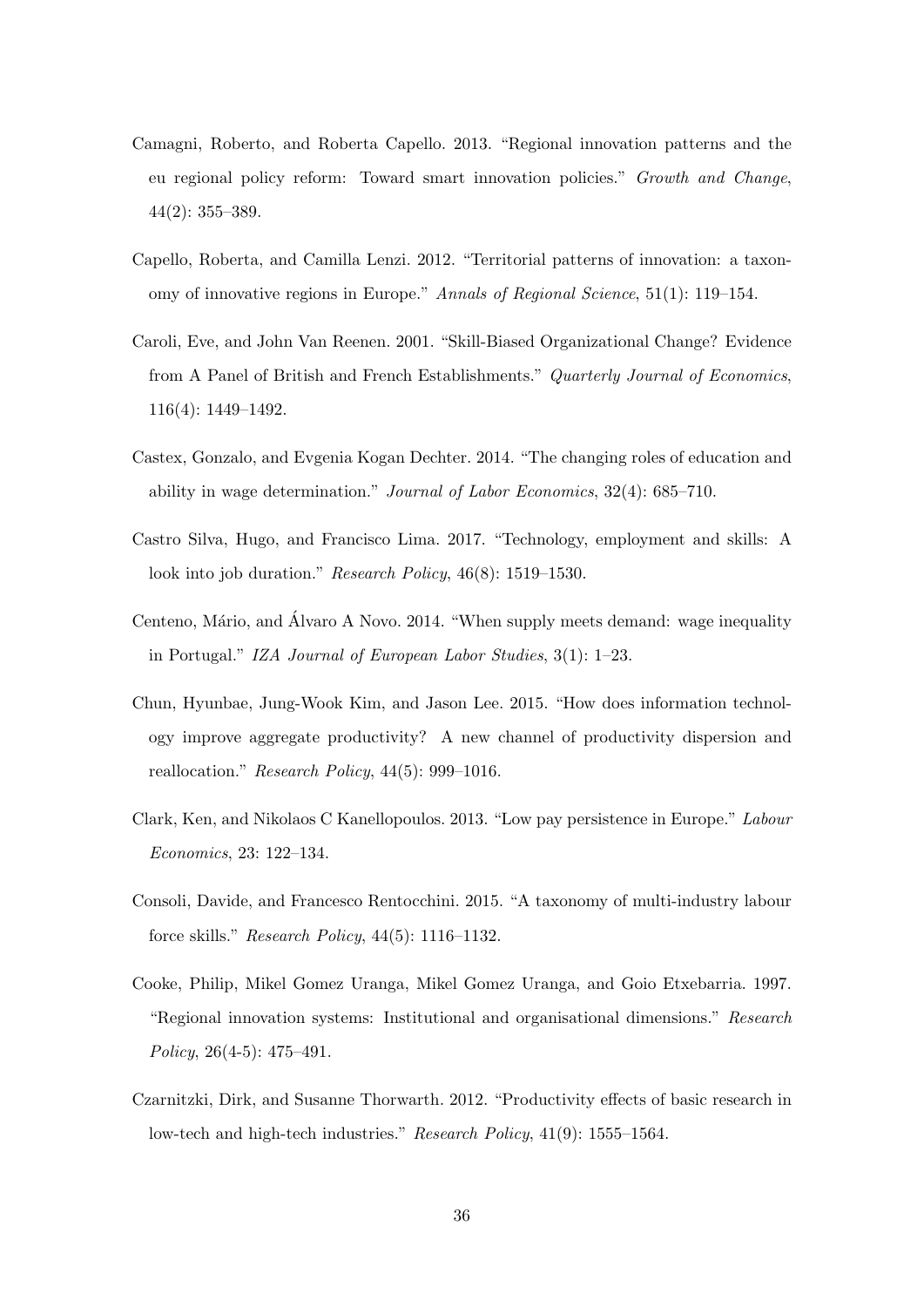- <span id="page-37-0"></span>Ebenstein, Avraham, Ann Harrison, Margaret McMillan, and Shannon Phillips. 2014. "Estimating the Impact of Trade and Offshoring on American Workers using the Current Population Surveys." Review of Economics and Statistics, 96(4): 581–595.
- <span id="page-37-8"></span>Eslava, Marcela, John Haltiwanger, Adriana Kugler, and Maurice Kugler. 2010. "Factor adjustments after deregulation: Panel evidence from colombian plants." Review of Economics and Statistics, 92(2): 378–391.
- <span id="page-37-10"></span>Eurostat. 2013. Science, technology and innovation in Europe. Luxembourg: Office of the European Union.
- <span id="page-37-9"></span>Eurostat. 2016. Key figures on Europe. Luxembourg: Office of the European Union.
- <span id="page-37-1"></span>Fodor, Máté. 2016. "Education, Task Allocation and ICT Capital." ISE Working Paper Series.
- <span id="page-37-6"></span>Fonseca, Tiago, Francisco Lima, and Sonia C Pereira. 2014. "Technological change, routinization and job polarization: evidence from a middle-income country." mimeo, 26th European Association of Labour Economists (EALE) Conference.
- <span id="page-37-2"></span>Goldin, Claudia, and Lawrence F Katz. 1998. "The Origins of Technology-Skill Complementarity." *Quarterly Journal of Economics*, 113(3): 693–732.
- <span id="page-37-5"></span>Goos, Maarten, and Alan Manning. 2007. "Lousy and lovely jobs: The rising polarization of work in Britain." Review of Economics and Statistics, 89(1): 118–133.
- <span id="page-37-4"></span>Gopinath, Gita, Sebnem Kalemli-Ozcan, Loukas Karabarbounis, and Carolina Villegas-Sanchez. 2017. "Capital Allocation and Productivity in South Europe." Quarterly Journal of Economics, forthcoming.
- <span id="page-37-7"></span>Greenana, Nathalie, and Jacques Mairesse. 2000. "Computers And Productivity In France: Some Evidence." Economics of Innovation and New Technology, 9(3): 275–315.
- <span id="page-37-3"></span>Griliches, Zvi. 1957. "Hybrid Corn: An Exploration in the Economics of Technological Change." Econometrica, 25(4): 501–522.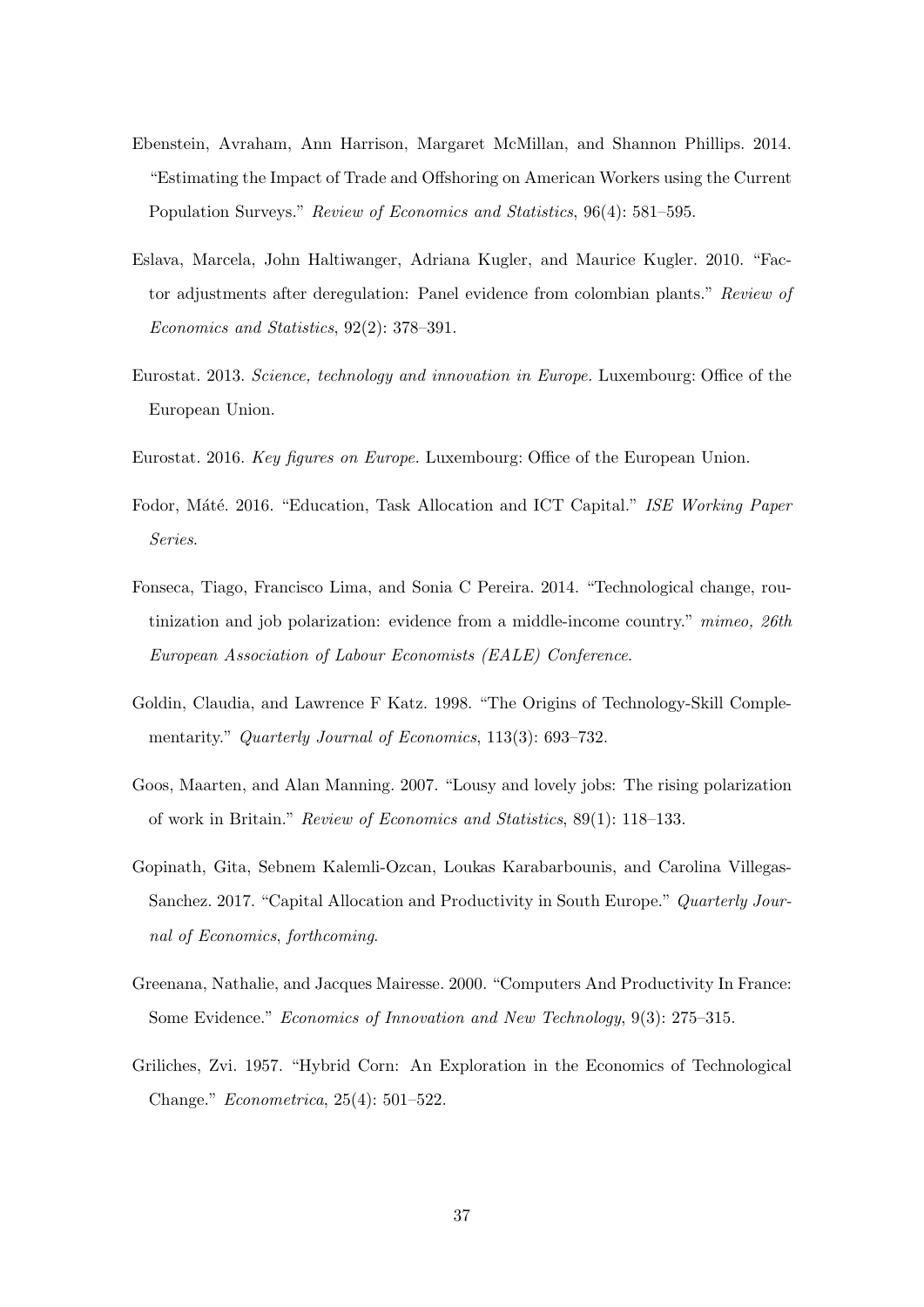- <span id="page-38-3"></span>Haskel, Jonathan E, Sonia C Pereira, and Matthew J Slaughter. 2007. "Does Inward Foreign Direct Investment Boost the Productivity of Domestic Firms?" Review of Economics and Statistics, 89(3): 482-496.
- <span id="page-38-10"></span>Hatzichronoglou, Thomas. 1997. "Revision of the High-Technology Sector and Product Classification." OECD Science, Technology and Industry Working Papers, 1997/02, OECD Publishing.
- <span id="page-38-5"></span>Hobijn, Bart, and Boyan Jovanovic. 2001. "The Information-Technology Revolution and the Stock Market: Evidence." American Economic Review, 91(5): 1203–1220.
- <span id="page-38-1"></span>Hunt, Jennifer, and Ryan Nunn. 2017. "Why Are Fewer Workers Earning Middle Wages and Is It a Bad Thing?" mimeo.
- <span id="page-38-7"></span>Hyytinen, Ari, and Mika Maliranta. 2013. "Firm lifecycles and evolution of industry productivity." Research Policy, 42(5): 1080–1098.
- <span id="page-38-6"></span>Hyytinen, Ari, Pekka Ilmakunnas, and Mika Maliranta. 2016. "Olley-Pakes productivity decomposition: Computation and inference." Journal of the Royal Statistical Society: Series A (Statistics in Society), 179(3): 749–761.
- <span id="page-38-0"></span>Jaimovich, Nir, and Henry E Siu. 2012. "The trend is the cycle: Job polarization and jobless recoveries." NBER Working Paper No. 18334.
- <span id="page-38-8"></span>Jensen, Richard. 1982. "Adoption and diffusion of an innovation of uncertain profitability." Journal of Economic Theory, 27(1): 182–193.
- <span id="page-38-9"></span>Jensen, Richard. 1988. "Information Cost and Innovation Adoption Policies." Management Science, 34(2): 230–239.
- <span id="page-38-2"></span>Johnson, George E. 1997. "Changes in earnings inequality: the role of demand shifts." Journal of Economic Perspectives, 11(2): 41–54.
- <span id="page-38-4"></span>Kancs, d'Artis, and Boriss Siliverstovs. 2016. "R&D and non-linear productivity growth." Research Policy, 45(3): 634–646.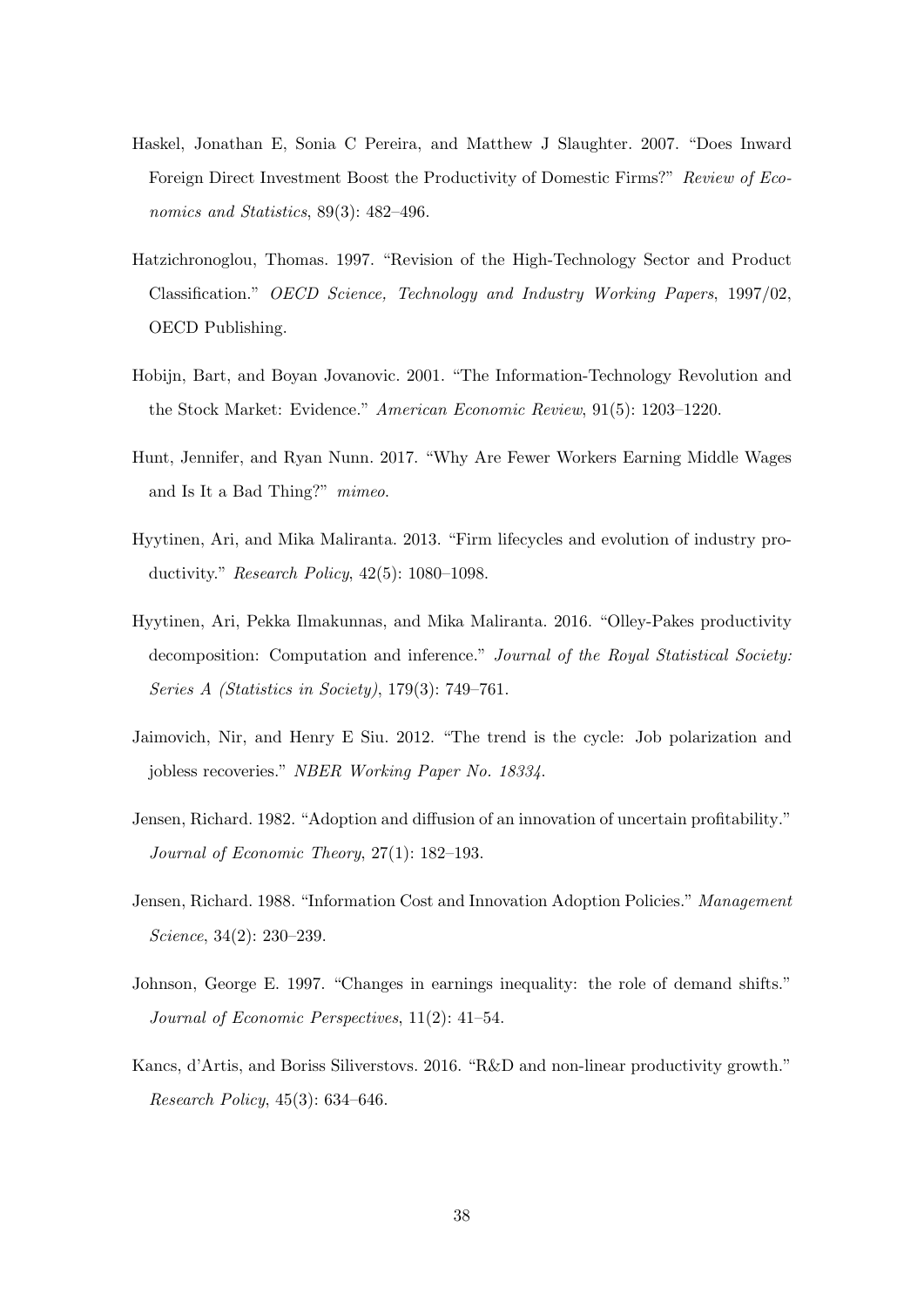- <span id="page-39-0"></span>Kerr, Sari Pekkala, Terhi Maczuskij, and Mika Maliranta. 2016. "Within and Between Firm Trends in Job Polarization: Role of Globalization and Technology." ETLA Working Papers No. 41.
- <span id="page-39-2"></span>Krueger, Alan B. 1993. "How Computers Have Changed the Wage Structure: Evidence from Microdata, 1984-1989." Quarterly Journal of Economics, 108(1): 33–60.
- <span id="page-39-3"></span>Krusell, Per, Lee E Ohanian, José-Víctor Rïos-Rull, and Giovanni L Violante. 2000. "Capital-skill complementarity and inequality: A macroeconomic analysis." Econometrica,  $68(5)$ : 1029–1053.
- <span id="page-39-9"></span>Laranja, Manuel, Elvira Uyarra, and Kieron Flanagan. 2008. "Policies for science, technology and innovation: Translating rationales into regional policies in a multi-level setting." Research Policy, 37(5): 823–835.
- <span id="page-39-8"></span>Levinsohn, James, and Amil Petrin. 2003. "Production Functions Estimating to Control for Using Inputs Unobservables." Review of Economic Studies, 70: 317–341.
- <span id="page-39-7"></span>Levinthal, Daniel A, and James G March. 1993. "The myopia of learning." Strategic Management Journal, 14(S2): 95–112.
- <span id="page-39-4"></span>Machin, Steve, and John Van Reenen. 1998. "Technology and Changes in Skill Structure: Evidence from Seven OECD Countries." Quarterly Journal of Economics, 113(4): 1215– 1244.
- <span id="page-39-10"></span>Magro, Edurne, and James R Wilson. 2013. "Complex innovation policy systems: Towards an evaluation mix." Research Policy, 42(9): 1647–1656.
- <span id="page-39-6"></span>Malerba, Franco. 2002. "Sectoral systems of innovation and production." Research Policy, 31(2): 247–264.
- <span id="page-39-1"></span>Maliranta, Mika. 2013. "Globalization, occupational restructuring and firm performance." ETLA Working Papers No. 5.
- <span id="page-39-5"></span>Maliranta, Mika, and Niku Määttänen. 2015. "An Augmented Static Olley–Pakes Productivity Decomposition with Entry and Exit: Measurement and Interpretation." Economica, 82 $(s1)$ : 1372-1416.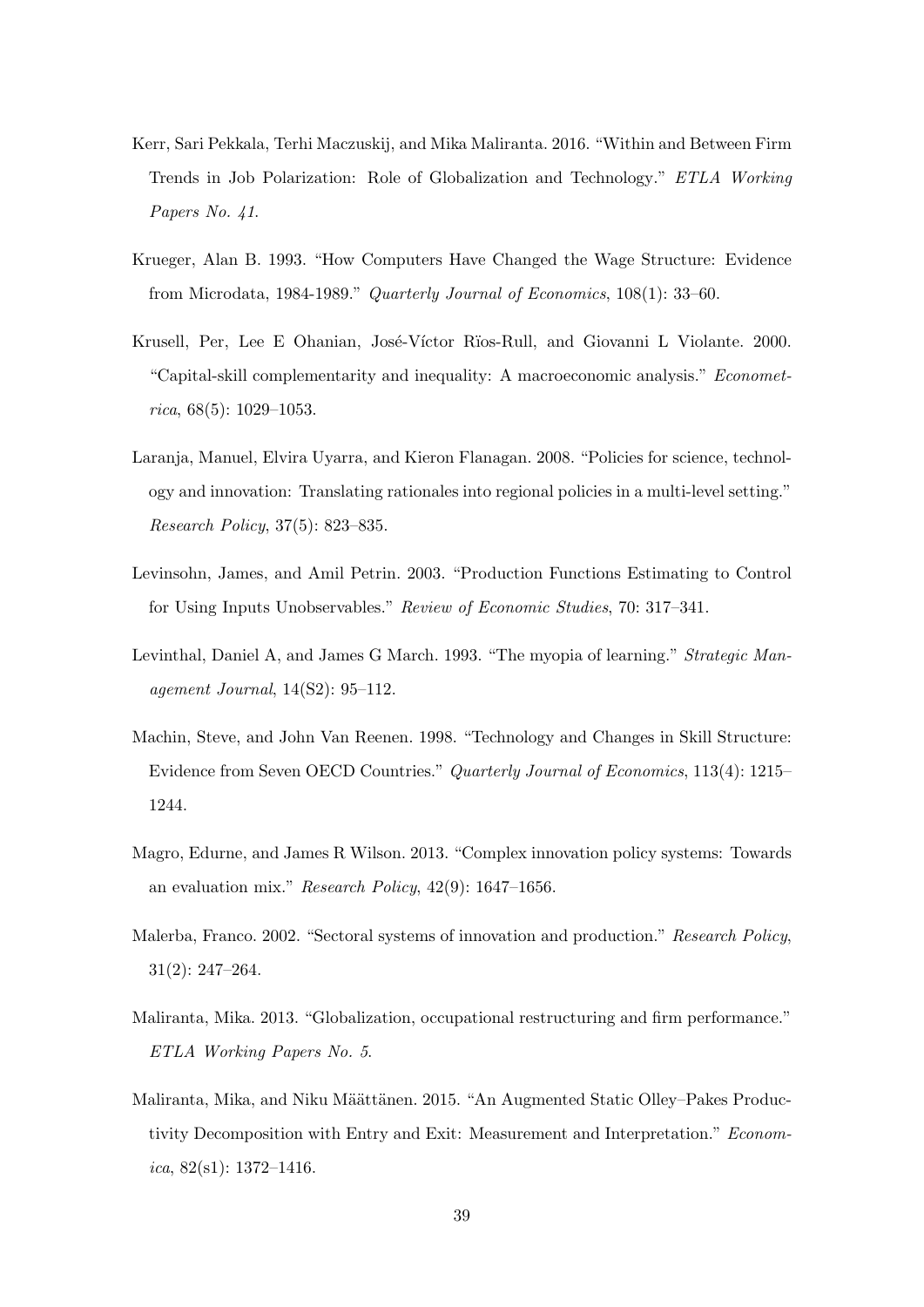- <span id="page-40-7"></span>Manjón, Miguel, and Juan Mañez. 2016. "Production function estimation in Stata using the Ackerberg-Caves-Frazer method." Stata Journal, 16(4): 900–916.
- <span id="page-40-11"></span>McCann, Philip, and Raquel Ortega-Argilés. 2015. "Smart Specialization, Regional Growth and Applications to European Union Cohesion Policy." Regional Studies, 49(8): 1291–1302.
- <span id="page-40-6"></span>McCardle, Kevin F. 1985. "Information Acquisition and the Adoption of New Technology." Management Science, 31(11): 1372–1389.
- <span id="page-40-1"></span>Melitz, Marc J, and Sašo Polanec. 2015. "Dynamic Olley-Pakes productivity decomposition with entry and exit." RAND Journal of Economics, 46(2): 362–375.
- <span id="page-40-5"></span>Miller, Kent D. 2002. "Knowledge inventories and managerial myopia." Strategic Management Journal, 23(8): 689–706.
- <span id="page-40-2"></span>Mishel, Lawrence, Heidi Shierholz, and John Schmitt. 2013. "Don't Blame the Robots." Economic Policy Institute Working Paper.
- <span id="page-40-9"></span>Moreno, Rosina, and Ernest Miguélez. 2012. "A relational approach to the geography of innovation: A typology of regions." Journal of Economic Surveys, 26(3): 492–516.
- <span id="page-40-10"></span>Navarro, Mikel, Juan José Gibaja, Beñat Bilbao-Osorio, and Ricardo Aguado. 2009. "Patterns of Innovation in EU-25 Regions: A Typology and Policy Recommendations." Environment and Planning C: Government and Policy, 27(5): 815–840.
- <span id="page-40-3"></span>Nelson, Richard R, and Edmund S Phelps. 1966. "Investment in humans, technological diffusion, and economic growth." American Economic Review, 56(2): 69–75.
- <span id="page-40-0"></span>Olley, G Steven, and Ariel Pakes. 1996. "The Dynamics of Productivity in the Telecommunications Equipment Industry." Econometrica, 64(6): 1263–1297.
- <span id="page-40-4"></span>Pavitt, Keith. 1984. "Sectoral patterns of technical change: towards a taxonomy and a theory." Research Policy, 13(6): 343–373.
- <span id="page-40-8"></span>Petrin, Amil, Brian P Poi, and James Levinsohn. 2004. "Production function estimation in Stata using inputs to control for unobservables." Stata Journal, 4(2): 113–123.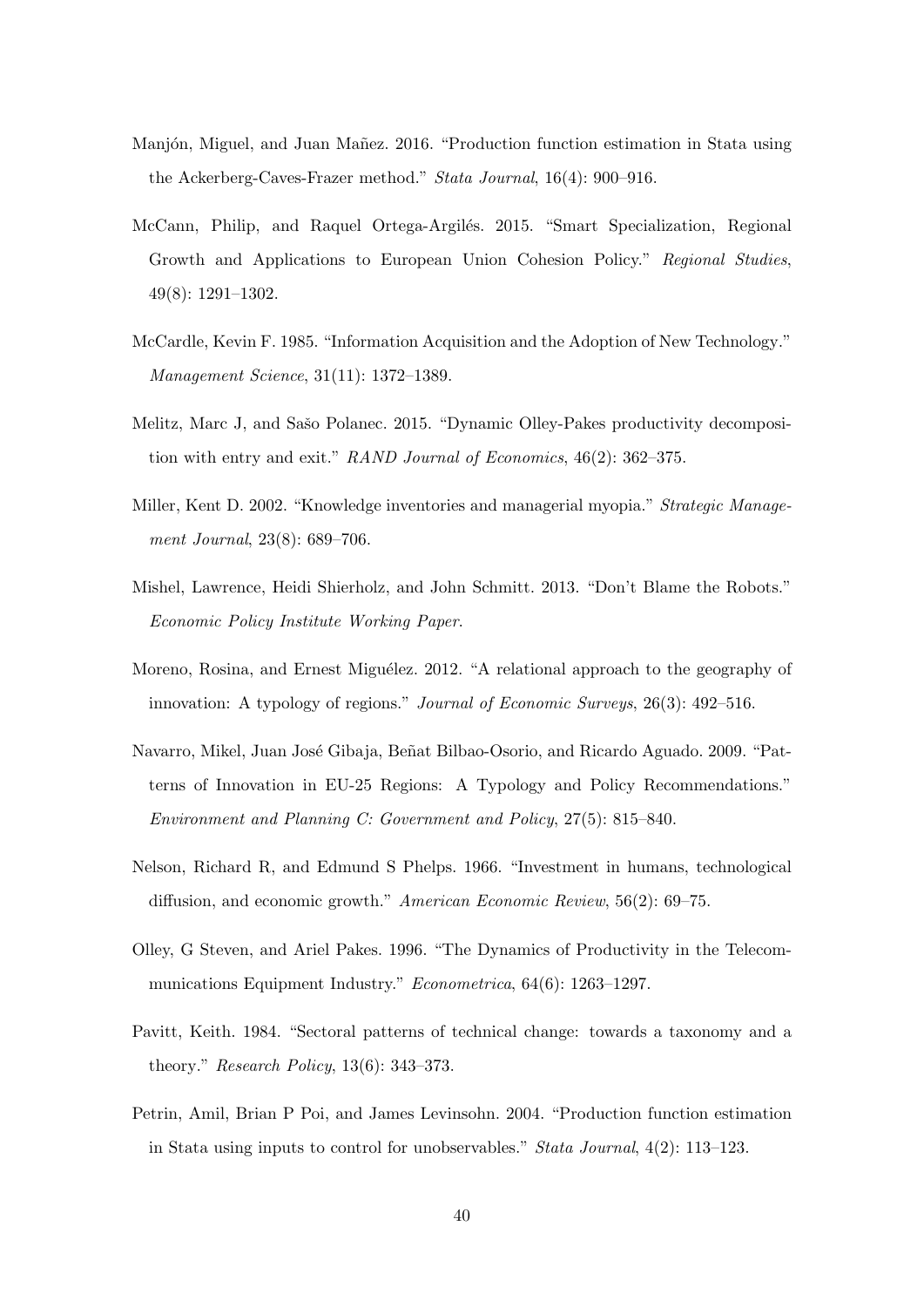- <span id="page-41-2"></span>Piva, Mariacristina, Enrico Santarelli, and Marco Vivarelli. 2005. "The skill bias effect of technological and organisational change: Evidence and policy implications." Research Policy, 34(2): 141–157.
- <span id="page-41-1"></span>Schultz, Theodore W. 1975. "The value of the ability to deal with disequilibria." Journal of Economic Literature, 13(3): 827–846.
- <span id="page-41-10"></span>Stewart, Mark B. 2007. "The interrelated dynamics of unemployment and low-wage employment." Journal of Applied Econometrics, 22(3): 511–531.
- <span id="page-41-3"></span>Syverson, Chad. 2011. "What Determines Productivity?" Journal of Economic Literature, 49(2): 326–365.
- <span id="page-41-8"></span>Tödtling, Franz, and Michaela Trippl. 2005. "One size fits all?" Research Policy, 34(8): 1203–1219.
- <span id="page-41-4"></span>Venturini, Francesco. 2015. "The modern drivers of productivity." Research Policy, 44(2): 357–369.
- <span id="page-41-9"></span>Vivarelli, Marco. 2014. "Innovation, Employment and Skills in Advanced and Developing Countries: A Survey of Economic Literature." Journal of Economic Issues, 48(1): 123– 154.
- <span id="page-41-5"></span>Von Nordenflycht, Andrew. 2010. "What is a professional service firm? Toward a theory and taxonomy of knowledge-intensive firms." Academy of Management Review,  $35(1): 155-174.$
- <span id="page-41-0"></span>Vona, Francesco, and Davide Consoli. 2015. "Innovation and skill dynamics: a life-cycle approach." Industrial and Corporate Change, 24(6): 1393–1415.
- <span id="page-41-6"></span>Weiss, Allen M. 1994. "The effects of expectations on technology adoption: Some empirical evidence." Journal of Industrial Economics, 42: 341–360.
- <span id="page-41-7"></span>Yasar, Mahmut, Rafal Raciborski, and Brian Poi. 2008. "Production function estimation in Stata using the Olley and Pakes method." Stata Journal, 8(2): 221–231.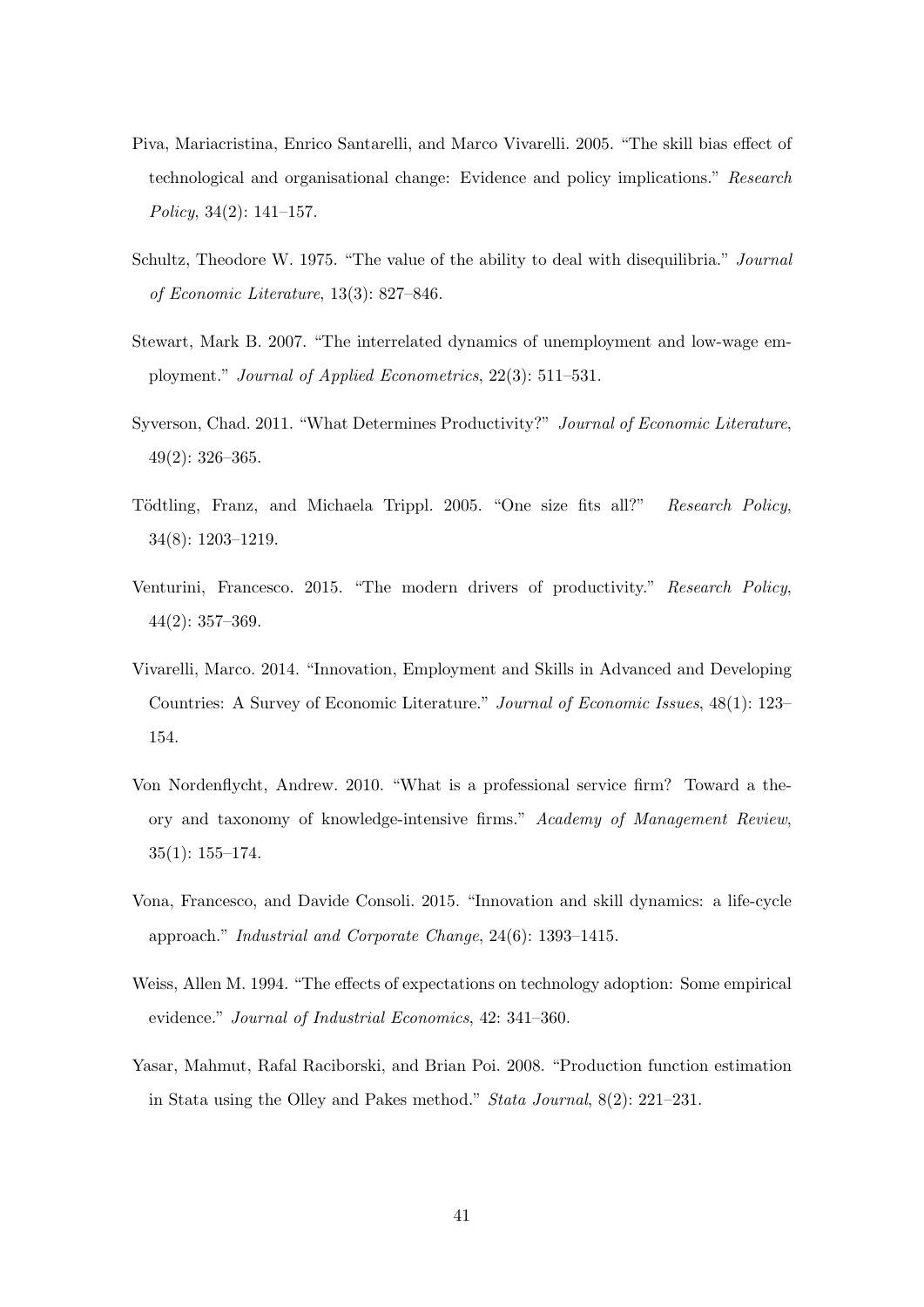#### Appendix

#### <span id="page-42-0"></span>A1 Decomposition equations

[Olley and Pakes](#page-40-0) [\(1996\)](#page-40-0) decompose aggregate productivity in a given year  $\Phi_t$  into two components:

$$
\Phi_t = \bar{\phi}_t + \sum_i (s_{it} - \bar{s}_t)(\phi_{it} - \bar{\phi}_t)
$$
\n(A.1)

The first component,  $\bar{\phi}_t$ , corresponds to the unweighted average productivity. The second term is the sum of the products between market share  $s_{it}$  and firm's productivity  $\phi_{it}$ (both demeaned), which is similar to a covariance – it measures the relationship between the output (market shares) and productivity. The larger the coefficient of the sum is, the higher the share of output is reallocated to more productive firms. The literature often refers to this coefficient as the reallocation component. For simplicity we label the summation as  $cov_S$ , knowing that is not a true covariance between s and  $\phi$  as it lacks the denominator. Market shares are measured by using value added and aggregate productivity  $\Phi_t$  is computed as the weighted sum on market share of the log TFP (obtained from the production functions' estimation).

We add on [Melitz and Polanec](#page-40-1) [\(2015\)](#page-40-1) dynamic composition by including the transitions terms denoted by  $X_{tr}$  for exit through transition and  $E_{tr}$  for entrance through transition.

Thus, the decomposition for periods 1 and 2 can be written as:

$$
\Phi_1 = s_{S1}\Phi_{S1} + s_{X1}\Phi_{X1} = \Phi_{S1} + s_{X1}(\Phi_{X1} - \Phi_{S1}) + s_{X_{tr}1}(\Phi_{X_{tr}1} - \Phi_{S1})
$$
\n(A.2)

$$
\Phi_2 = s_{S2}\Phi_{S2} + s_{E2}\Phi_{E2} = \Phi_{S2} + s_{E2}(\Phi_{E2} - \Phi_{S2}) + s_{E_{tr}2}(\Phi_{E_{tr}2} - \Phi_{S2})
$$
(A.3)

where the index S represent the survivors, X the exitors and E the entrants;  $\Phi_t$  is the aggregate productivity and  $s$  the market share. Transitions terms denoted by  $X_{tr}$  for exit through transition and  $E_{tr}$  for entrance through transition.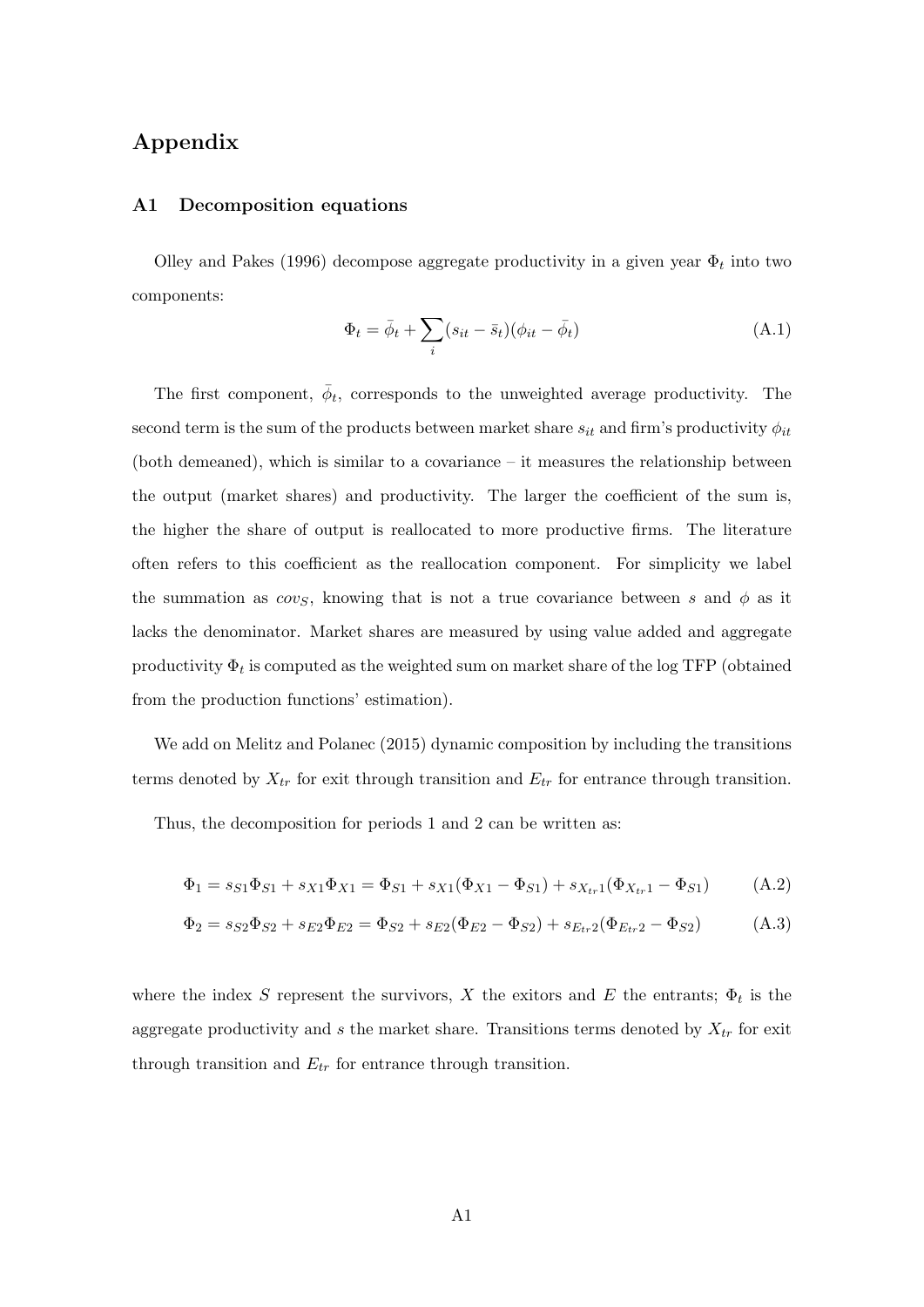So, the change between two periods  $\Delta \Phi = \Phi_2 - \Phi_1$  is given by:

$$
\Delta \Phi = (\Phi_{S2} - \Phi_{S1}) + s_{E2}(\Phi_{E2} - \Phi_{S2}) + s_{X1}(\Phi_{S1} - \Phi_{X1}) +
$$
  

$$
s_{E_{tr}2}(\Phi_{E_{tr}2} - \Phi_{S2}) + s_{X_{tr}1}(\Phi_{S1} - \Phi_{X_{tr}1})
$$

or

$$
\Delta \Phi = \Delta \bar{\phi}_S + \Delta \cos s + s_{E2} (\Phi_{E2} - \Phi_{S2}) + s_{X1} (\Phi_{S1} - \Phi_{X1}) +
$$
  

$$
s_{E_{tr2}} (\Phi_{E_{tr2}} - \Phi_{S2}) + s_{X_{tr1}} (\Phi_{S1} - \Phi_{X_{tr1}}) \quad (A.4)
$$

#### <span id="page-43-0"></span>A2 Statistical tests for the decomposition

We follow [Hyytinen, Ilmakunnas and Maliranta](#page-38-6) [\(2016\)](#page-38-6) to tests for the differences presented in Tables [4,](#page-21-0) [5](#page-23-1) and [A4.6.](#page-50-0)

Consider two periods,  $t = 1, 2$ , where the first period corresponds to 2005 (the first year of the ACF estimation) and the second period varies from 2006 to 2009. Borrowing the notation from [Hyytinen, Ilmakunnas and Maliranta](#page-38-6) [\(2016\)](#page-38-6), we define  $\theta$  as the unweighted mean of productivity and  $\gamma$  the covariance between the shares and productivity (the market share reallocation component). The decomposition as proposed in Equation [1](#page-19-1) defines five groups of firms: survivors  $(S)$ , market entrants  $(E)$ , transition entrant  $(E<sub>tr</sub>)$ , market exitors  $(X)$ , and transition exitors  $(X<sub>tr</sub>)$ . As described in Appendix [A1,](#page-42-0) in period 1, we observe three mutually excludable groups: survivors and exitors (market and transition); in period 2: survivors and entrants.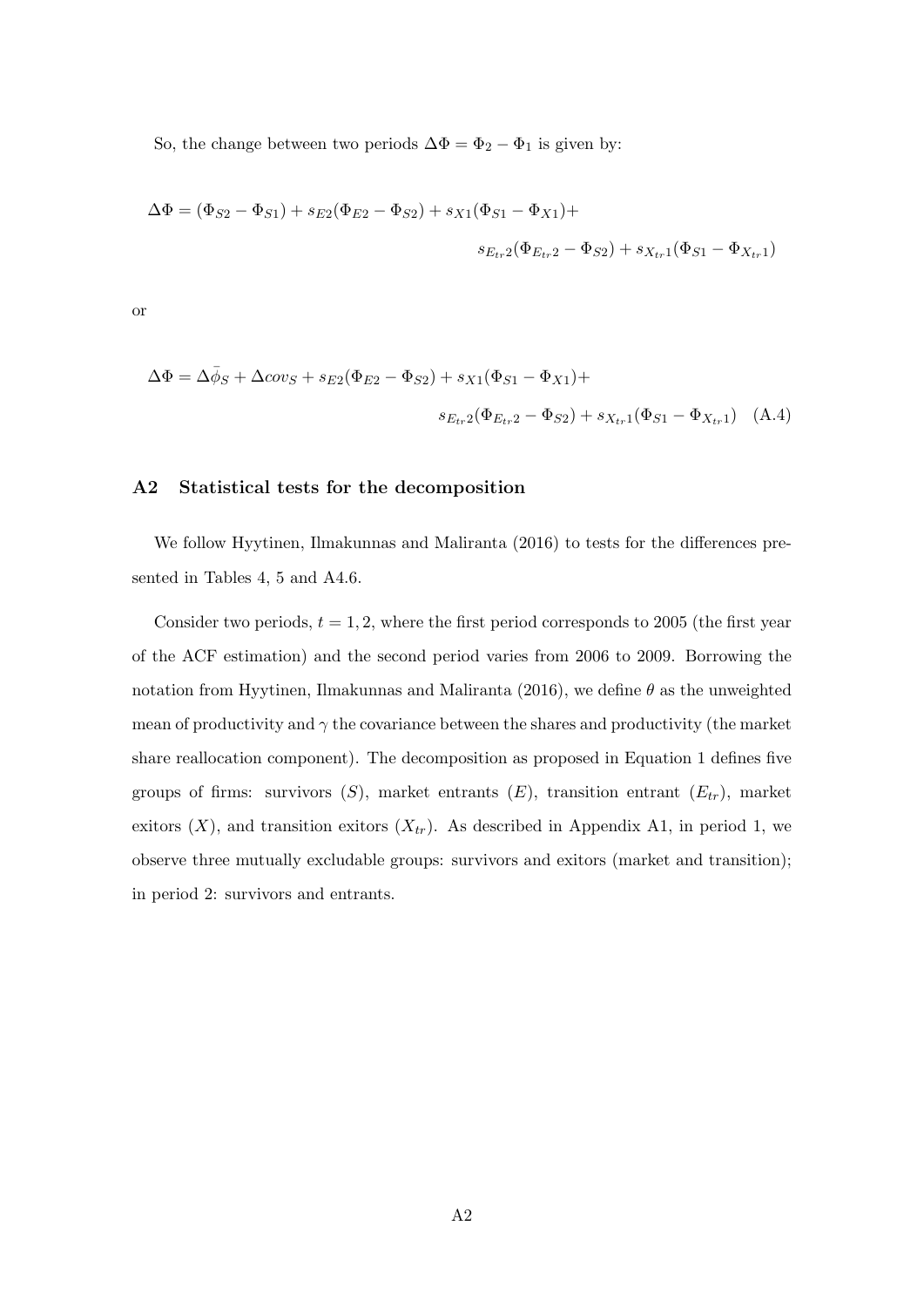To test the differences, the equation to be estimated for productivity  $(\Phi)$  is:

<span id="page-44-0"></span>
$$
\Phi = \theta_{S1} \times d_{S1} + \gamma_{S1} \times s_{S1}^*
$$
\n
$$
+ \theta_{X1} \times d_{X1} + \gamma_{X1} \times s_{X1}^*
$$
\n
$$
+ \theta_{Xtr1} \times d_{Xtr1} + \gamma_{Xtr1} \times s_{Xtr1}^*
$$
\n
$$
+ \theta_{S2} \times d_{S2} + \gamma_{S2} \times s_{S2}^*
$$
\n
$$
+ \theta_{E2} \times d_{E2} + \gamma_{E2} \times s_{E2}^*
$$
\n
$$
+ \theta_{Etr2} \times d_{Etr2} + \gamma_{Etr2} \times s_{Etr2}^*
$$
\n(A.5)

where d are the dummies for each group-time;  $s^*$  is the rescaled share computed as  $(s \bar{s}/(var_sN)$  for each relevant group in each period;  $\bar{s}$ ,  $var_s$  and N are respectively the mean share, variance and the number of observations in the group. The shares are defined as in Appendix [A1.](#page-42-0) For our application, another subscript is needed for the firm category – Abstract, Routine, Manual – that results in three times the coefficients presented in Equation [A.5.](#page-44-0)

The equation is estimated with no constant. The standard errors are obtain through bootstrapping (200 replicates) as  $\Phi$  is the estimated total factor productivity.<sup>[23](#page-0-0)</sup> In order to test the the productivity growth decomposition of Tables [5](#page-23-1) and [A4.6](#page-50-0) (and Table [4](#page-21-0) without the firm categories), we statistically test the diferences as follows:

- The unweighted average productivity:  $\theta_{S2} \theta_{S1} = 0$
- Market share reallocation (the covariance term):  $\gamma_{S2} \gamma_{S1} = 0$
- Market Entrants:  $(\theta_{E2} + \gamma_{E2}) (\theta_{S2} + \gamma_{S2}) = 0$
- Market Exitors:  $(\theta_{S1} + \gamma_{S1}) (\theta_{X1} + \gamma_{X1}) = 0$
- Transition Entrants:  $(\theta_{Etr2} + \gamma_{Etr2}) (\theta_{S2} + \gamma_{S2}) = 0$
- Transition Exitors:  $(\theta_{S1} + \gamma_{S1}) (\theta_{Xtr1} + \gamma_{Xtr1}) = 0$

<sup>&</sup>lt;sup>23</sup>To test the difference in the total factor productivity ( $\Phi$  in Equation [A.5\)](#page-44-0), the total change presented in the first column of the total growth decomposition, we simply run the regression  $\Phi_t = cte+d_2$   $(t = 1, 2)$ , and test for  $d_2 = 0$ .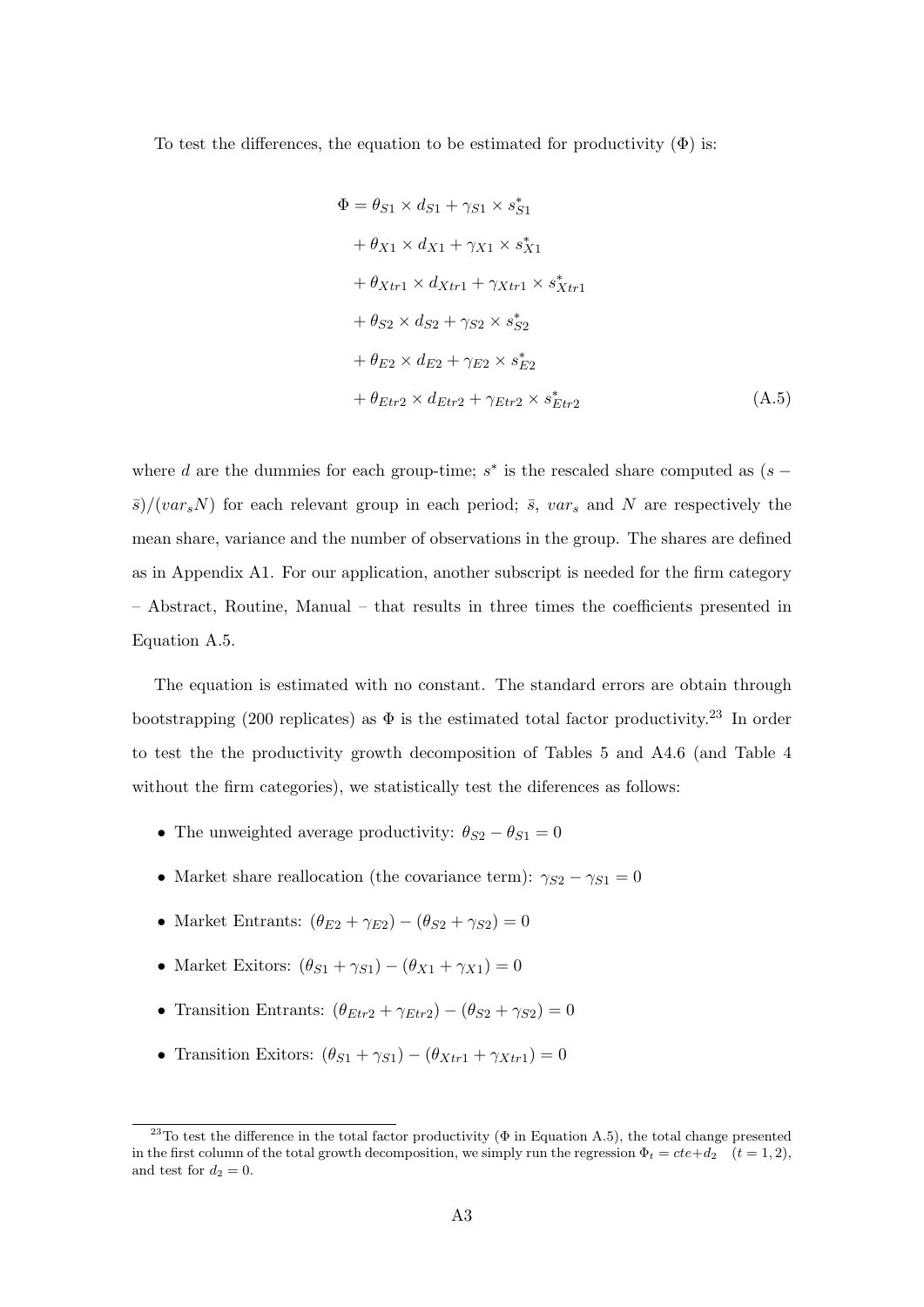#### <span id="page-45-0"></span>A3 Figures



<span id="page-45-1"></span>Figure A3.1: Total factor productivity by firm category using OP method Notes: Total factor productivity computed by averaging productivity  $\hat{\Omega}_{it}$ , with value added share as weights. The estimates of  $\hat{\Omega}_{it}$  are obtained from estimating production function using [Olley and Pakes](#page-40-0) [\(1996\)](#page-40-0) (OP) method. Estimation results from Table [A4.5.](#page-23-1)



Figure A3.2: Total factor productivity by firm category using LP method Notes: Total factor productivity computed by averaging productivity  $\hat{\Omega}_{it}$ , with value added share as weights. The estimates of  $\hat{\Omega}_{it}$  are obtained from estimating production function using [Levinsohn and](#page-39-8) [Petrin](#page-39-8) [\(2003\)](#page-39-8) (LP) method. Estimation results from Table [A4.5.](#page-23-1)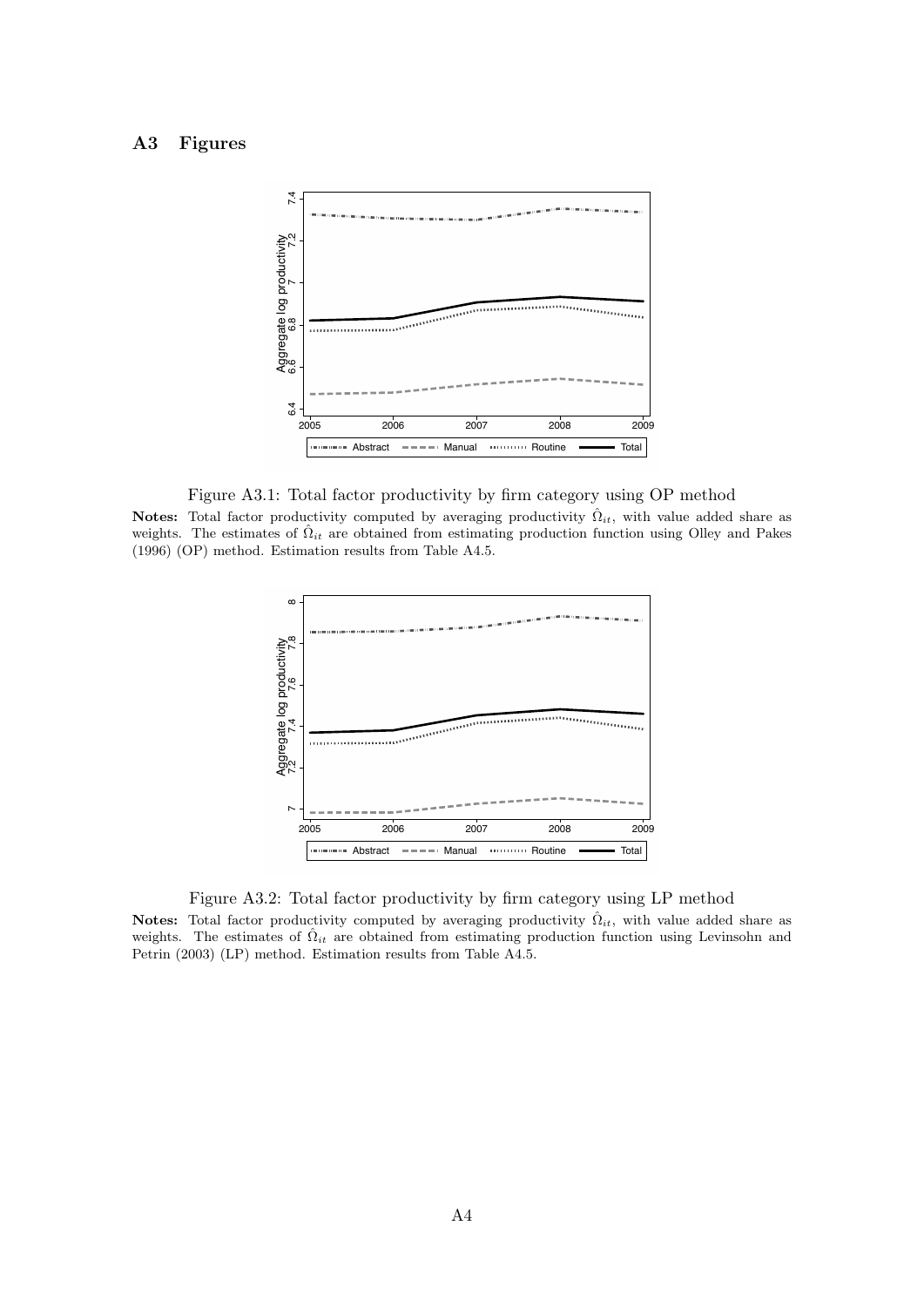

Figure A3.3: Total factor productivity – modified taxonomy definition

Notes: Total factor productivity computed by averaging productivity  $\hat{\Omega}_{it}$ , with value added share as weights. The estimates of  $\hat{\Omega}_{it}$  are obtained from estimating production function using [Ackerberg, Caves](#page-33-3) [and Frazer](#page-33-3) [\(2015\)](#page-33-3) (ACF) method. Estimation results from Table [A4.5.](#page-23-1) Taxonomy boundaries changed so that firms in boundary regions are reassign as focused Abstract, Routine, and Manual.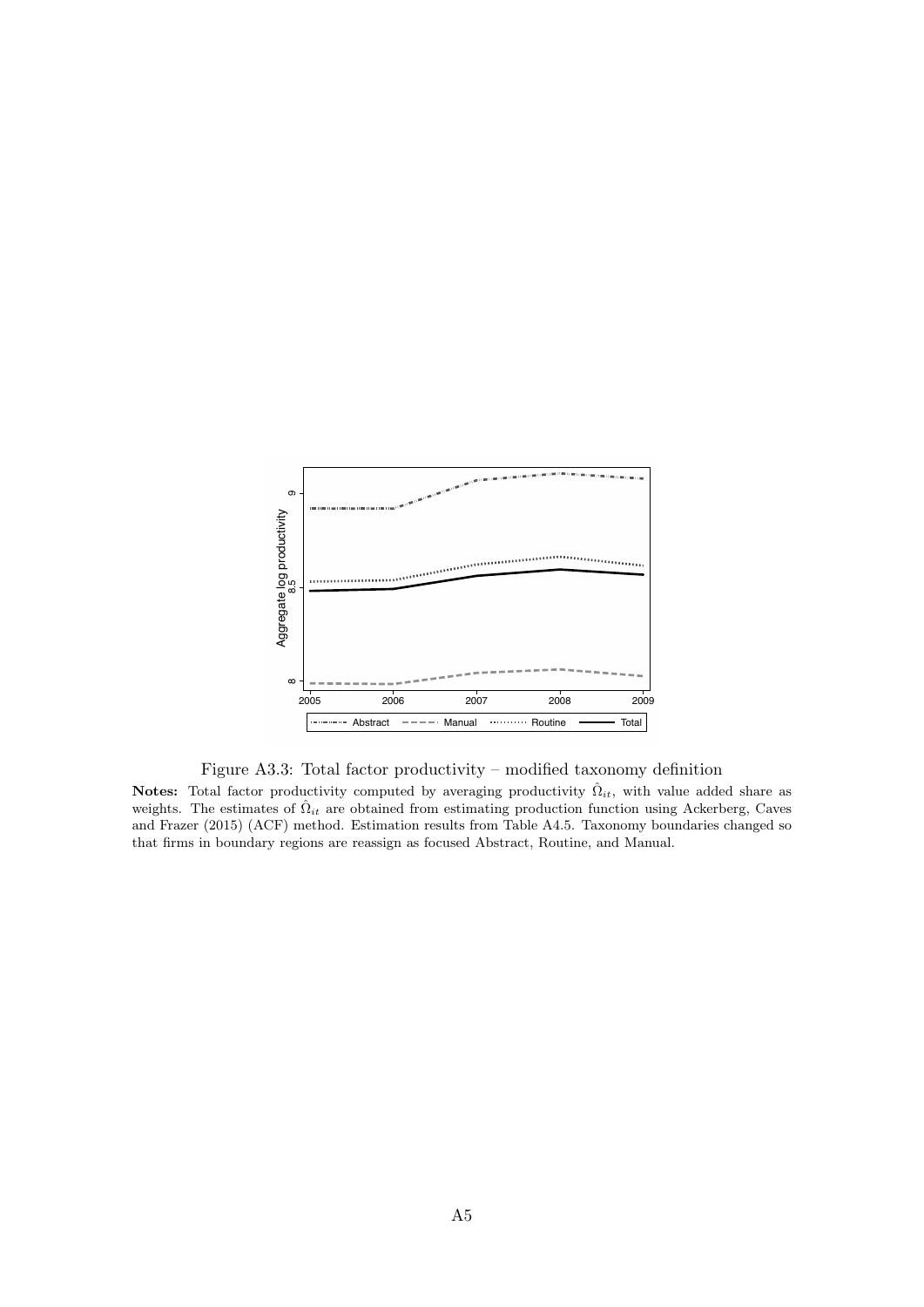## A4 Tables Tables

|                | Abstract                                                                                                  |                          | Routine                                                   |               | Manual                                               |
|----------------|-----------------------------------------------------------------------------------------------------------|--------------------------|-----------------------------------------------------------|---------------|------------------------------------------------------|
| $\overline{2}$ | prof.<br>Physical, mathematical and eng.<br>science                                                       | 34                       | Other associate professionals                             | $\mathbb{C}$  | Personal and protective services workers             |
| 24             | Other professionals                                                                                       | £                        | Office clerks                                             | $^{6}$        | Sales and services elementary occupations            |
| SS             | Teaching professionals                                                                                    | $\ddot{42}$              | Customer services clerks                                  |               | Extraction and building trades workers               |
| $\frac{31}{2}$ | Physical and eng. science associate prof.                                                                 | 52                       | Models, salespersons and demonstrators                    | $\mathbb{Z}$  | Metal, machinery and related trades work-<br>ers     |
| 33<br>33       | Teaching associate professionals                                                                          | $\mathbb{S}$             | Precision, handicraft, print.<br>trades work.<br>and rel. | $\frac{8}{3}$ | Drivers and mobile-plant operators                   |
| $12+13$        | Small enterprises & corporate managers                                                                    | $\overline{\mathcal{A}}$ | Other craft and related trades workers                    | 93            | Laborers in mining, const., manuf.<br>transp.<br>and |
| 22             | Life science and health professionals                                                                     | 81                       | Stationary-plant and related operators                    |               |                                                      |
| 32             | Life science and health associate prof.                                                                   |                          | 82 Machine operators and assemblers                       |               |                                                      |
|                | Notes: O compational acodes are ISCO-88. Adapted trom Echnecs, inima and Peteria (2014). To construct the |                          |                                                           |               | categories, O*NET measures are aggregated into task  |
|                |                                                                                                           |                          |                                                           |               |                                                      |

# Table A4.1: Allocation between occupations and tasks Table A4.1: Allocation between occupations and tasks

<span id="page-47-0"></span>intensity indexes using principal components and then attributed to ISCO 2-digits occupations using US employment data and a detailed cross-walk. Task allocation is based on the most intensive task in a given occupation. is based on the most intensive task in a given occupation. intensity indexes using principal components and then attributed to ISCO 2-digits occupations using US employment data and a detailed cross-walk. Task allocation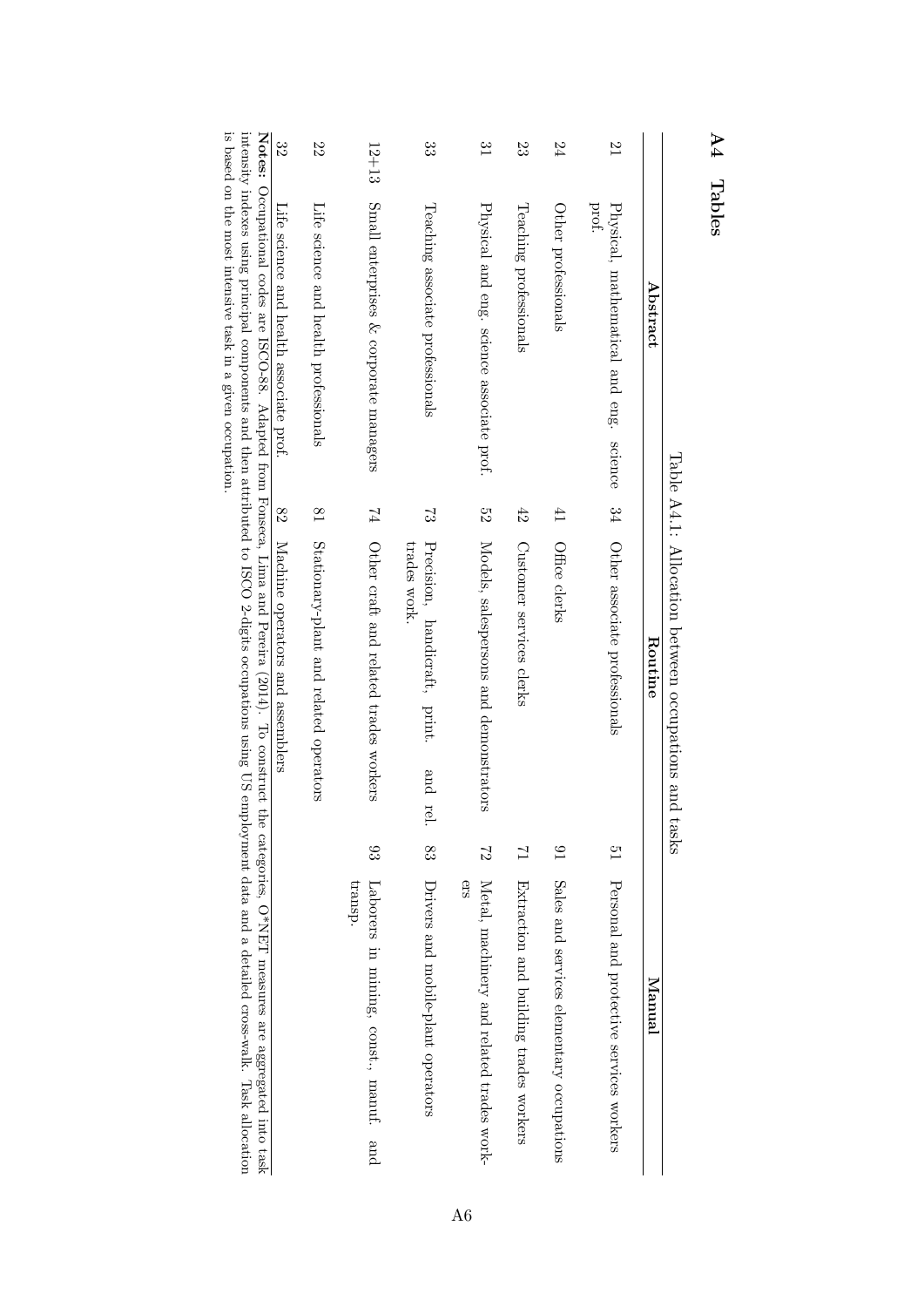|      | NACE Designation                                                                                                                                                   |                  |                  | % Share of employment |         |                    |
|------|--------------------------------------------------------------------------------------------------------------------------------------------------------------------|------------------|------------------|-----------------------|---------|--------------------|
|      |                                                                                                                                                                    | Overall          | Abstract         | ${\rm M}{\rm anual}$  | Routine | $_{\rm Polarized}$ |
| 41.2 | Construction of residential and non-residential buildings                                                                                                          | 5.G              | 0.62             | 89.75                 | 1.07    | 4.01               |
| 47.1 | Retail sale in non-specialised stores                                                                                                                              | $3.6\phantom{0}$ |                  | 2.66                  | 95.47   | 0.02               |
| 56.1 | activities<br>Restaurants and mobile food service                                                                                                                  | $3.\overline{3}$ | $0.08$<br>0.01   | $95.80\,$             | 2.46    | 0.10               |
| 7.74 | Retail sale of other goods in specialised stores                                                                                                                   | 3.2              | 1.17             | 10.90                 | 53.02   | 5.13               |
| 78.2 | Temporary employment agency activities                                                                                                                             | 2.9              | 0.08             | 25.93                 | 20.93   | 0.27               |
| 14.1 | Manufacture of wearing apparel, except fur apparel                                                                                                                 | 2.7              | 0.02             | 0.26                  | 97.90   | 0.00               |
| 81.2 | Cleaning activities                                                                                                                                                | 2.2              |                  | 98.47                 | 0.36    | 0.10               |
| 64.1 | Monetary intermediation                                                                                                                                            | 2.0              | $0.16$<br>$0.02$ | $0.00\,$              | 96.06   | 0.00               |
| 43.2 | Electrical, plumbing and other construction installation activities                                                                                                | 0.1              | $6.37$<br>0.04   | 78.45                 | 3.66    | 3.84               |
| 49.4 | Freight transport by road and removal services                                                                                                                     | $\frac{8}{1}$    |                  | 87.44                 | $5.67$  | 0.12               |
| 87.3 | Residential care activities for the elderly and disabled                                                                                                           | $\frac{6}{1}$    | 2.07             | 94.34                 | 0.09    | 3.12               |
| 46.3 | Wholesale of food, beverages and tobacco                                                                                                                           | $\frac{6}{1}$    | 0.11             | 18.98                 | 50.61   | 0.14               |
| 55.1 | Hotels and similar accommodation                                                                                                                                   | $\overline{1.6}$ | 0.02             | 80.20                 | 7.57    | 0.06               |
| 47.5 | Retail sale of other household equipment in specialised stores                                                                                                     | $\frac{6}{1}$    | 0.62             | 12.48                 | 69.73   | 0.29               |
| 88.9 | accommodation<br>Other social work activities without                                                                                                              | $\frac{5}{2}$    | 10.41            | 64.55                 | 0.92    | 22.99              |
|      | Notes: Data from SCIE 2009. Industries are NACE 3-digits codification. The share of employment by type of firm is calculated for each industry. Overall employment |                  |                  |                       |         |                    |
|      | is the share of total employment in the particular industry.The results omit Uniform, Routine-Abstract and Routine-Manual firms' share of employment               |                  |                  |                       |         |                    |

Table A4.2: Top 15 employing industries: firm task distribution Table A4.2: Top 15 employing industries: firm task distribution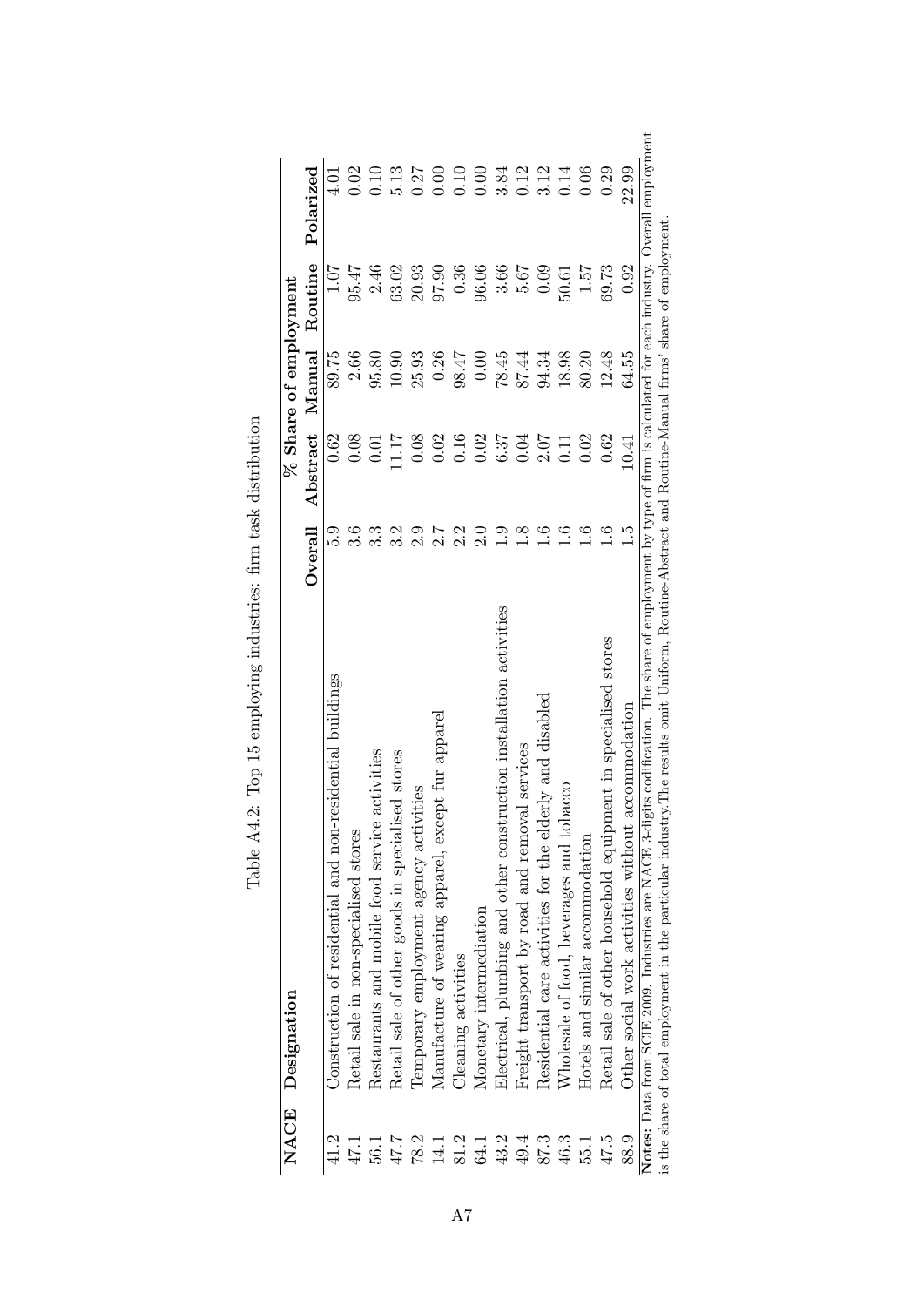|                          | 2004    | 2005    | 2006    | 2007    | 2008    | 2009    | $\rm Total$ |
|--------------------------|---------|---------|---------|---------|---------|---------|-------------|
| Manufacturing            |         |         |         |         |         |         |             |
| High-Tech                | 0.4     | 0.4     | 0.4     | 0.2     | 0.2     | 0.1     | 0.3         |
| Medium-High-Tech         | 2.5     | 2.4     | 2.2     | 1.8     | 1.7     | 1.7     | 2.0         |
| Medium-Low-Tech          | 10.1    | 9.8     | 8.4     | 6.6     | 6.2     | 6.1     | 7.8         |
| Low-Tech                 | 12.6    | 12.4    | 11.0    | 12.9    | 12.1    | 11.7    | 12.1        |
| <b>Services</b>          |         |         |         |         |         |         |             |
| Knowl.-Intens.           | 11.9    | 12.3    | 21.8    | 17.3    | 18.3    | 19.0    | 17.1        |
| Less Knowl.-Int.         | 62.4    | 62.6    | 56.2    | 61.2    | 61.5    | 61.3    | 60.8        |
| Firm size                |         |         |         |         |         |         |             |
| $\left[1,10\right[$      | 75.1    | 75.5    | 76.6    | 76.1    | 76.7    | 77.1    | 76.2        |
| $\left[10,50\right[$     | 21.0    | 20.8    | 19.6    | 20.2    | 19.6    | 19.4    | 20.0        |
| [50, 100]                | 2.3     | 2.2     | 2.1     | 2.1     | 2.1     | 2.0     | 2.1         |
| $\left[100,\!250\right[$ | 1.1     | 1.1     | 1.1     | 1.1     | $1.1\,$ | 1.1     | 1.1         |
| $>=$ 250                 | 0.5     | 0.5     | 0.5     | 0.5     | 0.5     | 0.5     | 0.5         |
| No. observations         | 118,223 | 122,481 | 142,933 | 141,240 | 146,858 | 143,689 | 815,424     |

Table A4.3: Firms across industries and size (2004-2009)

Note: All values are expressed as a share in percentage, unless otherwise stated. Standard Industries aggregated according to technology and knowledge intensity, following the classification by OECD and Eurostat [\(Hatzichronoglou,](#page-38-10) [1997\)](#page-38-10). Firm size measured by the number of employees.

|                     | 2004    | 2005    | 2006    | 2007    | 2008    | 2009    | 2004-2009 |
|---------------------|---------|---------|---------|---------|---------|---------|-----------|
| log VA              | 11.26   | 11.38   | 11.38   | 11.41   | 11.40   | 11.34   | 11.24     |
|                     | (1.46)  | (1.42)  | (1.42)  | (1.43)  | (1.45)  | (1.45)  | (1.48)    |
| log capital         | 11.76   | 11.94   | 11.96   | 11.96   | 11.98   | 11.94   | 11.78     |
|                     | (1.71)  | (1.66)  | (1.66)  | (1.65)  | (1.66)  | (1.68)  | (1.72)    |
| log labor           | 1.72    | 1.79    | 1.78    | 1.75    | 1.75    | 1.71    | 1.67      |
|                     | (1.04)  | (1.05)  | (1.05)  | (1.07)  | (1.07)  | (1.06)  | (1.06)    |
| log intermediate    | 11.56   | 11.69   | 11.74   | 11.17   | 11.12   | 10.97   | 11.10     |
|                     | (2.1)   | (2.05)  | (1.99)  | (2.5)   | (2.52)  | (2.48)  | (2.43)    |
| log investment      | 8.39    | 8.79    | 8.88    | 8.94    | 8.85    | 8.62    | 8.78      |
|                     | (2.52)  | (2.78)  | (2.43)  | (2.4)   | (2.42)  | (2.45)  | (2.48)    |
| <b>Observations</b> | 118,223 | 122,481 | 142,933 | 141.240 | 146,858 | 143,689 | 815,424   |

Table A4.4: Production function descriptive statistics by year

Notes: Working data for 2004-2009 used for ACF estimation. Intermediate inputs are the sum of materials and energy. All values, except labor, are in 2009 euros (GDP deflator). Labor refers to the number of employees. Standard deviation between parenthesis.

Table A4.5: Production function estimates

|       | ACF        | LP.        | OΡ         |
|-------|------------|------------|------------|
| log k | $0.239***$ | $0.278***$ | $0.315***$ |
|       | 0.025      | 0.004      | 0.013      |
| log 1 | $0.653*$   | $0.750***$ | $0.743***$ |
|       | 0.045      | 0.002      | 0.002      |
| Obs.  | 575400     | 575400     | 485648     |

Notes: Data for 2004-2009. The dependent variable is the log value added. Estimation performed ACF, LP and OP methods. The sum of materials and energy are used as the intermediate inputs proxy when estimating the production function by ACF and LP methods. \* 10% significant, \*\* 5% significant and \*\*\* 1% significant.